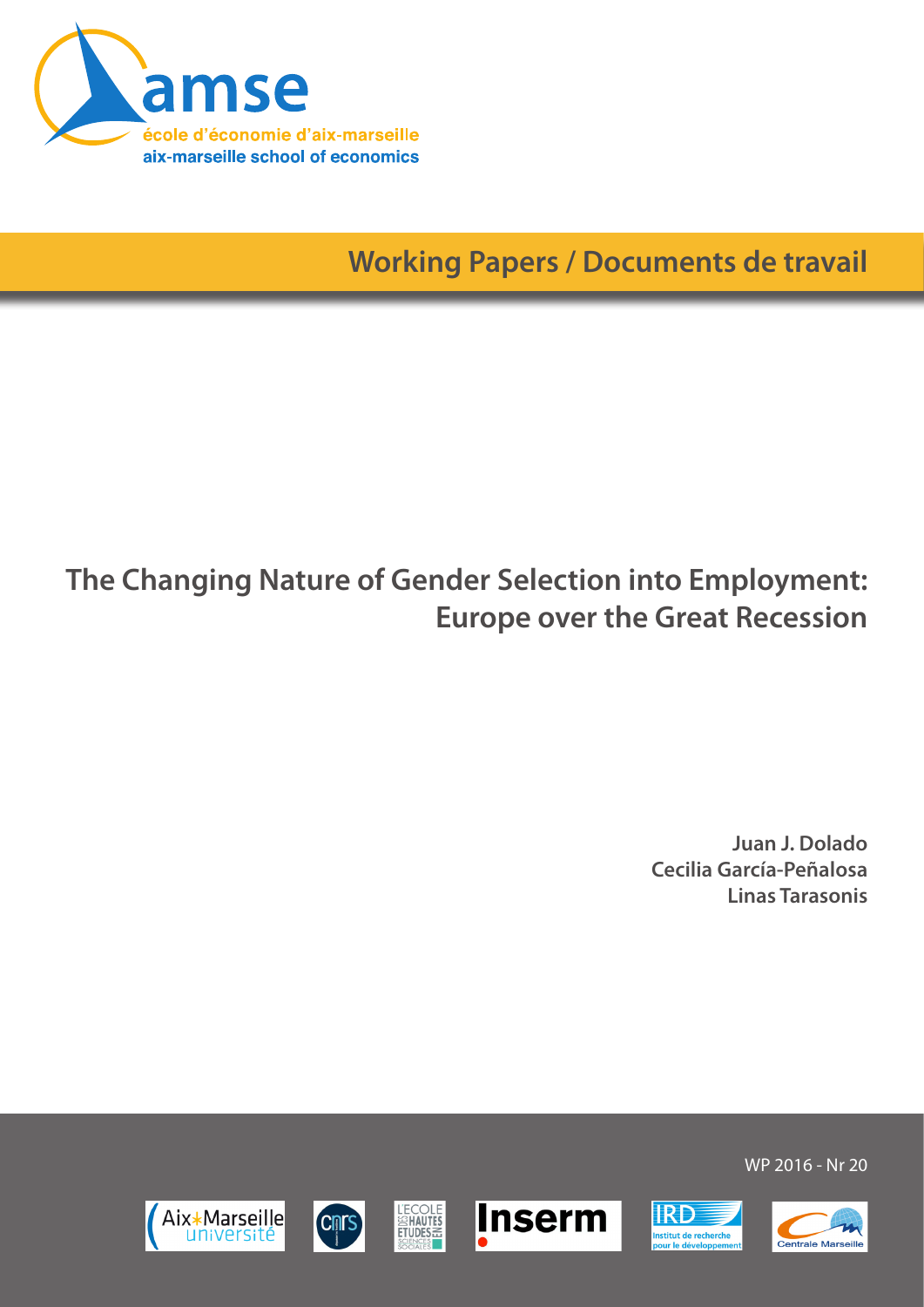# The Changing Nature of Gender Selection into Employment: Europe over the Great Recession<sup>∗</sup>

Juan J. Dolado<sup>†</sup> Cecilia Garcia-Peñalosa<sup>‡</sup> Linas Tarasonis $§$ 

June 1, 2016

#### **Abstract**

The aim of this paper is to evaluate the role played by selectivity issues induced by nonemployment in explaining gender wage gap patterns in the EU since the onset of the Great Recession. We show that male selection into the labour market, traditionally disregarded, has increased. This is particularly the case in peripheral European countries, where dramatic drops in male unskilled jobs have taken place during the crisis. As regards female selection, traditionally positive, we document mixed findings. While it has declined in some countries, as a result of increasing female LFP due to an added-worker effect, it has become even more positive in other countries. This is due to adverse labour demand shifts in industries which are intensive in temporary work where women are over-represented. These adverse shifts may have more than offset the rise in unskilled female labour supply.

JEL code: J31. Keywords: Sample selection, gender wage gap.

<sup>∗</sup>We are grateful to G. Jolivet, C. Schluter, G. Spanos, H. Turon and seminar audiences at Banque de France, EUI and University of Bristol for helpful comments and suggestions. Financial support from the ADEMU project (EC-H2020, Grant no. 649396) programme and the Spanish Ministerio de Economía y Competitividad is gratefully acknowledged. All errors are our own.

<sup>†</sup>European University Institute. Email: [juan.dolado@eui.eu.](juan.dolado@eui.eu)

<sup>‡</sup>Aix-Marseille School of Economics (Aix-Marseille University), EHESS & CNRS. Email: <cecilia.garcia-penalosa@univ-amu.fr>

<sup>§</sup>Aix-Marseille School of Economics (Aix-Marseille University), EHESS & CNRS. Email: [l.tarasonis@gmail.com.](l.tarasonis@gmail.com)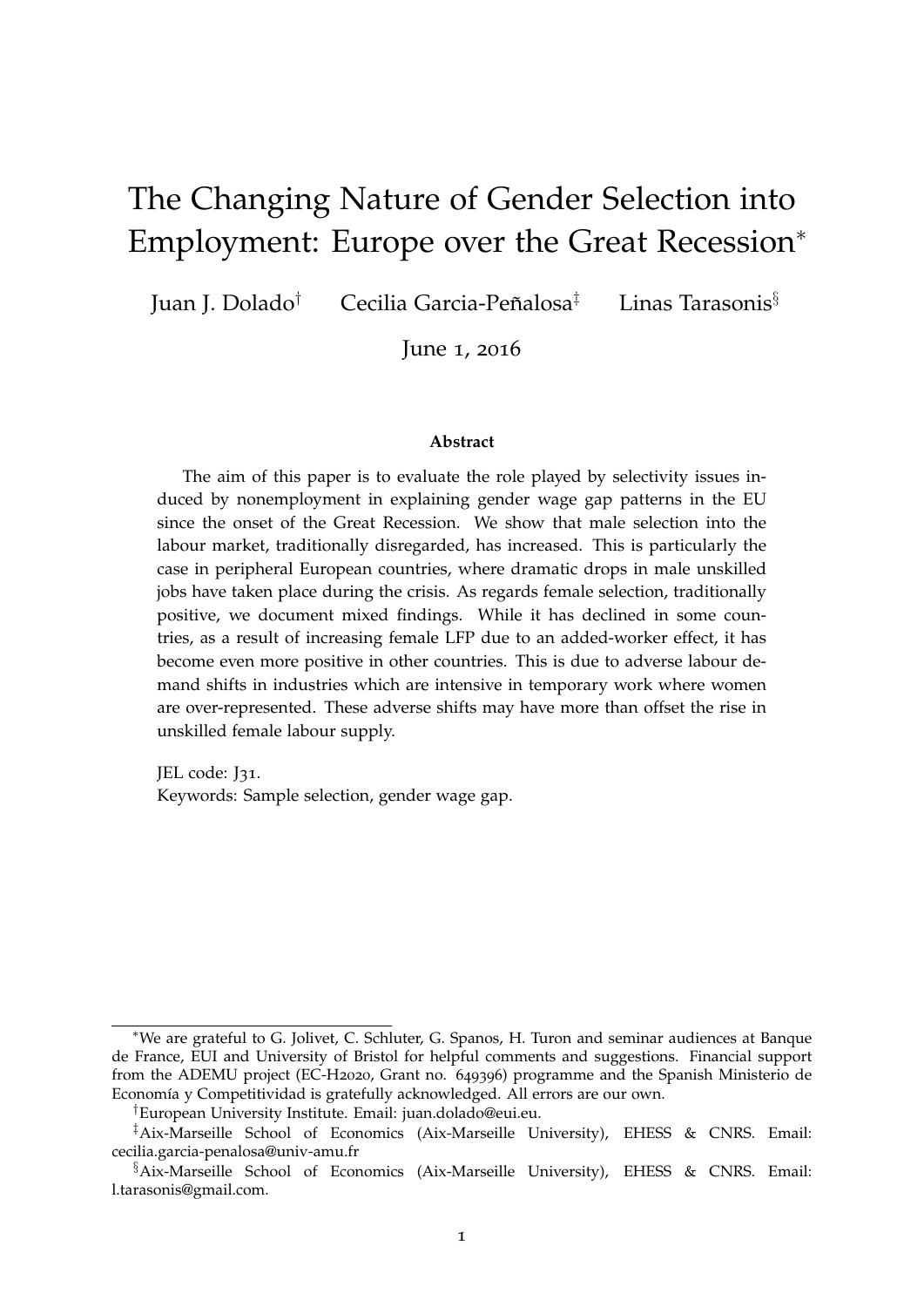### **1 Introduction**

In this paper we look at how changes in selection into the labour market by men and women have impinged on the evolution of gender wage gaps since the beginning of the Great Recession (henceforth, GR in short)<sup>[1](#page-2-0)</sup> We focus on this period because the scale of employment adjustments have been very large during the recent slump, and these shifts are the ones that often underlie selection decisions into the labour market. In addition, our evidence pertains to a large cross-section of European Union (EU) countries because some of them have been subject to a deeper and lengthier downturn than other developed areas. In effect, the GR in Europe not only covers the global financial crisis in 2008-09 but also includes the subsequent sovereign debt crisis in the Euro area from late 2009 to mid 2012.



<span id="page-2-1"></span>Figure 1: Changes in the median gender wage gap before and after the GR.

A number of recent reports, most notably [OECD](#page-30-0) ([2014](#page-30-0)), have documented that raw (unadjusted) gender pay gaps (hereafter denoted as RG) have narrowed in several EU countries between 2007 and 2012 (the latest available date in the OECD reports). This is illustrated in Figure [1](#page-2-1) where percentage point (pp.) changes in *median* RG in several EU economies between 2007 and 2012 (vertical axis) are plotted against their corresponding changes prior to the GR, between 2002 and 2007 (horizontal axis). As can be inspected, reductions in RG that took place in most European countries before the crisis have remained afterwards.<sup>[2](#page-2-2)</sup> Furthermore, as [OECD](#page-30-0) ([2014](#page-30-0)) also documents,

<span id="page-2-0"></span><sup>&</sup>lt;sup>1</sup>More precisely the gender pay gap is defined in the sequel as the difference between male and female wages in log points.

<span id="page-2-2"></span><sup>&</sup>lt;sup>2</sup>Finland, Italy and Portugal are the exceptions before the GR, whereas France and The Netherlands happen to be so during the crisis.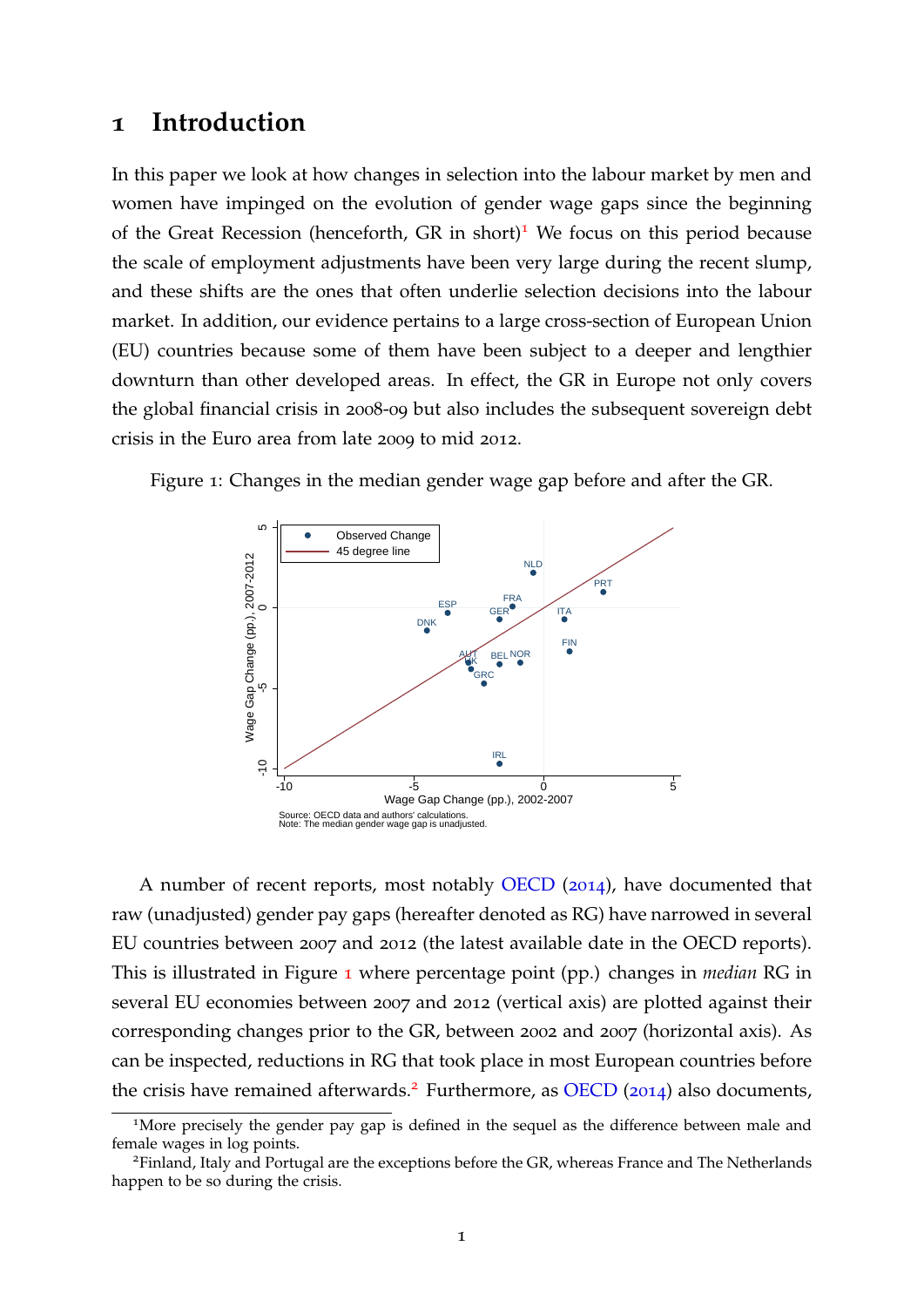gender convergence has not only taken place in pay terms: gender gaps in employment and unemployment have also narrowed down substantially during this period, relative to longer-term convergence trends since the postwar period.

Several explanations have been put forward to rationalize these time patterns. For example, it has been argued that reductions in RG are largely the result of a "levelling down" of male wages as well as of the rise in male unemployment, rather than of actual gains made by women. For example, [Bettio et al.](#page-29-0) ([2012](#page-29-0)) point out that the extra wage components (bonuses and premiums) often included in pay packages are the ones first to be foregone in a recession and that this variable pay component often accrues disproportionately to men. Likewise, it is argued that women are overrepresented in the public sector (where gender pay gaps are generally lower), and under-represented in the sectors that have shed more labour and where men tend to earn well. Finally, it is also mentioned that some countries have implemented early retirement policies, mainly as a way to alleviate social pressure against collective dismissals and to facilitate youth employability. Since men are a majority among elderly workers with long professional careers, these policies may be also behind lower observed male wages.

All this evidence raises interesting questions about the factors underlying this increasing gender pay equalization since the GR. Yet, they do not often take into consideration whether the time patterns of RG on the basis of reported wages remain similar once these pay gaps are corrected for selectivity issues, which differ by gender.

It is widely acknowledged that labour-market selection issues could be crucial in some specific EU countries. In particular, using several imputation techniques to correct for non-employment among females, [Olivetti and Petrongolo](#page-30-1) ([2008](#page-30-1)) have shown that gender gaps in median wages on imputed (rather than on reported) wage distributions became more sizeable in southern Europe up to the early 2000s. By contrast, they remained similar in the UK and most central and northern EU countries. The insight for this finding is twofold. On the one hand, the historically lower female labour force participation (LFP hereafter) in the olive-belt countries implies more positive selection among participating women, insofar as they have relatively high-wage characteristics. On the other hand, since male LFP happens to be uniformly high everywhere (implying no concerns about selectivity issues among men) and female LFP is high in northern-central Europe, observed medians of male and female wage distributions accurately represent their population counterparts in those countries. Hence, without correcting for selection biases, RG in the later group of countries would seemingly appear to be much lower than in the former group of countries. Yet, these observed gaps would not provide good predictors of the potential gender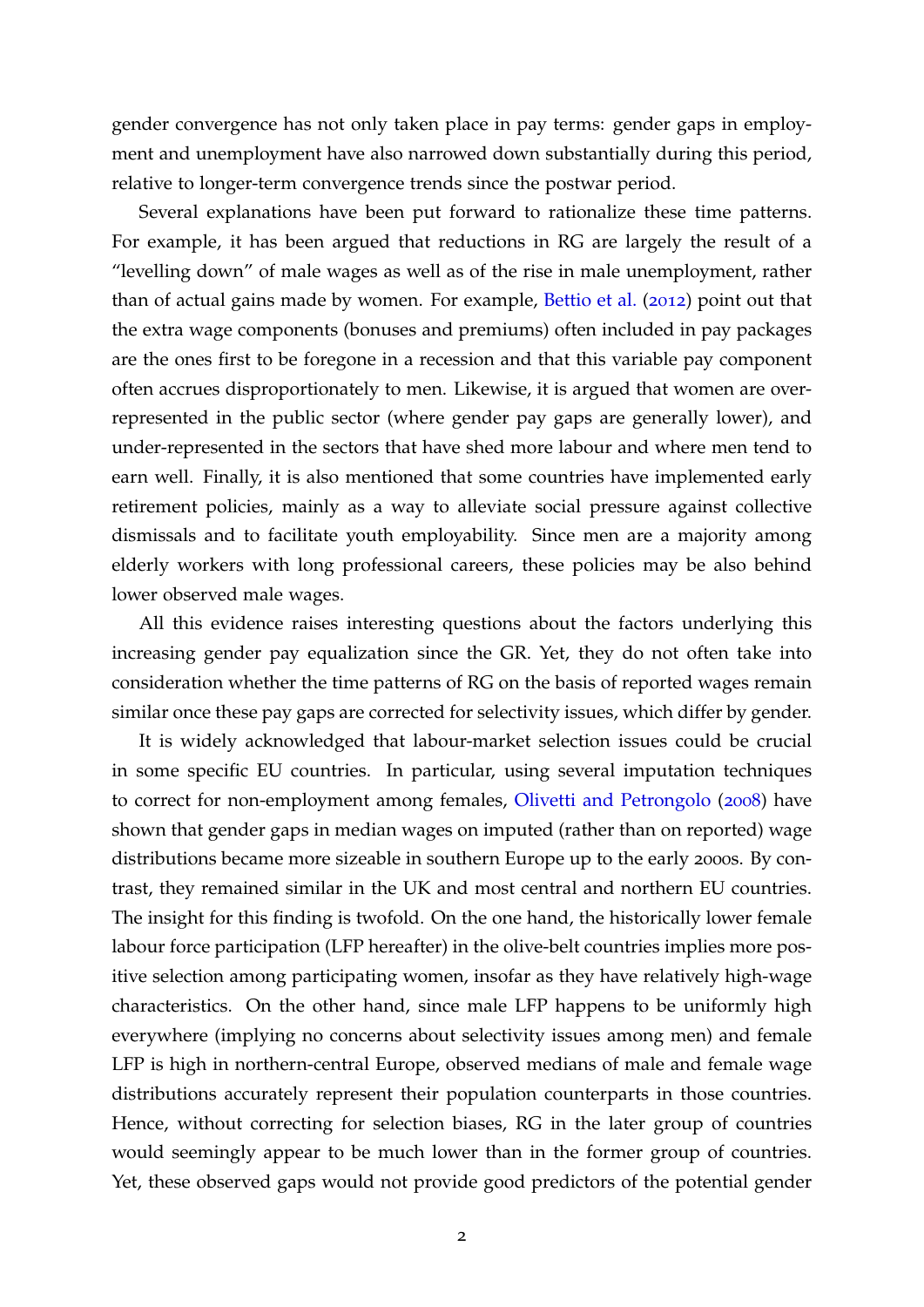<span id="page-4-1"></span>

#### <span id="page-4-2"></span>Figure 2: Labour market attachment by gender, 2007-2012.

gaps (PG hereafter) were all women to participate in countries with lower female LFP.

In view of these considerations, our goal here is to contribute to this strand of the literature by exploring whether the aforementioned diagnosis on selection might have changed as a result of the slump. In particular, we conjecture that selection issues may have become more relevant among men and less so among women.<sup>[3](#page-4-0)</sup> Moreover, these changes in selection are more likely to have taken place in the peripheral countries than in the rest of the EU. One plausible explanation of this *changing nature* of selection by gender is that the crisis has led to a much more intensive shedding of male unskilled jobs, either in construction (Ireland, Spain), services (Greece or Italy) or in public- sector employment (Portugal), than in other economies less badly hit by the global downturn.

Following a massive job shedding among the less- or middle-skilled workers, the distribution of observed male wages is bound to have become a censored (to the left) version of the imputed distribution. On the contrary, perhaps as a result of an "added-worker" effect, female LFP may have increased to help restore household income in those countries where male breadwinners have become unemployed. Combining both effects would lead to a lower gap between observed and potential female wages during the GR than prior to it.

As shown in Figure 2[a,](#page-4-1) where changes in female LFP rates (in pp., vertical axis)

<span id="page-4-0"></span><sup>&</sup>lt;sup>3</sup>To our knowledge, [Arellano and Bonhomme](#page-29-1) ([2015](#page-29-1)) is the only paper that documents positive male selection into the labour market. Their focus is on the UK prior to the GR.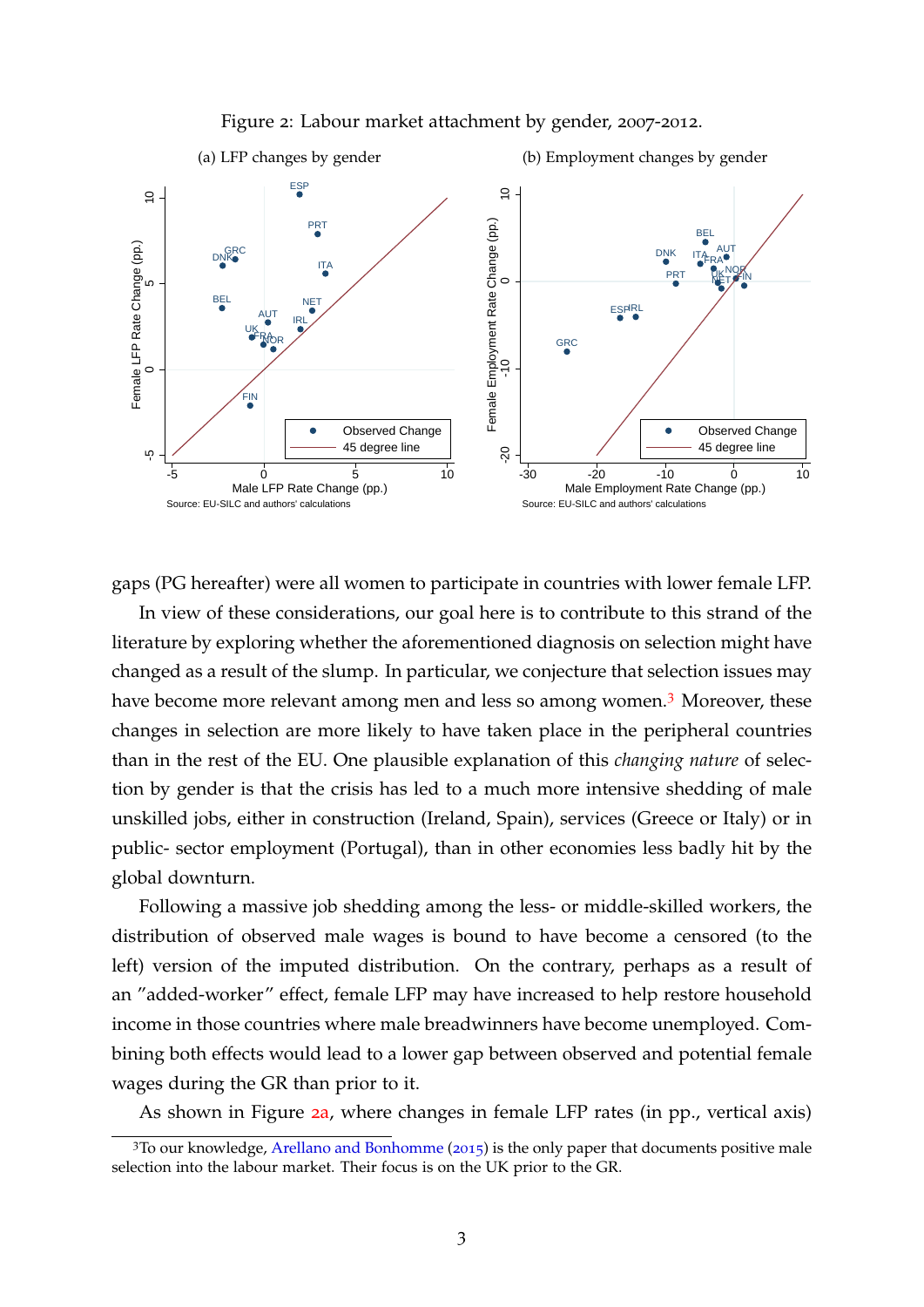during the GR are plotted against changes in male LFP rates (in pp., horizontal axis), most European countries (albeit Finland) have exhibited a much larger rise in female LFP since 2007 than before, in line with the aforementioned added-worker hypothesis. Nonetheless, it should be acknowledged that higher LFP by women does not necessarily translate into female employment gains. In effect, according to Figure 2[b,](#page-4-2) where changes in female employment rates (in pp.,vertical axis) are displayed against the corresponding changes in male employment rates (in pp., horizontal axis), both are negative in almost half of the countries under consideration.<sup>[4](#page-5-0)</sup> For example, Greece, Portugal and Spain (together with Ireland) exhibit much larger drops in male than in female employment (points above the 45*<sup>o</sup>* line), capturing large job destruction in male-intensive industries. However, even within the peripheral countries, there are different experiences. For instance, employment changes in Italy have been much more muted than in the other southern EU countries. Northern and central EU countries in turn have followed rather different employment patterns, experiencing much lower male and female job losses.

When employment changes are analysed distinguishing by educational attainment (for m[a](#page-6-1)les in Figures  $4a$  and  $3a$  and for females in Figures  $4b$  $4b$  and  $3b$ ) it becomes noticeable that the fall in employment has been more pronounced for less-educated male workers. This is especially the case in Ireland and Spain, as a result of the bursting of their respective housing [b](#page-6-3)ubbles. Likewise, as regards LFP, Figure 3b reveals that most of the gains in participation in the peripheral countries are due to females with no college education. In addition, when distinguishing by civil status of women, Figures 5[a](#page-7-0) and 5[b](#page-7-1) show that in most instances increases in LFP and employment rates have been much larger for married than for single women, therefore yielding support to the added-worker hypothesis.

Our paper contributes to a vast literature on gender outcomes in developed and developing countries; cf. [Blau et al.](#page-29-2) ([2013](#page-29-2)) and [Goldin](#page-29-3) ([2014](#page-29-3)) for comprehensive overviews. While most of the literature document historical trends, our paper complements this approach by providing evidence on how sizeable changes in gender pay gaps are shaped at particularly relevant business cycle phases, as is the case of the GR. As in [Olivetti and Petrongolo](#page-30-1) ([2008](#page-30-1)), our empirical approach relies on comparing RG based on observed wages with PG based on imputed wages for the nonemployed, in order to derive selection biases. Combining this evidence with LFP and employment gaps (aggregate and by skill and age), we are able to analyze how changes in selection biases, either on their own or combined with some of the previous hypotheses, are able to shed more light on the interpretation of the changing

<span id="page-5-0"></span><sup>4</sup>Employment rates are the ratios between employment and the labour force.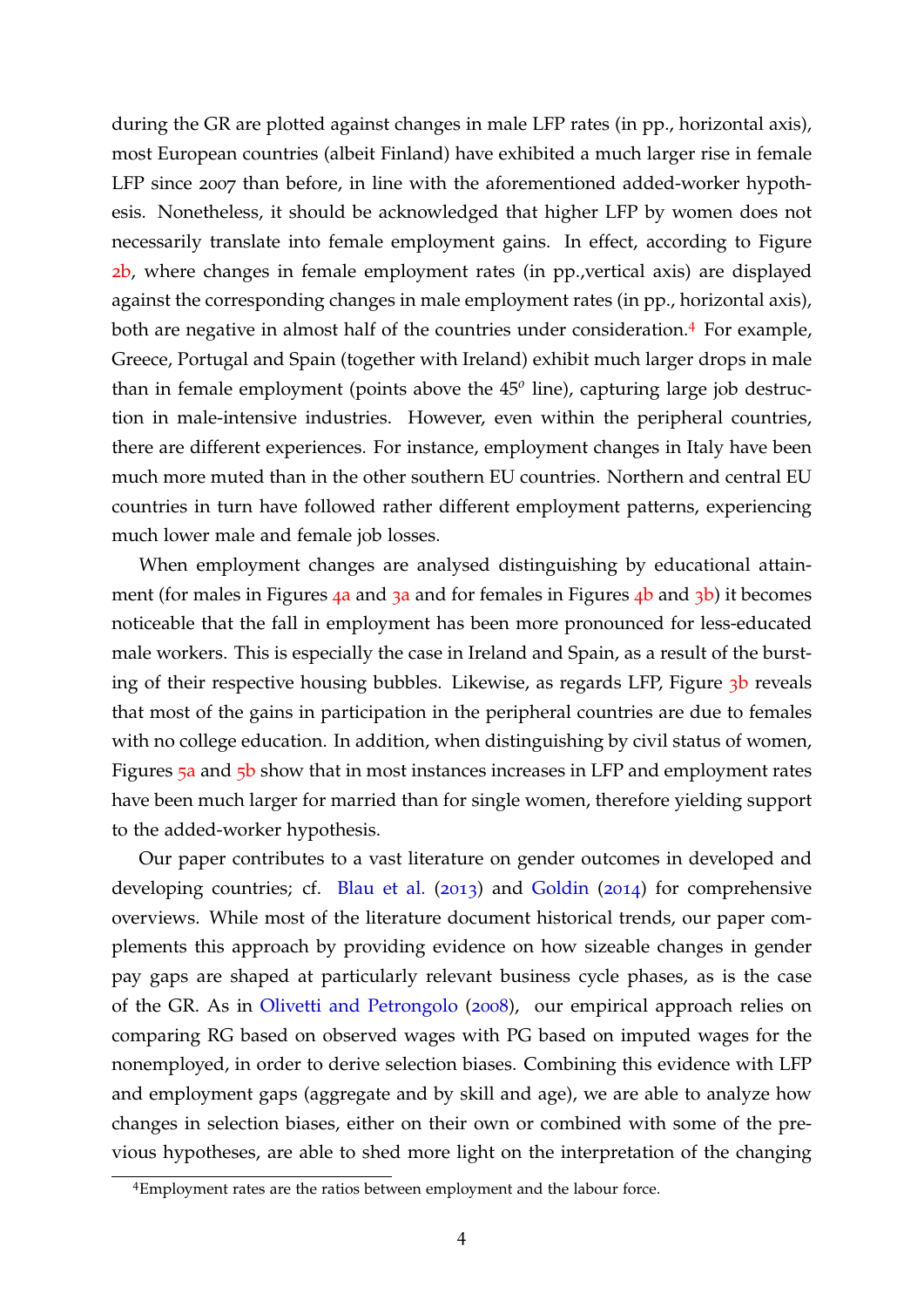<span id="page-6-3"></span>Figure 3: Cross-country changes in LFP by gender and skill, 2007-2012.

<span id="page-6-1"></span>

<span id="page-6-2"></span>Figure 4: Cross-country changes in employment rates by gender and skill, 2007-2012.

<span id="page-6-0"></span>

patterns in gender pay gaps experienced in Europe over the GR.

The rest of the paper is organized as follow. Section [2](#page-7-2) lines up the main arguments in the paper by focussing on two illustrative cases of the different patterns found in the paper: Portugal and Spain. Section [3](#page-10-0) provides a theoretical underpinning of the main mechanisms at play and derives their testable implications in terms of changes in selection biases and employment by gender. Section [4](#page-15-0) describes the EU-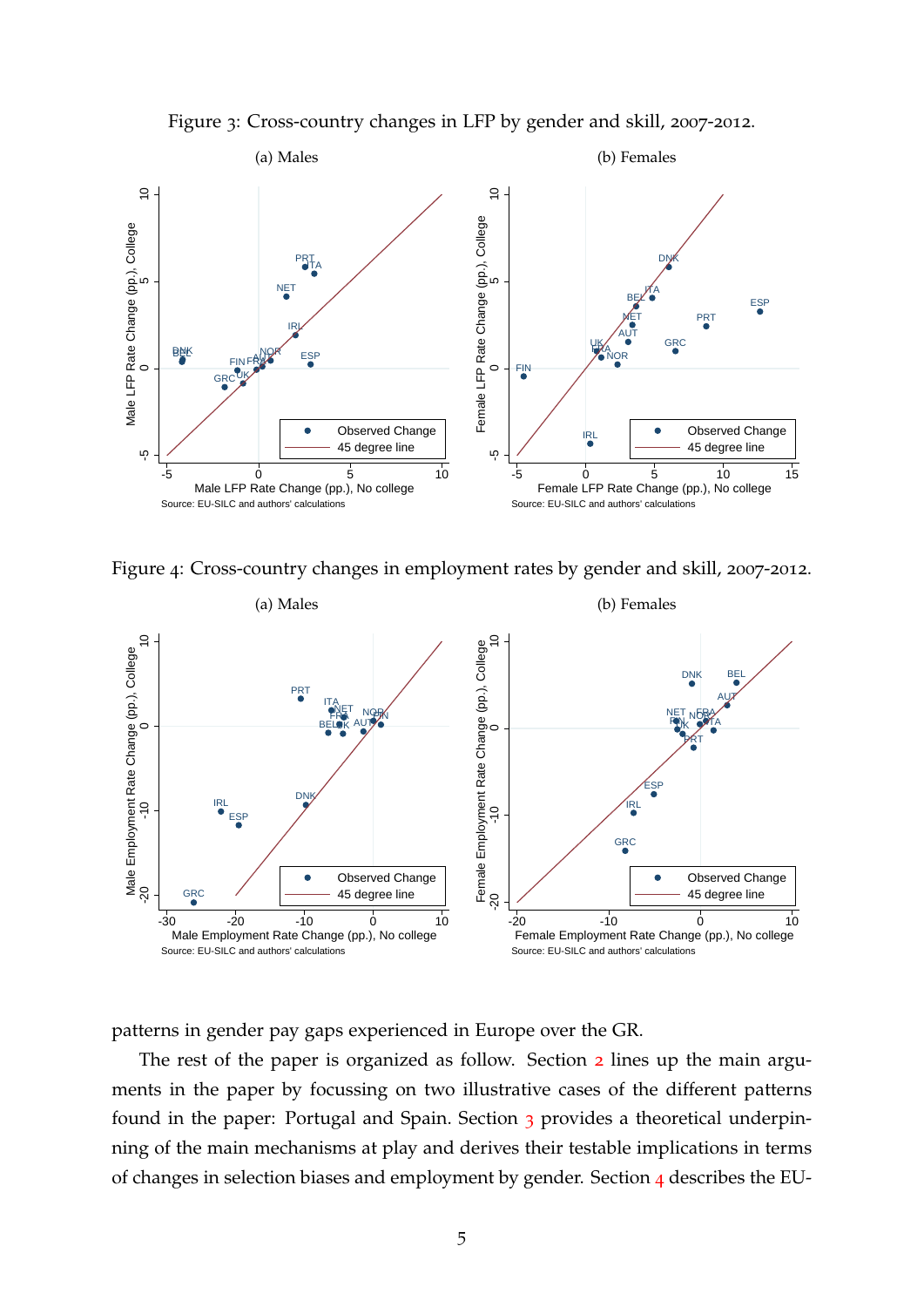<span id="page-7-0"></span>

<span id="page-7-1"></span>Figure 5: Cross-country changes in female employment and LFP by marital status, 2007-2012.

SILC longitudinal dataset used throughout the paper. Section [5](#page-16-0) explains the different imputation procedures we use to construct potential wage distributions. Section [6](#page-19-0) discusses the main results in the light of the implications of the various mechanisms explored earlier. Finally, Section [7](#page-27-0) concludes. An Appendix provides further details on the construction of hourly wages, measures of goodness of alternative imputation procedures and further descriptive statistics for the 13 European countries in our sample.

# <span id="page-7-2"></span>**2 Illustrative Example: Portugal and Spain**

To illustrate the different phenomena sketched above, let us focus on Portugal and Spain (the Iberian peninsula) as two interesting case studies of how changes in the labour market over the GR have affected selection by gender. As can be observed in Figure 2[a,](#page-4-1) female participation (LFP) has experienced a strong increase in both countries. Moreover, Figure  $3b$  $3b$  shows that this rise in has been especially strong among less-skilled women in Spain (an increase of almost 13 pp. against 9 pp. in Portug[a](#page-6-1)l). By contrast, Figures 3a and 3[b](#page-6-3) show that LFP among high-skilled (college) women, and among men with either skills have hardly changed. Yet, when looking at employment changes by education levels, important differences emerge: female employment among the less-skilled has dropped much more in Spain (about 7 pp.) than in Portugal (about 1 pp.), and a similar pattern holds for high-skilled men and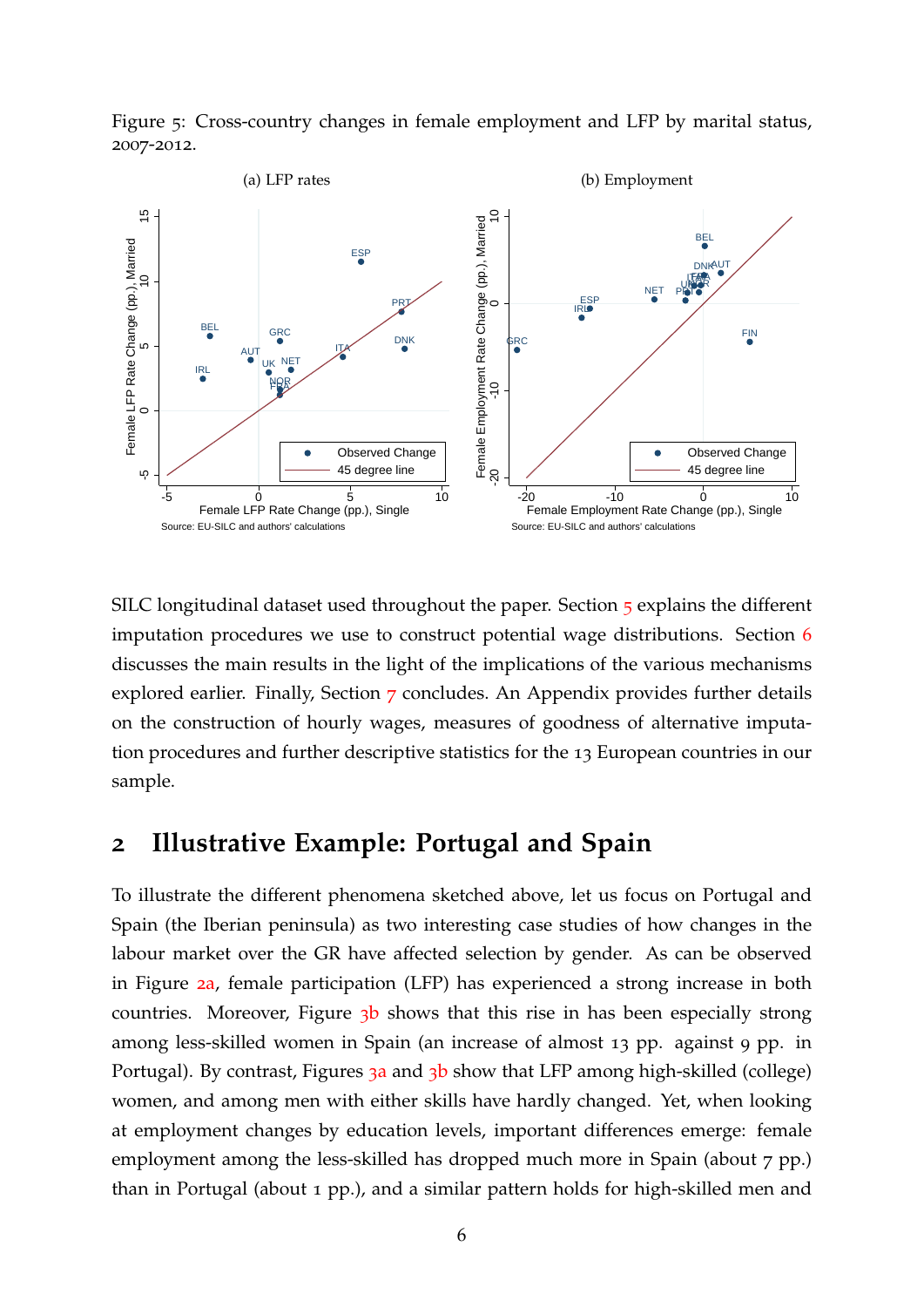<span id="page-8-0"></span>

Figure 6: Selection bias and employment rates by gender, Portugal, 2007-2012.

women.

Summing up, the stylized facts presented above for these two neighbouring countries indicate that, while less-skilled male workers suffered massive job losses, nonparticipating less-educated women increasingly searched for jobs. This is seemingly consistent with the argument given above on how the GR could have impinged on the nature of gender selection into the labour market. However, in parallel with a rise in labour supply, it is well known that many unskilled jobs were destroyed during the slump, the more so in Spain. This implies that, while only adverse labour demand shifts (i.e., higher job destruction) apply to males, both labour demand and labour supply considerations are likely to have been relevant for women.

Turning to the selection process, the left-hand-side (LHS) panel in Figure 6[a](#page-8-0) presents the selection biases for males and females in Portugal from 2007 to 2012, computed according to one of the imputation methods advocated by [Olivetti and](#page-30-1) [Petrongolo](#page-30-1) ([2008](#page-30-1)).<sup>[5](#page-8-1)</sup> Selection biases are measured as a percentage decrease in the median wage once wages of those nonemployed are imputed. The RHS panel in turn displays the employment rates (shares of occupied in the population of working age) for this country. As can be inspected, male selection (dashed line) in Portugal increases drastically during the GR, whilst female selection declines. Notice that both features are in line with the big drop in male employment rate and the small increase in the fem[a](#page-9-0)le LFP rate depicted in the RHS panel. Figures  $7a$  and  $7b$  $7b$  display similar

<span id="page-8-1"></span><sup>&</sup>lt;sup>[5](#page-16-0)</sup>This imputation procedure and alternative ones are described further below in Section 5.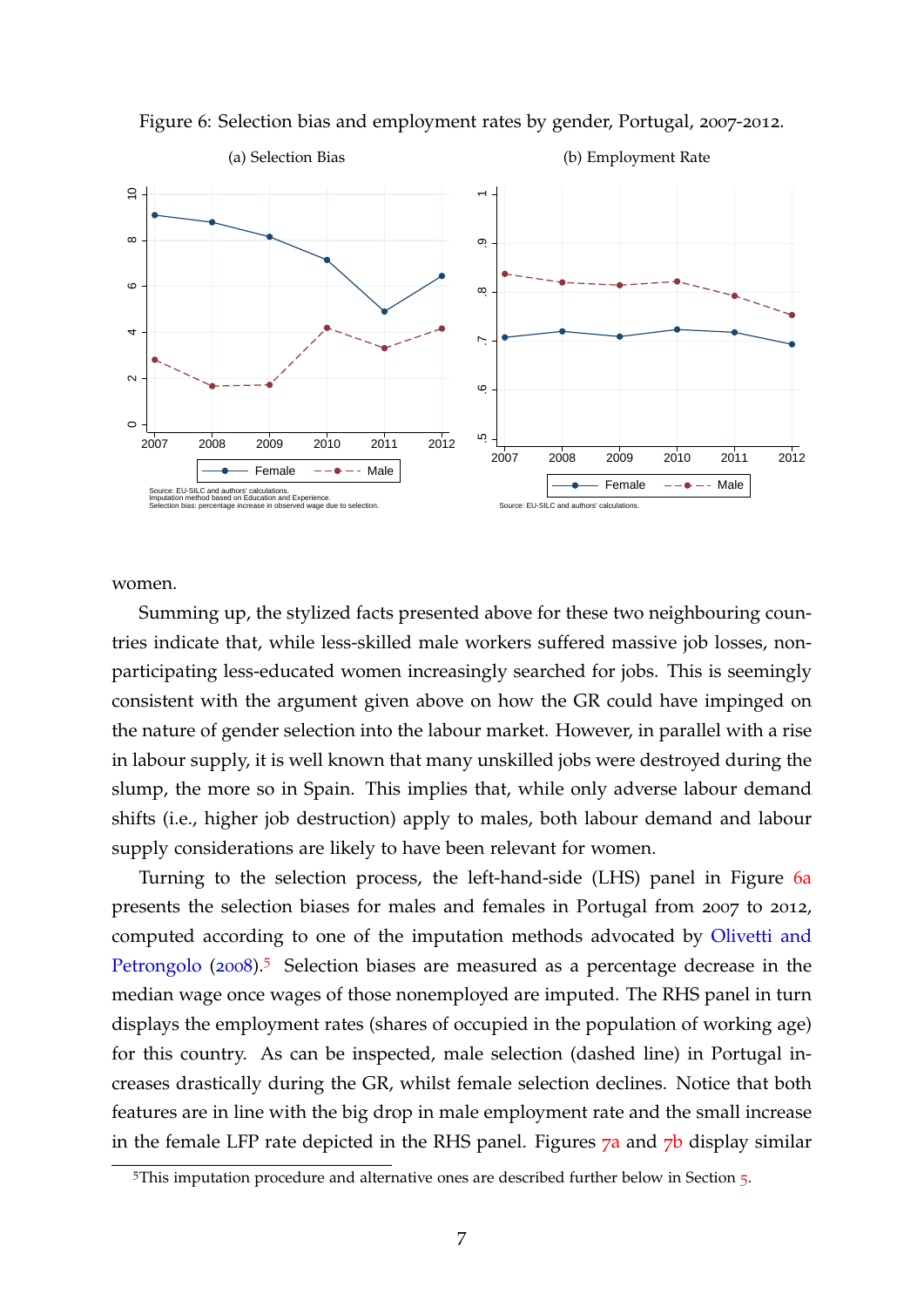<span id="page-9-0"></span>

<span id="page-9-1"></span>Figure 7: Selection bias and employment rates by gender, Spain, 2007-2012.

information for Spain. As in Portugal, male selection surges during the GR but, in contrast to Portugal, female selection in Spain went up rather drastically instead of going down.

The contrasting behaviour between these two countries is probably due to the fact that, while both female and male employment rates collapsed in Spain, only male employment declined in Portugal. The explanation for the better performance of the Portuguese labour market is likely to be related to its larger wage flexibility prior to 2012, as well as to their less dualized labour market (see [Dolado](#page-29-4) ([2016](#page-29-4))). At any rate, given that employment adjustment in Spain was mainly borne by the termination of temporary contracts (where women are over-represented) what this evidence seemingly shows is that an increase in female LFP (a positive labour supply shift) has been offset by an even larger reduction in female employment (a negative labour demand shift). In other words, the number of less-skilled female workers who lost their jobs was larger than the corresponding number of new female entrants in the Spanish labour market, implying an adverse net effect on female jobs on top of the decline in male jobs. Thus, since it is likely that those women who retained their jobs were favourably selected, an increasing, rather than decreasing, selection bias arises. As will be discussed further below in Section [6](#page-19-0), similar patterns hold in Greece, a country whose cumulated collapse in GDP of more than 25% during the GR meant even more dramatic employment losses than in Spain. Finally, as a counterexample of these dramatic changes, evidence will also be provided showing that changes in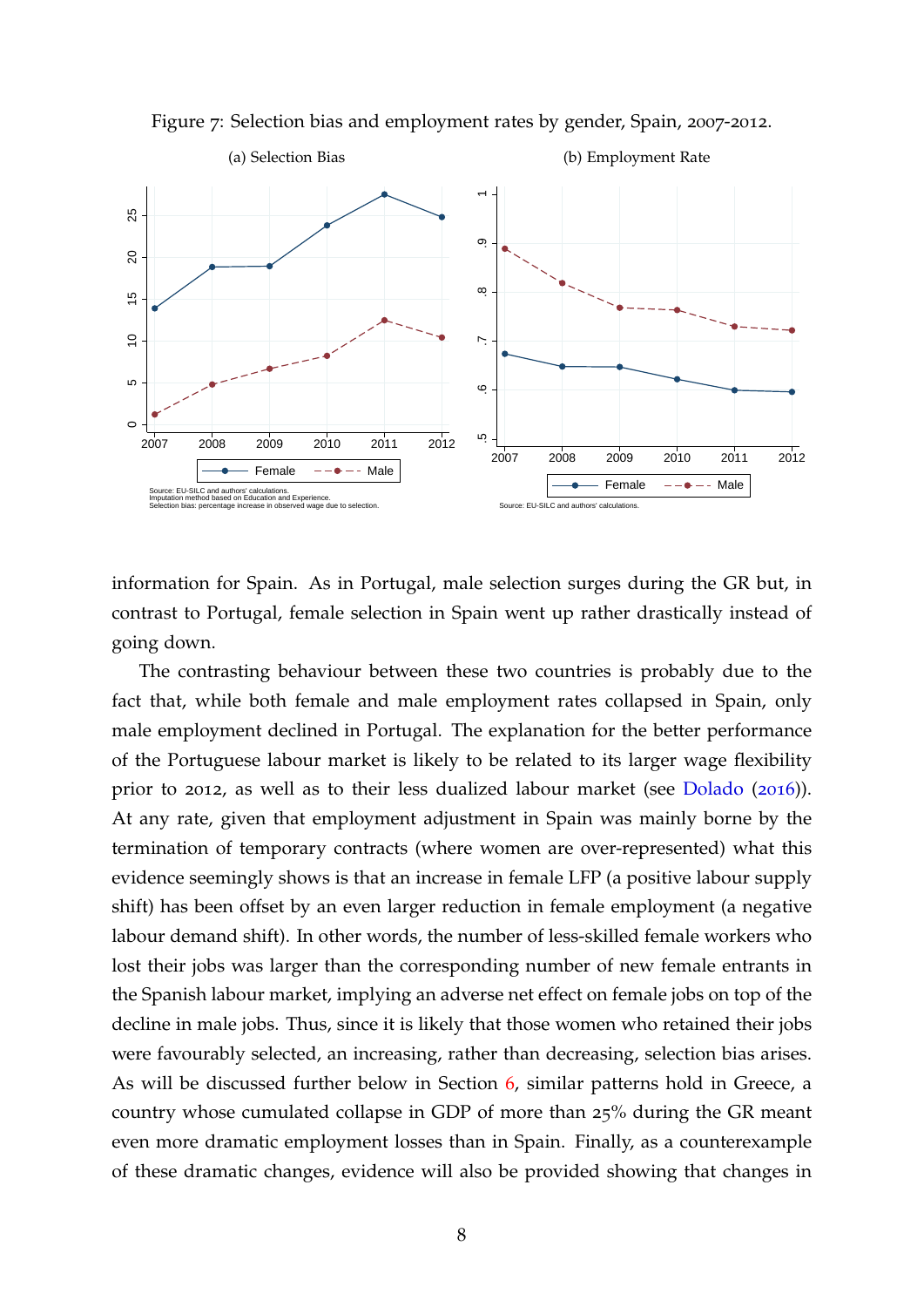selection patterns by gender are much less pronounced in other northern and central EU countries, where employment changes over this period have been much more muted than in the peripheral economies.

## <span id="page-10-0"></span>**3 A Simple Theoretical Framework**

To provide some theoretical underpinning of the mechanisms at play, our departure point is the following log. potential wage equation as in [Mulligan and Rubinstein](#page-30-2) ([2008](#page-30-2))

<span id="page-10-2"></span>
$$
w_{it} = \mu_t^w + g_i \gamma_t + \varepsilon_{it}
$$
 (1)

where *wit* denotes individual *i*'s potential log wage in year *t*, *g<sup>i</sup>* represents gender (males have *g* = 0, females have *g* = 1),  $\mu_t^w$  represents the determinants of wages that are common to all workers, while  $\gamma_t$  captures those determinants of female wages common to all women but not applicable to men (including discriminatory practices by employers). In addition,  $\varepsilon_{it}$  is an error term normalized to have a unit variance (for both males and females) such that  $m(\varepsilon_{it}/\mu_t^w, g_i) = 0$ , where  $m(\cdot)$  denotes the (conditional) *median* function.

If we were able to measure potential wages for all men and women, then *potential* (median) gender gap at year *t* (*PGt*) would be:

$$
PG_{t} \equiv m(w_{it}|g_{i}=0) - m(w_{it}|g_{i}=1) = -\gamma_{t}.
$$
 (2)

where we expect  $PG_t > 0$ , since  $\gamma_t < 0$  on historical grounds (see [Olivetti and Petron](#page-30-3)[golo](#page-30-3)  $(2016)$  $(2016)$  $(2016)$ .<sup>[6](#page-10-1)</sup>

However, given that selection into employment is not a random outcome of the male and female populations, the observed raw gender gap in median (*RGt*) is calculated by aggregating equation ([1](#page-10-2)) by gender among *employed* individuals:[7](#page-10-3)

<span id="page-10-4"></span>
$$
RG_t \equiv m(w_{it}|g_i = 0, L_{it} = 1) - m(w_{it}|g_i = 1, L_{it} = 1)
$$
  
=  $-\gamma_t + m(\varepsilon_{it}|g_i = 1, L_{it} = 1) - m(\varepsilon_{it}|g_i = 0, L_{it} = 1)$   
=  $PG_t + \underbrace{b_t^m - b_t^f}_{\text{selection bias differential}}$  (3)

<span id="page-10-1"></span> $6$ Consistently with the empirical section, our focus is on median rather than mean gender gaps. The choice is without loss of generality: the results can be rewritten in terms of mean gaps and biases. In such case, selection bias becomes a function of the inverse Mill's ratio, similarly to [Mulligan and](#page-30-2) [Rubinstein](#page-30-2) ([2008](#page-30-2)).

<span id="page-10-3"></span><sup>7</sup>The discussion below echoes the well-known arguments on selection biases in the seminal work by [Gronau](#page-29-5) ([1974](#page-29-5)) and [Heckman](#page-29-6) ([1974](#page-29-6)), albeit based on gaps in median wages rather than on average wages as these authors do.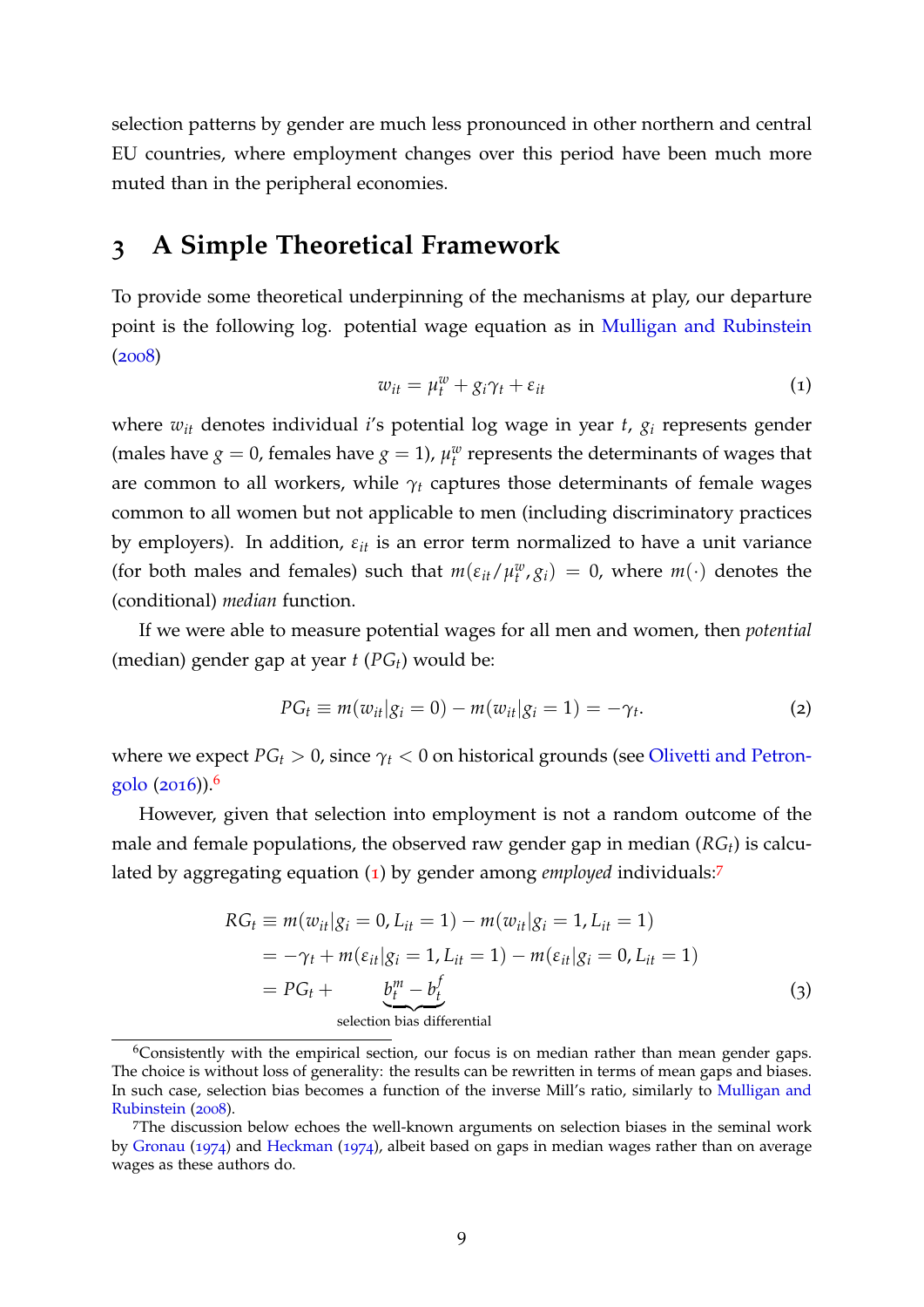where  $L_{it}$  is an indicator for whether individual *i* is employed in year *t*, and  $b_t^m$  $m(\varepsilon_{it}|g_i=0,L_{it}=1)$  and  $b_t^f=m(\varepsilon_{it}|g_i=1,L_{it}=1)$  are the (median) selection biases of males and females, respectively, which differ from zero to the extent that nonemployed males and females have different potential wages than employed ones. As discussed above, [Olivetti and Petrongolo](#page-30-1) ([2008](#page-30-1)) argue that in northern EU countries  $b_t^m \simeq b_t^f$  $f_t$  and therefore  $RG_t \simeq PG_t$ , whereas in southern EU countries  $b_t^m < b_t^f$  $t'$ , and thus  $RG_t < PG_t$ .

Using ([3](#page-10-4)), the change in the observed gender gap over time can be expressed as:

<span id="page-11-0"></span>
$$
\Delta RG_t = \Delta PG_t + \Delta b_t^m - \Delta b_t^f. \tag{4}
$$

Equation ([4](#page-11-0)) has three terms. The first one ( $\Delta PG_t = -\Delta \gamma_t$ ) is the change in the gender-specific component of net labor demand, which may occur due to changes in gender wage discrimination / relative market valuation of skills / relative human capital accumulation when considering *all* men and women. In addition, the second and third terms in  $(4)$  $(4)$  $(4)$  capture the changes in the selection bias of males and females, respectively, which constitute our main focus in the sequel. $8$ 

#### <span id="page-11-2"></span>**3.1 Scenarios over the GR**

To identify which of the arguments laid out above (hinging on selection or not) are more likely to hold in different areas of Europe, we propose the following three hypotheses (individually or jointly) and derive their main testable implications:

#### • **Hypothesis I**: *Reduction in bonuses and performance pay*.

As argued by [Bettio et al.](#page-29-0) ([2012](#page-29-0)), wages fell during the GR because of a reduction in variable pay component. Insofar as male employees are more prone to receive this type of compensation (see [de la Rica et al.](#page-29-7) ([2015](#page-29-7))), then Hypothesis I implies that, absent selection issues, RG should decline, while no substantial changes in male  $(E_m)$  and female  $(E_f)$  employment rates should have taken place. As a result, (4) implies that,  $\Delta RG_t = \Delta PG_t < 0$ , due to  $\Delta \gamma_t > 0$ , and  $\Delta E^m \simeq \Delta E^f \simeq 0.$ 

• **Hypothesis II**: *Higher job destruction rate of low-skilled jobs*.

<span id="page-11-1"></span><sup>8</sup>Notice that, had we allowed for changes in the variance in the error term *<sup>ε</sup>it*,an additional term would appear in ([4](#page-11-0)), namely  $(b_t^m - b_t^f)$  $\sigma_t^f$ ) $\Delta \sigma_t^{\varepsilon}$ , where  $\sigma_t^{\varepsilon}$  is its time-varying standard deviation . This term captures changes in the dispersion of wages which has been shown to play an important role in explaining female selection in the US (see Mulligan and Rubinstein, 2008). Yet, we ignore these changes in the sequel because, as shown in Figure  $8$  in Appendix  $B$ , where wage dispersion is measured by logarithm of the ratio between wages at 90th and 10th percentiles, no major trends seem to to present over 2004-2012, with perhaps the exceptions of Greece and Portugal.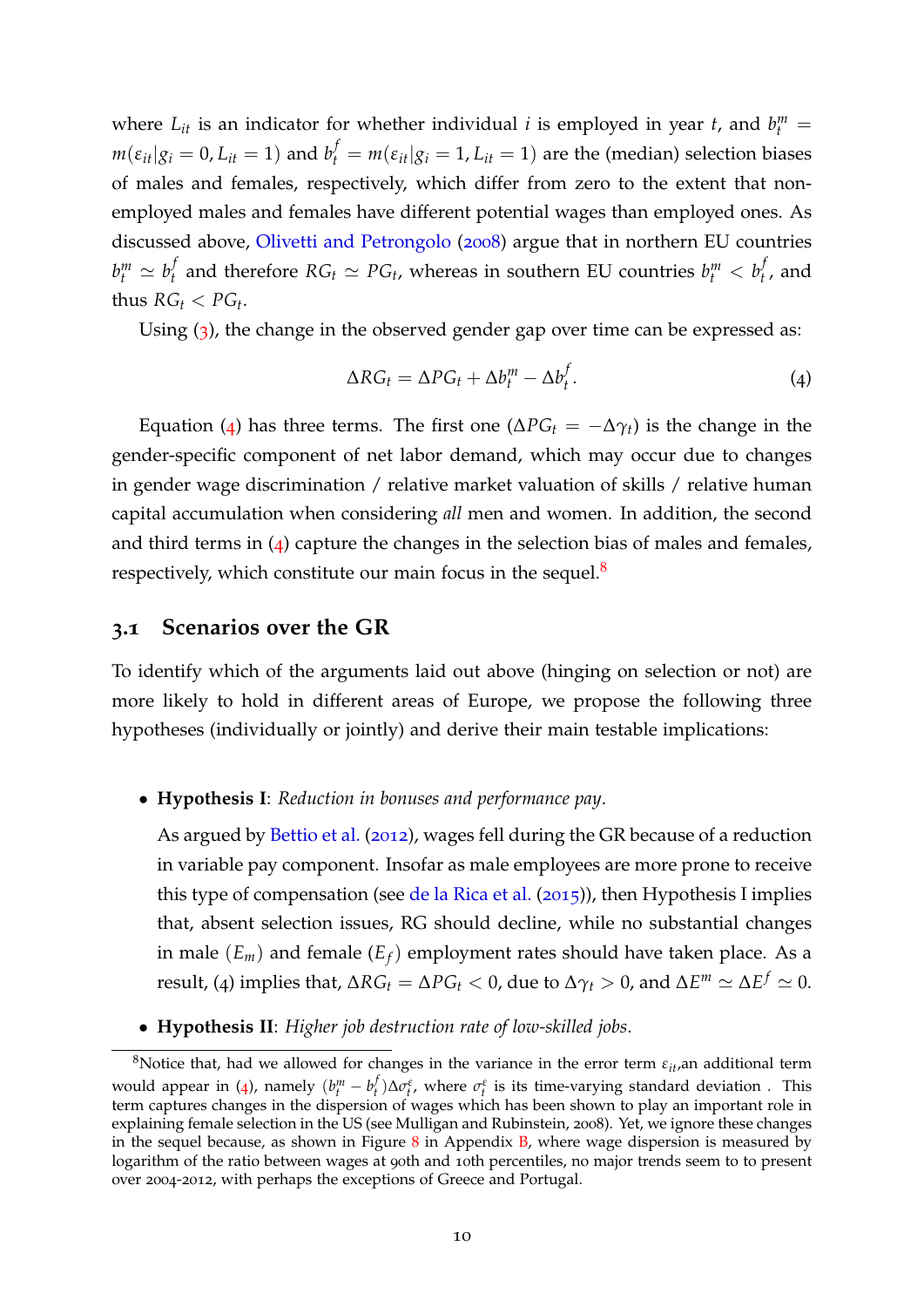- **– Hypothesis II***m*: If the GR has largely resulted in the shedding of unskilled low-paid jobs in male labour-intensive industries, then we would expect a positive male selection bias ( $\Delta b_t^m > 0$ ). Using (4), this implies that  $\Delta RG_t >$  $\Delta PG_t \simeq 0$ . The employment patterns consistent with this hypothesis would be a decline in employment of unskilled male workers, i.e.  $\Delta E_t^{mu} < 0$ , and no changes in either skilled male or overall female employment, i.e.,  $\Delta E_t^{ms} = \Delta E_t^f = 0$  respectively.
- **– Hypothesis II***<sup>f</sup>* **.** Same as Hypothesis II*<sup>m</sup>* except that now the focus is on changes in female employment. It may be more pronounced in countries with dual labour markets where temporary jobs (in which females are overrepresented) can be easily terminated at low cost. It then holds that  $\Delta E_t^{fu} <$ 0.
- **Hypothesis III**: *Higher LFP of less-skilled women as a result of the added-worker effect*.

If the GR has pushed less able women to rise their participation in the labor market, female selection has become less positive, that is,  $\Delta b_t^f < 0$ , and hence  $\Delta RG_t > \Delta PG_t \simeq 0$ . One should expect an increase in employment of unskilled female workers, i.e.  $\Delta E_t^{fu} > 0$ , without noticeable changes in female skilled and overall male employment, that is,  $\Delta E_t^{fs} = \Delta E_t^m = 0$ .

In practice, however, combinations of these hypotheses might be relevant. For instance, it is plausible that Hypothesis II*<sup>f</sup>* and III could have operated in conjunction. In effect, although female LFP may have risen, a decline in labour demand could have more than offset this increase. If the latter had been strong enough, then it could lead to a drop in *E<sup>f</sup>* . In particular, this could have been again the case in EU countries with dual labour markets, where job shedding has concentrated on temporary jobs in services sectors in which women are typically disproportionately represented.

### **3.2 The Model**

In this section we propose a simple model that rationalizes the main implications derived above. To do so, we extend the setup in Mulligan and Rubinstein (2008) by adding to the potential market wage equation  $(1)$  $(1)$  $(1)$  a productivity equation,  $x_{it}$ , as well as a reservation wage equation, *rit*, to predict which workers are employed:

$$
w_{it} = \mu_t^w + g_i \gamma_t + \varepsilon_{it} \tag{5}
$$

$$
x_{it} = \mu_t^x + \rho \varepsilon_{it} \tag{6}
$$

$$
r_{it} = g_i \mu_t^r, \tag{7}
$$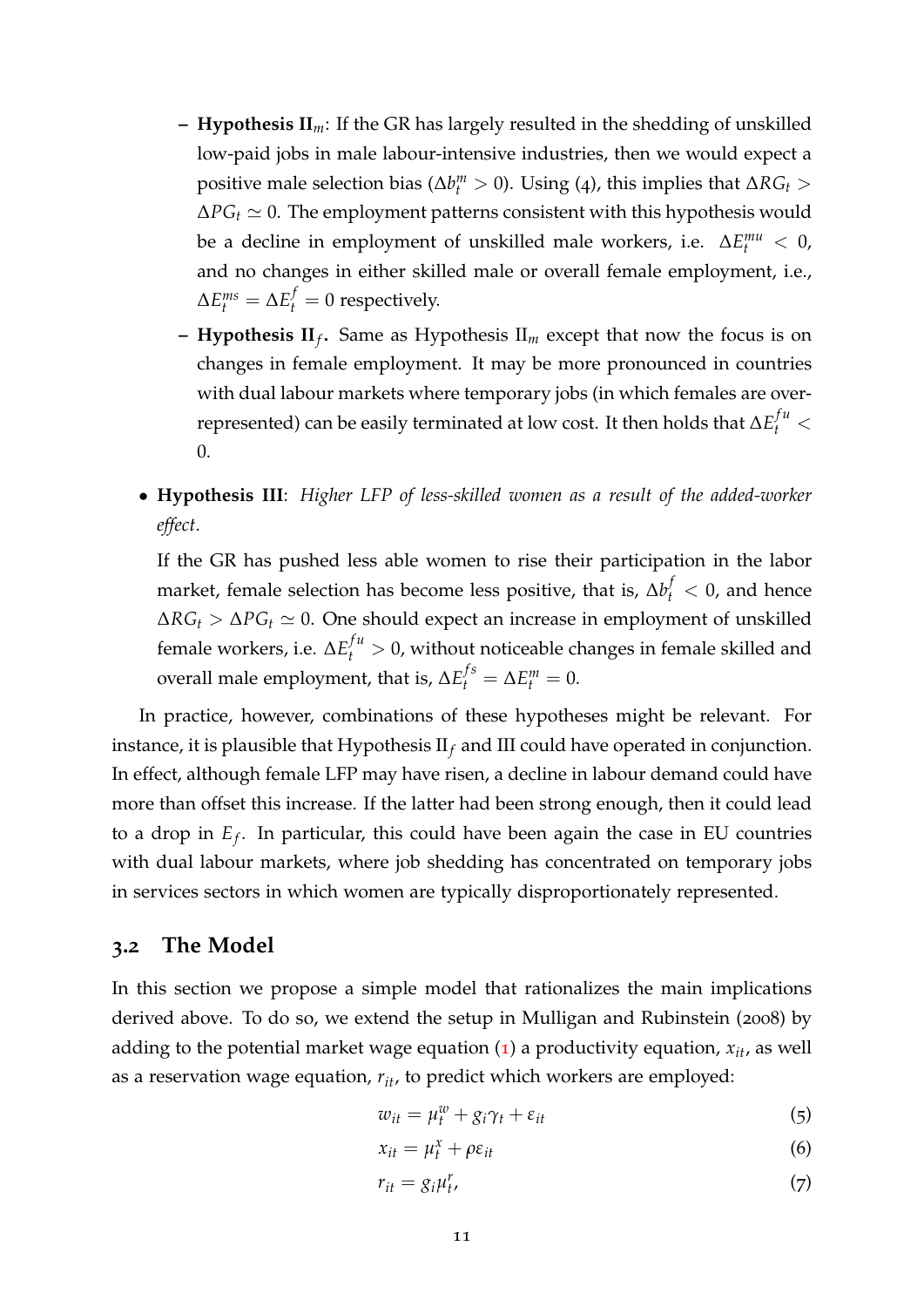where  $\mu_t^x$  is the average productivity of a worker,  $\mu_t^r$  is the female reservation wage (male reservation wage is normalized to zero),  $\varepsilon_{it}$  is a productivity shock. We assume that  $\rho > 1$  to capture the fact that wages do not fully respond to productivity shocks, *εit*, because they are not totally flexible. For expositional simplicity no shock is attached in the reservation wage equation.

Individual *i* works at time *t* if her/his reservation wage is higher than her/his potential market wage (labour supply condition),  $w_{it} > r_{it}$ , and her/his productivity is greater than the wage, leaving a positive surplus for the firm (labour demand condition),  $x_{it} - w_{it} > 0$ . We assume that, on average, men participate if  $\mu_t^w > 0$ , given that the male reservation wage is set equal to zero, and that they generate a surplus,  $\mu_t^x - \mu_t^w > 0$ , at any period *t*.

The labour supply (LS) condition,  $w_{it} > r_{it}$ , is satisfied if and only if:

$$
a_t^{LS}(g_i) < \varepsilon_{it}
$$
\n
$$
a_t^{LS}(g_i) \equiv g_i \mu_t^r - \mu_t^w - g_i \gamma_t,\tag{8}
$$

whereas the labor demand (LD) condition,  $w_{it} < x_{it}$ , holds if and only if:

$$
a_t^{LD}(g_i) < \varepsilon_{it}
$$
\n
$$
a_t^{LD}(g_i) \equiv \frac{\mu_t^w + g_i \gamma_t - \mu_t^x}{(\rho - 1)}.
$$
\n
$$
(9)
$$

Both conditions yield a gender-specific lower bound for  $\varepsilon_{it}$  implying that only one of the two constraints above binds. Because of the zero male-reservation wage, the LS condition for men always holds, and therefore the LD condition is the only binding one. For women, the LD condition is binding if and only if  $a_t^{LS}(1) < a_t^{LD}(1)$  or:

<span id="page-13-0"></span>
$$
\frac{\mu_t^x - (\mu_t^w + \gamma_t)}{\mu_t^w + \gamma_t - \mu_t^r} < \rho - 1. \tag{10}
$$

Intuitively, equation  $(10)$  $(10)$  $(10)$  holds when: (i) the potential wage is high relative to productivity, i.e. when  $\mu_t^x - (\mu_t^w + \gamma_t)$  is low; (ii) the reservation wage is low relative to potential wage, i.e.  $(\mu_t^w + \gamma_t) - \mu_t^r$  is high; (iii) the surplus is high, i.e.  $\rho$  is large. By contrast, when  $\mu_t^x - (\mu_t^w + \gamma_t)$  is high,  $(\mu_t^w + \gamma_t) - \mu_t^r$  is low and  $\rho$  is close to unity, it is likely that  $a_t^{LD} < a_t^{LS}$  and therefore the LS condition would be the binding one. For example, in more traditional societies (like those in southern Europe), where the female reservation wage is high and the surplus is low, the LS condition will be binding. Conversely, in a more modern society (like in northern-central Europe), where the female reservation wage is low and the surplus is high, the LD condition is the binding one.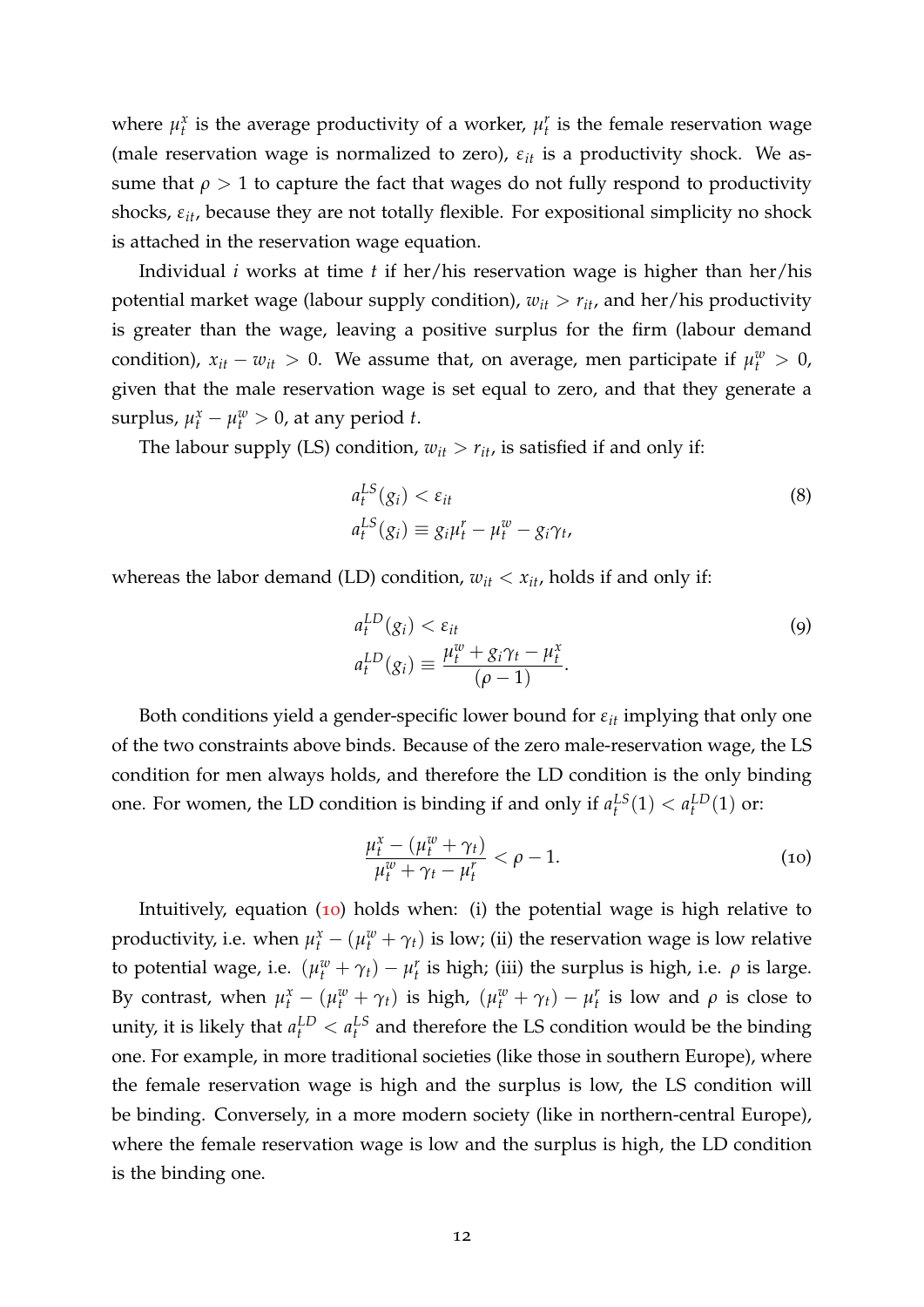#### **3.2.1 Male Participation**

In what follows we make use of the following result concerning the median of a (standardized) Normal distribution which is truncated from below (see [Johnson et al.](#page-29-8) ([1994](#page-29-8))). Assuming  $\varepsilon_{it} \sim \mathcal{N}[0,1]$  and denoting the c.d.f. of the standardized normal distribution by  $\Phi(\cdot)$ , then the median,  $m(a)$ , of the truncated from below distribution of  $\varepsilon_{it}$ , such that  $a < \varepsilon_{it}$ , is given by:

$$
\underline{m}(a) = \Phi^{-1}\left[\frac{1}{2}(1+\Phi(a))\right].
$$

Using this result, the observed male wage, for which  $a_t^{LS}(g = 0) < a_t^{LD}(g = 0)$ , has a closed-form solution:

$$
w_t^m \equiv m(w_{it}|g_i = 0, L_{it} = 1) = m(w_{it}|g_i = 0, a_t^{LD}(g = 0) < \varepsilon_{it})
$$
\n
$$
= \mu_t^w + \underline{m}(a_t^{LD}(g = 0)).
$$

Given the properties of  $\Phi(\cdot)$ , it holds that the  $\underline{m}(\cdot)$  term is a non-negative increasing function of  $a_t^{LD}(g = 0)$  which measures the strength of the selection bias in the median sense,  $b_t^m = m(\varepsilon_{it}|g_i = 0, L_{it} = 1) = \underline{m}(a_t^{LD}(g = 0)).$ 

Then, the comparative statics formula of  $w_t^m$  with respect to  $\mu_t^x$  is given by:

$$
\frac{dw_t^m}{d\mu_t^x} = \frac{\partial \underline{m}}{\partial a_t^{LD}(g=0)} \times \frac{\partial a_t^{LD}(g=0)}{\partial \mu_t^x} < 0,\tag{11}
$$

since  $a_t^{LD}(g = 0)$  is decreasing in  $\mu_t^x$ . Hence, if the GR has generated a drop in productivity,  $\Delta \mu_t^x < 0$ , the median of the observed male wage distribution will increase due to a stronger positive selection of males into employment,  $\Delta b_t^m > 0$ .

The same analytic framework could be used to model the effects of a rise in early retirement. Because older workers have longer experience and this typically leads to higher wages, early retirement would imply stronger negative selection,  $\Delta b_t^m < 0$ .

#### **3.2.2 Female Participation**

*Mutatis mutandis*, the female wage among the employed workers is given by:

$$
w_t^f \equiv m(w_{it}|g_i = 1, L_{it} = 1) = m(w_{it}|g_i = 1, a_t^f < \varepsilon_{it})
$$
  
=  $\mu_t^w + \gamma_t + m(a_t^f)$   

$$
a_t^f \equiv \begin{cases} a_t^{LS}(g = 1) & : a_t^{LS}(g = 1) > a_t^{LD}(g = 1) \\ a_t^{LD}(g = 1) & : a_t^{LS}(g = 1) < a_t^{LD}(g = 1) \end{cases}
$$

Thus, the observed female wage will depend on which of the LS and LD constraints is binding. Again, the strength of the selection bias for females is measured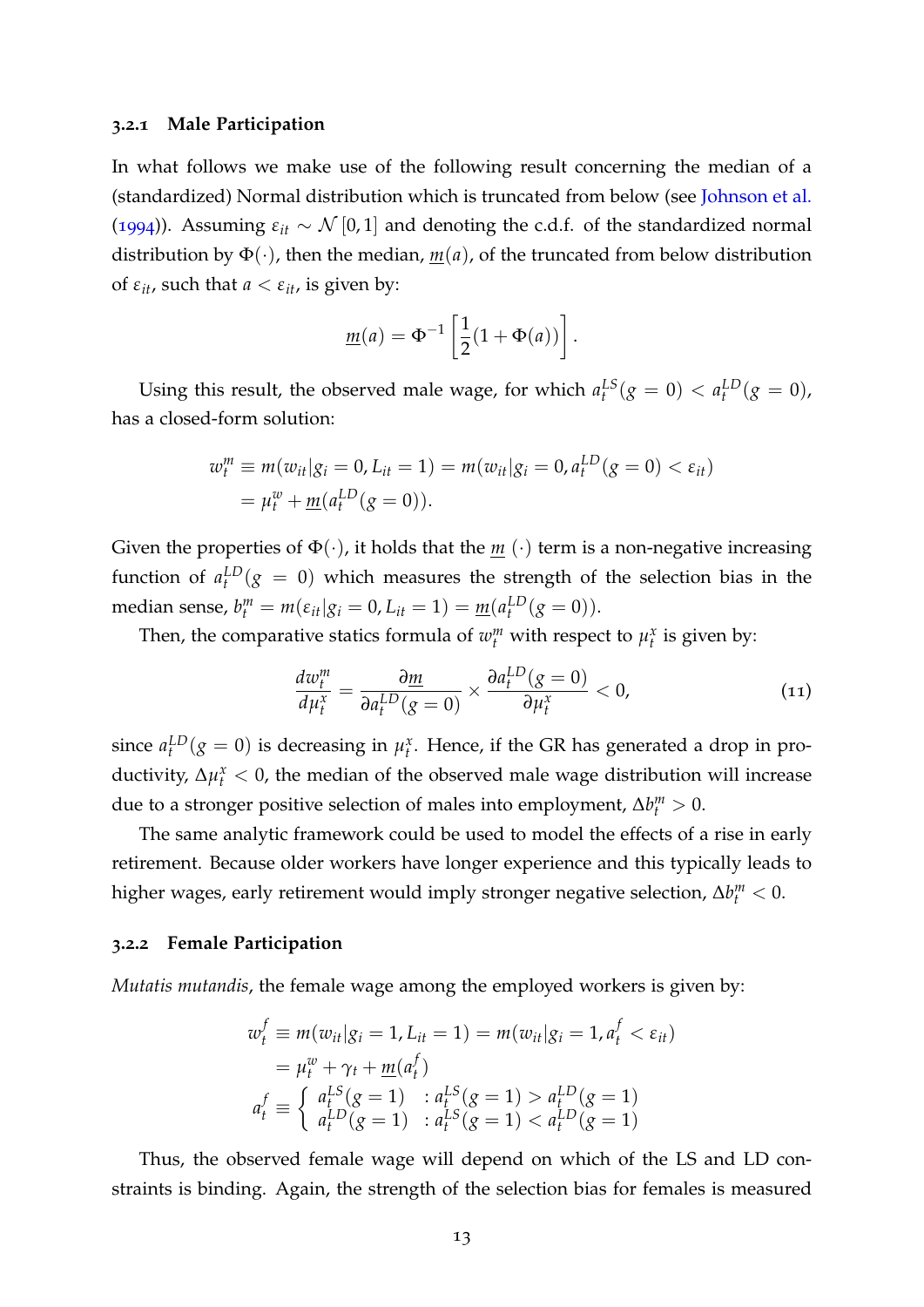by the  $\underline{m}(\cdot)$  term, that is,  $b_t^f = m(\varepsilon_{it}|g_i = f, L_{it} = 1) = \underline{m}(a_t^f)$  $\mathcal{L}_t^f$ ). If the binding constraint is LD,  $a_t^{LS}(g = 1) < a_t^{LD}(g = 1)$ , a reduction in labor productivity will have the same effect on observed female wages as for male wages, namely:

$$
\frac{dw_t^f}{d\mu_t^x} = \frac{\partial \underline{m}}{\partial a_t^{LD}(g=1)} \times \frac{\partial a_t^{LD}(g=1)}{\partial \mu_t^x} < 0. \tag{12}
$$

As predicted by Hypothesis III when LD binds, the previous expression shows that, like as males, observed female wages will increase due to a stronger positive selection of women into employment when productivity goes down.

However, if the LS constraint is the binding one,  $a_t^{LS}(g = 1) > a_t^{LD}(g = 1)$ , then:

$$
\frac{dw_t^f}{d\mu_t^r} = \frac{\partial \underline{m}}{\partial a_t^{LS}} \times \frac{\partial a_t^{LS}}{\partial \mu_t^r} > 0.
$$
\n(13)

Hence, if the GR has generated a worker-added effect among previous non participants, this translates into a reduction in the reservation wage, ∆*µ r <sup>t</sup>* < 0. This results in a reduction of the observed female wage due to a less positive selection,  $\Delta b_t^f < 0$ , which is the main prediction of Hypothesis III when LS binds.

In sum, depending upon which of the two opposite forces (LD and LS) dominates, the observed female wage may go up or down as a result of the GR.

# <span id="page-15-0"></span>**4 Data**

To measure both RG and PG, we use the European Statistics on Income and Living Conditions (EU-SILC) data set.<sup>[9](#page-15-1)</sup> This is an unbalanced household-based panel survey which has replaced the European Community Household Panel Survey (ECHPS) as the standard data source for many gender gap studies in Europe, including the aforementioned [Olivetti and Petrongolo](#page-30-1) ([2008](#page-30-1)). It collects comparable multidimensional annual micro-data on a few thousands households per country starting from 2004 until 2012, that is, a sample period which covers years before and after the GR .

The countries in our sample are Austria, Belgium, Denmark, Finland, France, Greece, Ireland, Italy, The Netherlands, Portugal, Spain, UK, and Norway.<sup>[10](#page-15-2)</sup> It is noteworthy that some big EU countries, such as Germany are not included in our sample due to lack of longitudinal information on several key variables affecting wages.

<span id="page-15-1"></span><sup>9</sup>Existing literature using EU-SILC data for international comparisons of gender gaps include [Christofides et al.](#page-29-9) ([2013](#page-29-9)), who use OLS and quantile regressions to document the differences in the gender gap across the wage distribution in a number of countries.

<span id="page-15-2"></span><sup>&</sup>lt;sup>10</sup>Note that although Norway is not an EU member state, we use this labeling for simplicity. Together with Denmark, we use this country as a representative gender patterns in the Nordic countries.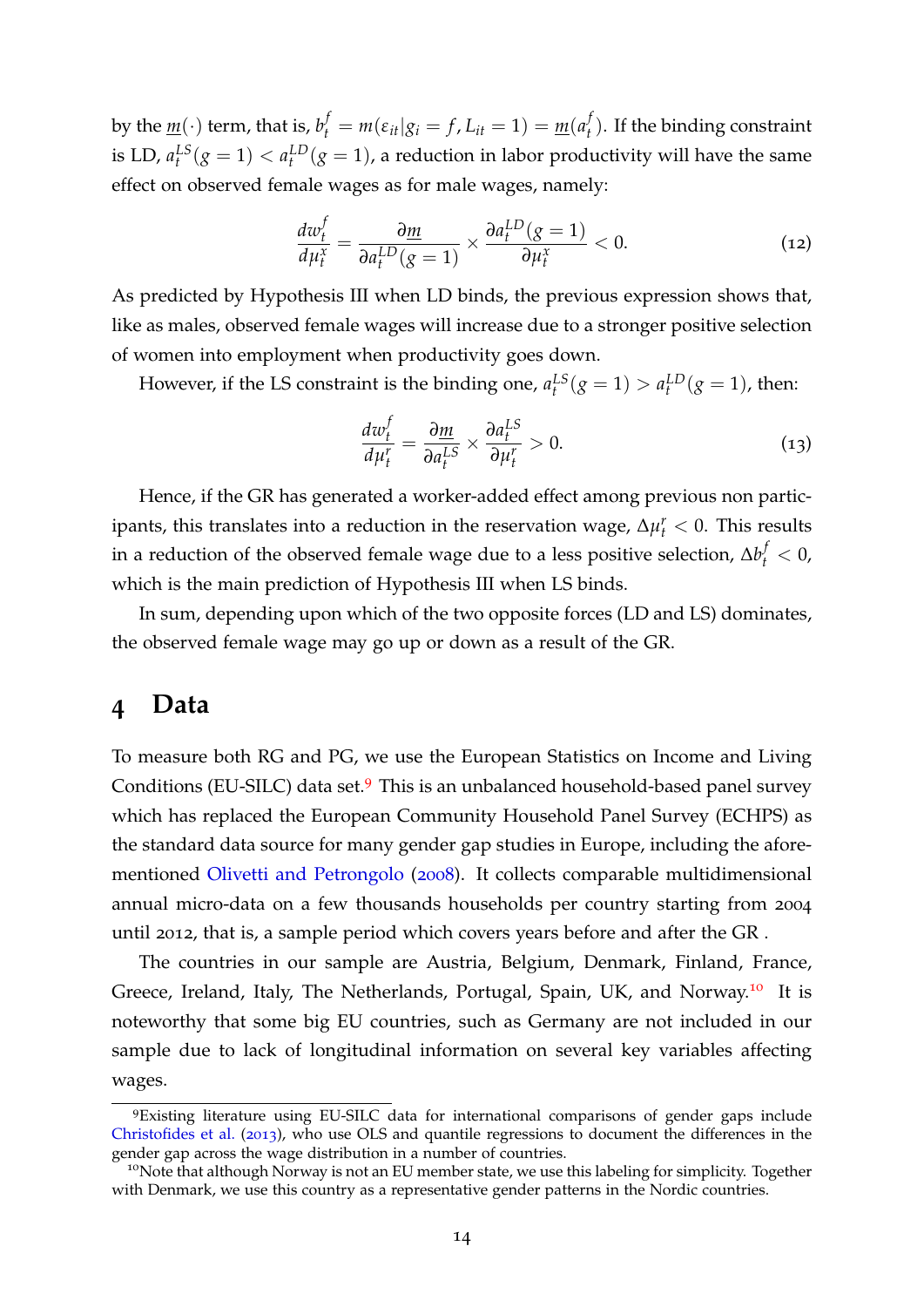We restrict our sample to individuals aged 25-54 as of the survey date, and we use self-defined labor market status to exclude those in self-employment, full-time education, and military service.

One of the shortcomings of the EU-SILC data is that income information is only available for the income reference period while labour market status and additional variables are recorded at the moment of the interview during the survey year, which for most countries do not capture the same period. In effect, the income reference period corresponds to the previous calendar year for all countries except the UK (where the income reference period is the current year) and Ireland, (where the income reference period is the 12 months preceding the interview). We follow a methodology similar to [Engel and Schaffner](#page-29-10) ([2012](#page-29-10)) to derive hourly wages. A detailed account of this procedure is provided in Appendix [A.](#page-31-1)

The educational attainment categories used (no college and college), correspond to ISCED 0-4 and 5-7, respectively. Spouse income is calculated as annual labor income for spouses of respondents. Descriptive statistics are reported in Appendix [B.](#page-31-0) Finally, throughout our empirical analysis observations are weighted using popula-tion weights when available.<sup>[11](#page-16-1)</sup>

# <span id="page-16-0"></span>**5 Empirical Methodology**

As mentioned earlier, median wage regressions are used to estimate parameters  $\mu_t^w$ and  $\gamma_t$  in equation ([1](#page-10-2)). However, wages  $w_{it}$  are only observed for the employed and are missing for the rest of the sample. As shown in equation  $(3)$  $(3)$  $(3)$ , running the median wage regression on the observed wages will result in a bias to the extent that  $m(\varepsilon_{it}|g_i,L_{it}=1) \neq 0$ , i.e. employed males and females have have difference potential wage distributions than employed ones.

As discussed in [Olivetti and Petrongolo](#page-30-1) ([2008](#page-30-1)), the median estimator on a transformed dependent variable which equals *wit* for those who are employed at time *t*,  $L_{it} = 1$ , and some arbitrary low or high imputed value,  $\underline{w}_t$  and  $\overline{w}_t$  respectively, for those in the non-employment,  $L_{it} = 0$ , will result in an unbiased estimator of the median gap in potential wages as long as the missing wage observations are imputed on the right side of the median. To understand this procedure, let us consider the following illustrative linear wage equation:

$$
\omega = \beta_0 + \beta_1 g + \epsilon, \tag{14}
$$

<span id="page-16-1"></span><sup>&</sup>lt;sup>11</sup>Specifically, we use personal base weights, PB050. For Denmark, Finland, Sweden and The Netherlands income data is only available for selected respondents. We use personal base weights for selected respondents, PB080, for these countries. Personal weights are not available for Norway and Ireland.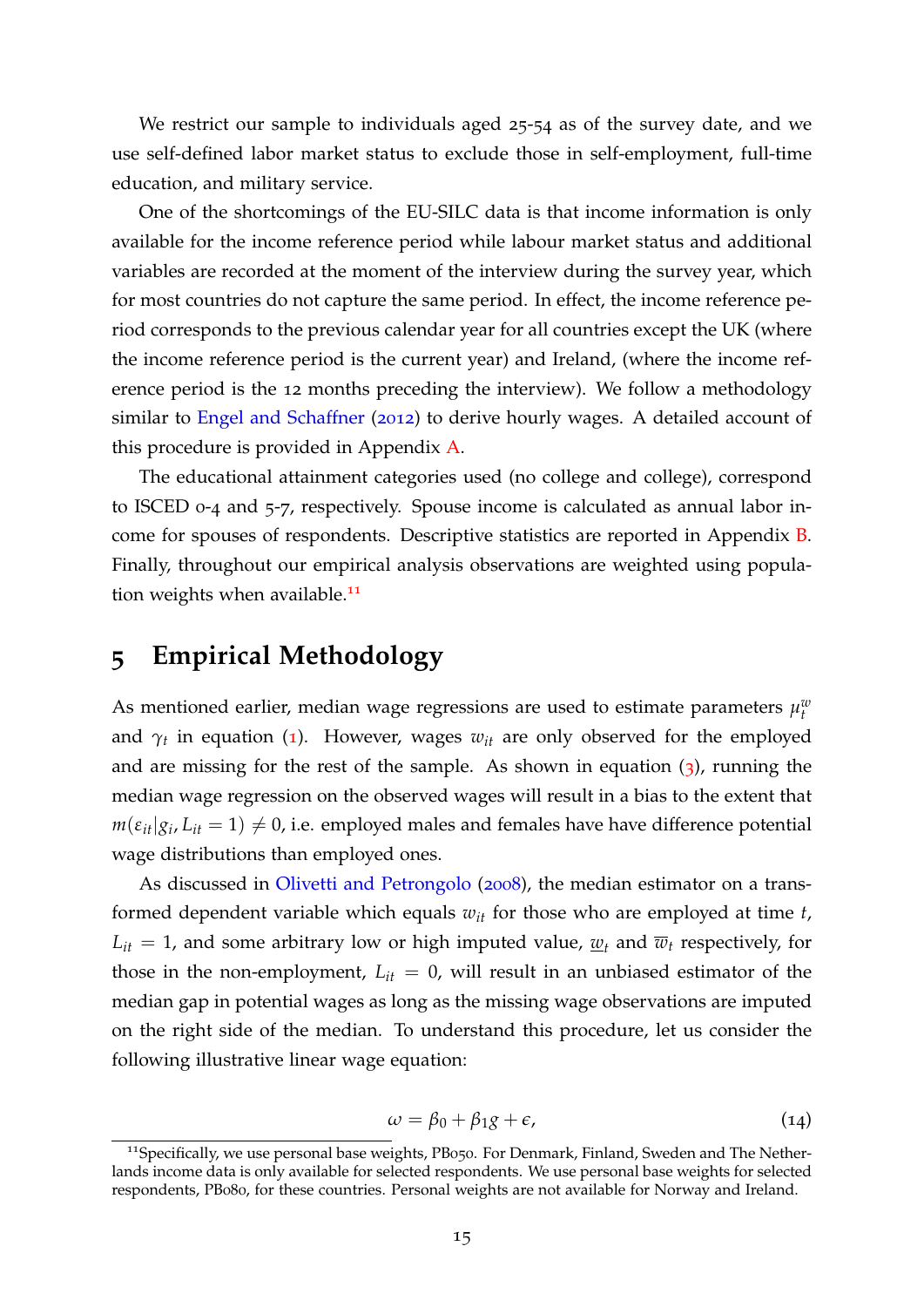where  $\omega$  is the (logged) potential wage of an (atomistic) agent in a very large (continuous) sample of individuals,  $\beta_0$  is an intercept,  $\beta_1$  is the parameter capturing the pay gap,  $g_i$  is a gender dummy, and  $\epsilon_i$  is a disturbance term with support (- $\infty$ ,  $+\infty$ ) and c.d.f.  $F(\cdot)$ , such that  $m(\epsilon|g) = 0$ . Let  $\widehat{\beta} = (\widehat{\beta}_0, \widehat{\beta}_1)'$  be the hypothetical least absolute deviations (LAD) regression estimators based on potential wages, namely,  $\hat{\beta} \equiv \arg \beta$ min  $\int_{-\infty}^{\infty}$   $|\omega - \beta_0 - \beta_1 g| dF(\epsilon)$ . Suppose now that wages are only observed for the employed, while the missing wages for the nonemployed fall completely below the median regression line, i.e.,  $\omega < \hat{\omega} \equiv \hat{\beta}_0 + \hat{\beta}_1 g$ , that is,  $F(m|g, L = 0) = 1.12$  $F(m|g, L = 0) = 1.12$  Then, defining a transformed dependent variable *y* such that it equals the observed wage *w<sup>i</sup>* for  $L = 1$  and an arbitrarily low value <u>w</u> (with  $w < \hat{\omega}$ ) for  $L = 0$ , the LAD estimator of of the median of *y*, denoted as  $\hat{y}$ , verifies:<sup>[13](#page-17-1)</sup>

$$
\widehat{y} = \arg\min_{\widehat{y}} \left[ \int_{-\infty}^{\underline{w}} \left| \underline{w} - \widehat{\omega} \right| dF(\epsilon) + \int_{\underline{w}}^{\widehat{y}} \left| w - \widehat{\omega} \right| dF(\epsilon_i) + \int_{\widehat{y}}^{\infty} \left| w - \widehat{\omega} \right| dF(\epsilon) \right].
$$

Using Leibniz's rule to differentiate this object function w.r.t.  $\hat{y}$  yields the following f.o.c:

$$
[F(\underline{w}) + F(\widehat{y}) - F(\underline{w})] - 0.5[1 - F(\widehat{y})] = 0,
$$

that is,  $F(\hat{y}) = 0.5$ , whereas the f.o.c. for the LAD estimator of the median of potential wages verifies  $F(\hat{\omega}) = 0.5$ . Hence, it follows that  $\hat{\psi} = \hat{\omega}$ .

In the sequel we use this procedure and compute median gender gaps as well as the effects of selection into non-employment, based on wage imputations that require only assumptions on the position of the imputed wage with respect to the median of the gender-specific wage distribution.<sup>[14](#page-17-2)</sup>

#### **5.1 Imputation on Observables**

We use a small number of observable characteristics, *X<sup>i</sup>* , to make assumptions about the position of the imputed wage with respect to the median of the gender-specific wage distribution. We define a threshold for  $X_i$  below which nonemployed workers would earn wages below the gender-specific median, and another threshold above which individuals would earn above-median wages.

Specifically, our first specification is based on standard human capital theory and uses observed educational attainment and labour market *experience* (labelled in short

<span id="page-17-0"></span><sup>&</sup>lt;sup>12</sup>Similar arguments as below would apply if all the missing observations happen to be above the median regression lines, with *y* being defined as  $\overline{w}$  when  $L = 0$ .

<span id="page-17-1"></span><sup>13</sup>See [Bloomfield and Steiger](#page-29-11) ([2012](#page-29-11))

<span id="page-17-2"></span><sup>&</sup>lt;sup>14</sup>Their approach is closely related to [Johnson et al.](#page-30-4) ([2000](#page-30-4)) and [Neal](#page-30-5) ([2004](#page-30-5)).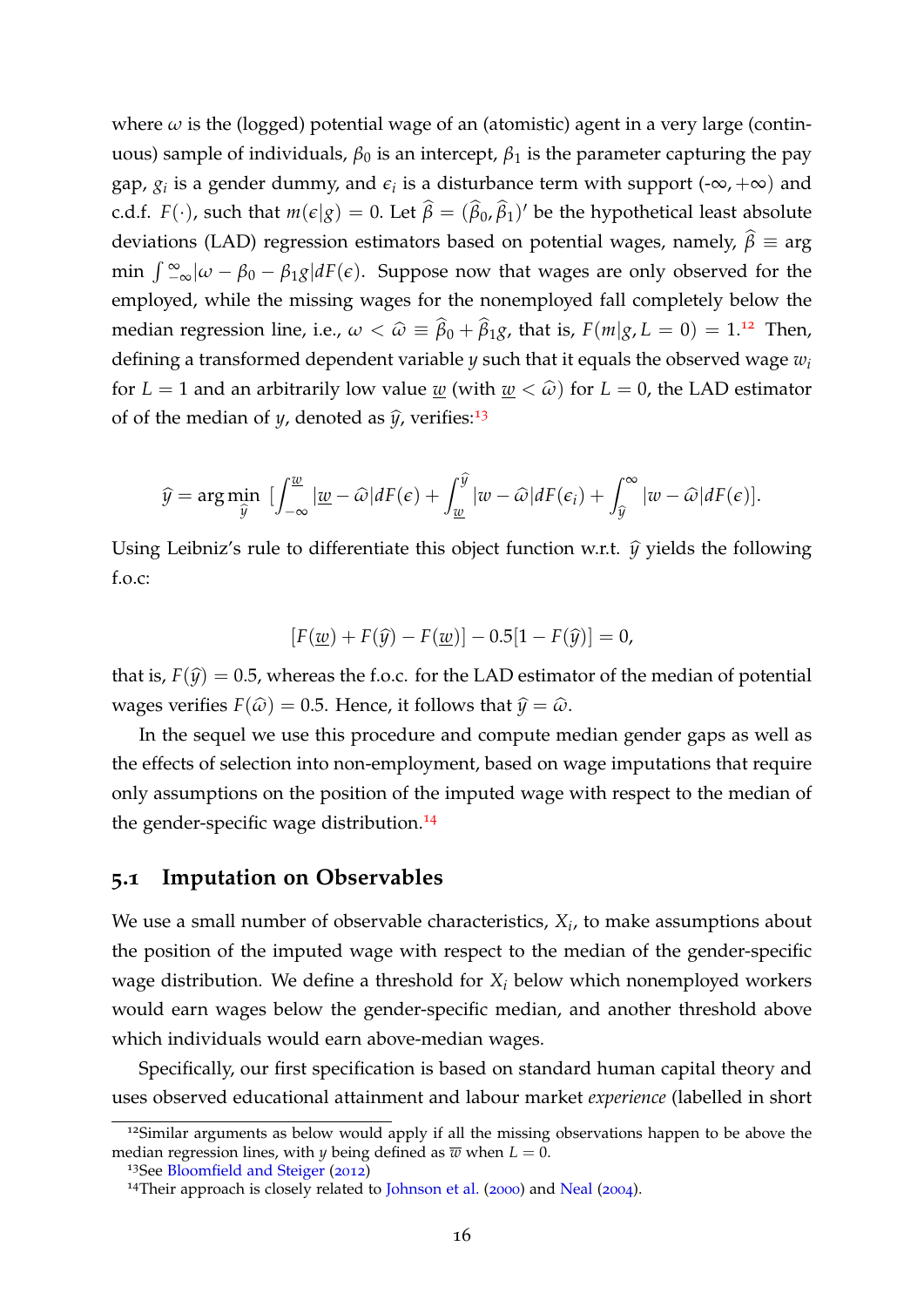as Imputation on EE) to predict the position of the missing wages. In this case, as explained earlier, the imputed dependent variable is set to equal a low value,  $\underline{w}_t$ , if an individual has little education and little labour market experience and a high value,  $\overline{w}_t$ , if an individual is highly educated and has a significant amount of labour market experience. In addition, to also take into account nonemployed individuals with low (high) education and long (short) experience, we follow [Olivetti and Petrongolo](#page-30-1) ([2008](#page-30-1)) in fitting a probit model for the probability that the wage of employed individual is above the gender specific median, based on education, experience and its square, to obtain predicted probabilities for the nonemployed. An imputed sample using all individuals in the sample is then constructed using these predicted probabilities as sample weights. The reference wage is calculated on the base sample with wage observations from adjacent waves.

As regards our second specification, we exploit the hypothesis of assortative mating which implies a positive correlation between *spousal incomes* within the household (denoted in short as Imputation on SI). Further details on the precise rules of imputation we use are provided further below in Section 5.

These methods of imputation of missing wages follow an educated guess. Two procedures are used to assess the goodness of alternative guesses. The first one (Goodness Method 1) follows [Olivetti and Petrongolo](#page-30-1) ([2008](#page-30-1)) and uses wage information for non-employed individuals from other waves in the panel when such individuals report receiving a wage. In this way, it is possible to check whether the relative position as regard the median of imputed wages using information of the aforementioned demographics corresponds to the actual one when the wage is observed. Notice that this procedure is accurate to the extent that the wage position with respect to the median when an individual is not employed can be proxied by the observed wage in the nearest wave. The second method (Goodness Method 2) takes all employed workers and computes the proportion of those with the relevant personal characteristics and wage observations on the correct side of the median as predicted by the imputation rule.

### **5.2 Imputation on Wages from Other Waves**

As an alternative imputation method which does not rely on using arbitrary assumptions based on observable characteristics, as above, we exploit the panel nature of our data so that, for all those not employed in year *t*, we recover their wages from the nearest wave, t'. As argued by [Olivetti and Petrongolo](#page-30-1) ([2008](#page-30-1)), the identifying assumption is that the wage position with respect to the median when an individual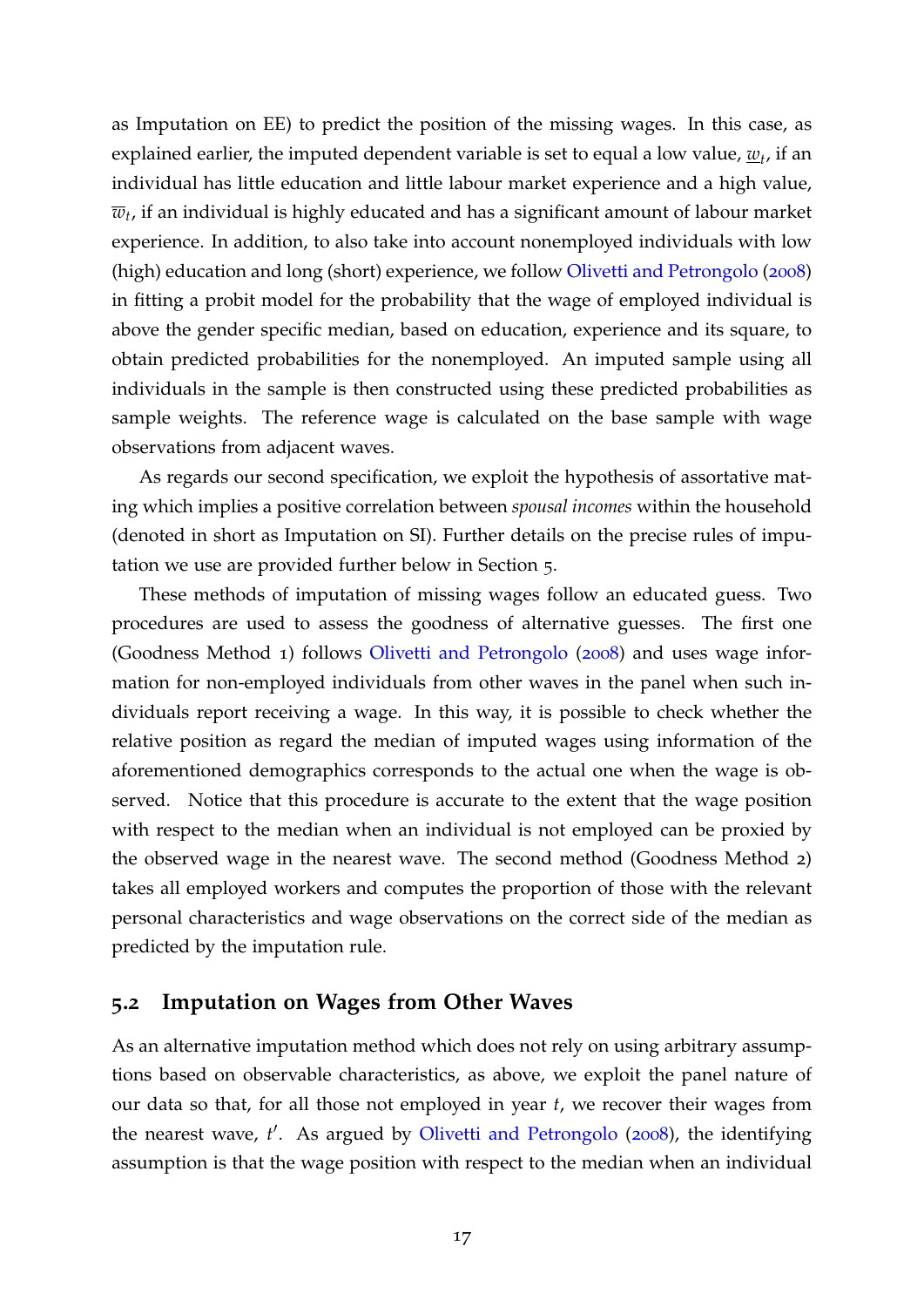is not employed, can be proxied by the observed wage in the nearest wave.

While this procedure (denoted as Imputation on WOW) relies exclusively on wages and therefore has the advantage of incorporating selection on time-invariant unobservables, it has the disadvantage of not providing any wage information on individuals who never worked during the sample period. Thus, this method will be relatively conservative in assessing the effects of positive selection in the countries with relatively low labour market attachment of females (like e.g. in Austria, Belgium or the peripheral countries). In addition, there are no simple ways of assessing the accuracy of such imputations.

Another caveat is that the panel dimension of our data set is relatively short. The longitudinal component of EU-SILC allows to follow each household for four years.<sup>[15](#page-19-1)</sup> Proportions of imputed wage observation over the total non-employed population are reported in Table [8](#page-33-0): the imputation rates are generally lower than in [Olivetti and](#page-30-1) [Petrongolo](#page-30-1) ([2008](#page-30-1)) who benefit from a much longer panel . Also, the male imputation rate is almost 50% higher than the female one in southern Europe. As mentioned earlier, one way to increase these imputation rates is to estimate probabilistic models based on observables, like education and experience, which we will use as robustness checks for the results obtained from the more standard imputation methods.

### <span id="page-19-0"></span>**6 Results**

#### **6.1 Imputation on employment and experience**

Table [1](#page-20-0) presents our core Imputation EE method based on education and experience. As discussed earlier, two education categories are defined: those with upper secondary education or less are considered low-education and those with some tertiary education are defined as high-education. Similarly, we define as low (high) experience individuals with less than (at least) 15 years of work experience. We then proceed to impute a wage below the median for those with low education and low experience and above the median for those with high education and high experience.

The upper panel of Table 2 presents results for the four southern EU economies, while the lower panel gives those for the rest of countries in our sample (denoted as Rest of Europe in the sequel). We report both RG and PG in levels, selection biases and employment rates by gender in 2007, at the onset of the GR, and the corresponding change between 2007 and 2012. In line with the results of [Olivetti and Petrongolo](#page-30-1) ([2008](#page-30-1)), southern EU countries exhibit a greater employment gap and a much stronger

<span id="page-19-1"></span><sup>&</sup>lt;sup>15</sup>With the exception of France, where each household is followed for 8 consecutive years.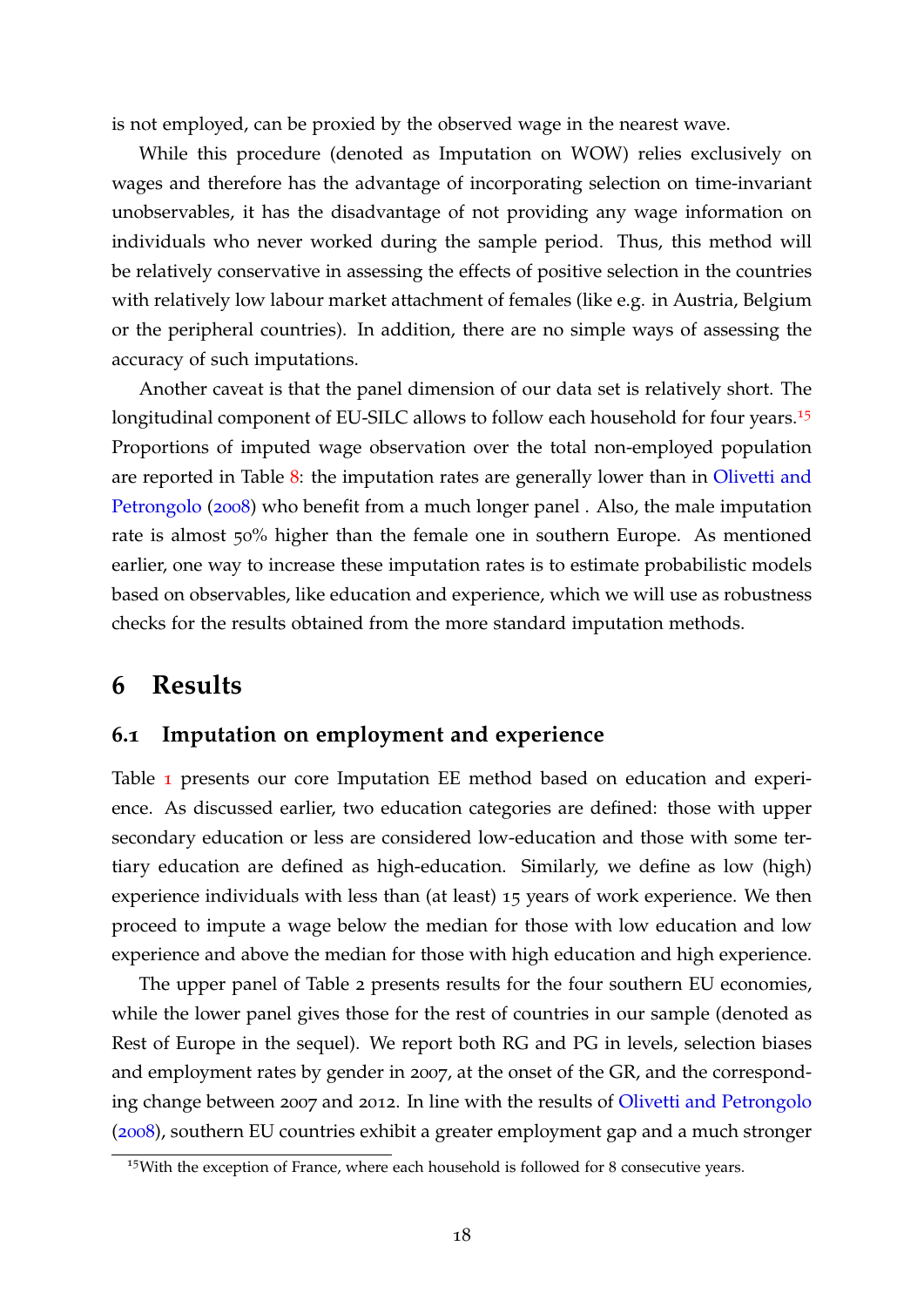|                        |      |           | Levels in 2007 |      |      |            |          | Changes over 2007-2012 |          |             |          |            |
|------------------------|------|-----------|----------------|------|------|------------|----------|------------------------|----------|-------------|----------|------------|
|                        | Raw  | Potential | Selection      |      |      | Employment | Raw      | Potential              |          | Selection   |          | Employment |
|                        | Wage | Wage      | <b>Bias</b>    |      |      | Rate       | Wage     | Wage                   |          | <b>Bias</b> |          | Rate       |
|                        | Gap  | Gap       | М              | F    | М    | F          | Gap      | Gap                    | М        | F           | М        | F          |
| Southern Europe:       |      |           |                |      |      |            |          |                        |          |             |          |            |
| Greece                 | .182 | .450      | .016           | .283 | .853 | .542       | $-.076$  | $-0.036$               | .069     | .109        | $-0.257$ | $-.111$    |
| Italy                  | .035 | .266      | .029           | .260 | .849 | .558       | .053     | .017                   | .008     | $-.028$     | $-0.057$ | .002       |
| Spain                  | .132 | .254      | .012           | .134 | .88q | .674       | $-.027$  | $-.021$                | .087     | .094        | $-167$   | $-.078$    |
| Portugal               | .172 | .229      | .030           | .087 | .838 | .708       | $-0.038$ | $-.067$                | .011     | $-.018$     | -.084    | $-.014$    |
| Mean                   | .130 | .300      | .022           | .191 | .857 | .620       | $-0.022$ | $-0.027$               | .044     | .039        | $-141$   | $-0.050$   |
| <b>Rest of Europe:</b> |      |           |                |      |      |            |          |                        |          |             |          |            |
| Austria                | .192 | .299      | .009           | .117 | .879 | .711       | .012     | $-.021$                | .000     | $-0.033$    | .003     | .011       |
| Belgium                | .074 | .142      | .021           | .089 | .866 | .742       | $-0.019$ | $-0.063$               | .004     | $-.040$     | $-0.034$ | .031       |
| Ireland                | .170 | .296      | .029           | .155 | .851 | .668       | $-.040$  | $-.064$                | .002     | $-.022$     | $-139$   | $-.076$    |
| United Kingdom         | .247 | .302      | .009           | .063 | .942 | .806       | $-0.065$ | $-.049$                | .010     | .026        | $-0.035$ | $-0.025$   |
| Netherlands            | .158 | .190      | .003           | .034 | .933 | .802       | $-0.054$ | $-0.043$               | $-.001$  | .010        | $-0.031$ | $-.018$    |
| France                 | .114 | .159      | .006           | .051 | .917 | .816       | .005     | $-0.015$               | .008     | $-.012$     | $-0.034$ | .000       |
| Finland                | .203 | .209      | .013           | .019 | .897 | .864       | $-.072$  | $-.072$                | .003     | .003        | $-.020$  | -.038      |
| Denmark                | .116 | .121      | .001           | .006 | .985 | .941       | $-.072$  | $-.064$                | $-.001$  | .007        | $-.126$  | $-0.045$   |
| Norway                 | .154 | .161      | .002           | .009 | .975 | .913       | .027     | .014                   | $-0.003$ | $-.016$     | $-015$   | .004       |
| Mean                   | .158 | .209      | .010           | .060 | .916 | .807       | $-0.031$ | $-0.042$               | .003     | $-.008$     | -.048    | $-0.017$   |

<span id="page-20-0"></span>Table 1: Median Wage Gaps under Imputation on Education and Experience

Source: EU-SILC and authors' calculations. Note: Selection bias = an increase in observed wage due to selection. Wage imputation rule: Impute wage < median when nonemployed and education ≤ upper secondary and experience < 15 years; impute wage > median when nonemployed and education  $\geq$  higher education and experience  $\geq$  15 years.

female bias than the Rest of Europe. For example, the average female bias in the former group of countries amounts to 19 pp. out of the 30 pp. yielded by PG (i.e.,  $60\%$ ), whereas it amounts to only 6.0 pp. out of 21 pp. (i.e.,  $27\%$ ) in the latter. In general, female selection biases are fairly small in Rest of Europe counties (bottom panel). The exceptions are Belgium, Austria and, particularly, Ireland, having all of them the lowest female employment rates (between 65% and 75%) among Rest of Europe countries. In spite of having similar selections biases on average (2.2 pp. against 1.0 pp.), male biases are also higher in southern countries, a finding which is again compatible with the lower aggregate employment rates in this group of countries.

As regards changing patterns in selection biases since 2007, two findings are noteworthy. The first one is that the female selection bias has increased on average by 3.9 pp. in southern Europe while it has hardly moved in Rest of Europe (-0.8 pp.). However, patterns among southern countries differ in interesting ways. On the one hand, female selection biases experience substantial reductions in Italy and Portugal, where the fall in female employment is small or non-existent. Given the strong reduction in male employment rates (-5.7 pp. and -8.4pp.), this finding is not only consistent with the added-worker hypothesis but also is clearly indicative that increases in female LFP in these two countries have been matched by similar increases in female labour demand. Conversely, female employment has fallen sharply in Greece and Spain (and also in Ireland), implying that a downward shift in male and female labour demand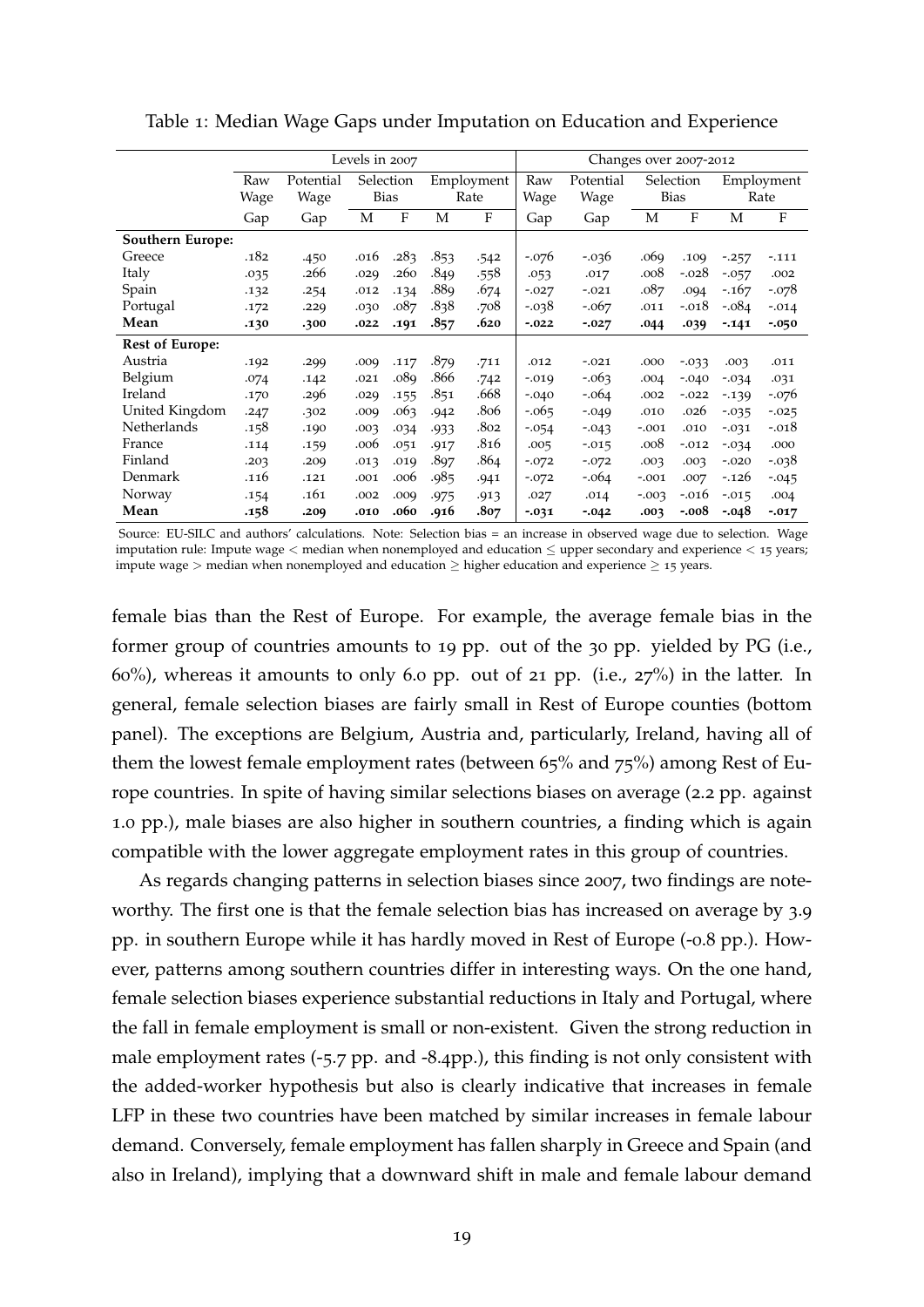is the dominant force in these countries. Hence both selection biases become stronger (more positive).

As reported in the Appendix (see Table [10](#page-35-0) in Appendix  $\overline{B}$ ), female LFP rates have increased in the four olive-belt countries and, in general, these changes have been stronger among low-educated workers. It is worth noticing, however, that the largest drops in female selection in our sample of countries have taken place in Austria and Belgium (bottom panel), which are the two central EU countries where female employment rates have risen the most. In the case of Belgium, the increase in female employment is associated with an equally large decline in male employment which has affected both high- and low-educated women. In Austria, we find evidence of an added-worker effect too, which in this case may reflect assortative matching in couples. For example, Table [9](#page-33-1) in the Appendix indicates that, while college educated Austrian males (females) experienced an increase (no change) in employment, employment rates among low-educated individuals moved in opposite directions, falling for men and rising for women.

Table [1](#page-20-0) also indicates that male selection bias has increased on average by much more in southern Europe (4.4 pp.) than in Rest of Europe (+0.3 pp.). Among the Mediterranean economies, the rise in male selection is largest in Greece and Spain (in line with large drops in less-skilled male employment of 27.6 pp. and 19.2 pp., respectively), whereas in Portugal, wage flexibility imposed by the memorandum of understanding with the 'Troika' and out-migration have reduced job shedding of lessskilled men. Note that amongst the Rest of Europe, only the UK exhibits a sizeable increase (see [Arellano and Bonhomme](#page-29-1) ([2015](#page-29-1))).

When we focus on changes in pay gaps over the GR, it is found that RG has fallen by 2.2 pp. and 3.1 pp. in Southern Europe and Rest of Europe, respectively, and that accounting for selection accentuates the decline by about 0.5 pp. and 1 pp., respectively. Note, however, that while northern-central countries share similar patterns in RG, there are substantial variations among southern countries. For example, as discussed in Section 2, accounting in Portugal for selection implies a much larger reduction of PG than in RG, namely, 7.6 pp. vs. 3.8 pp, since selection has become more positive for men and less positive for women. Similar but weaker results also hold for Italy. Hence, Italy and Portugal are good examples of labour markets where the binding constraint is LS. Conversely, accounting for selection makes no difference for the changing patterns of RG and PG in Greece and Spain, since selection bias has increased in similar ways for both genders due to adverse labour demand shifts. These have not only meant big job losses for men, but also have offset the rise in female labour supply. Thus, these two countries provide the best illustrations of labour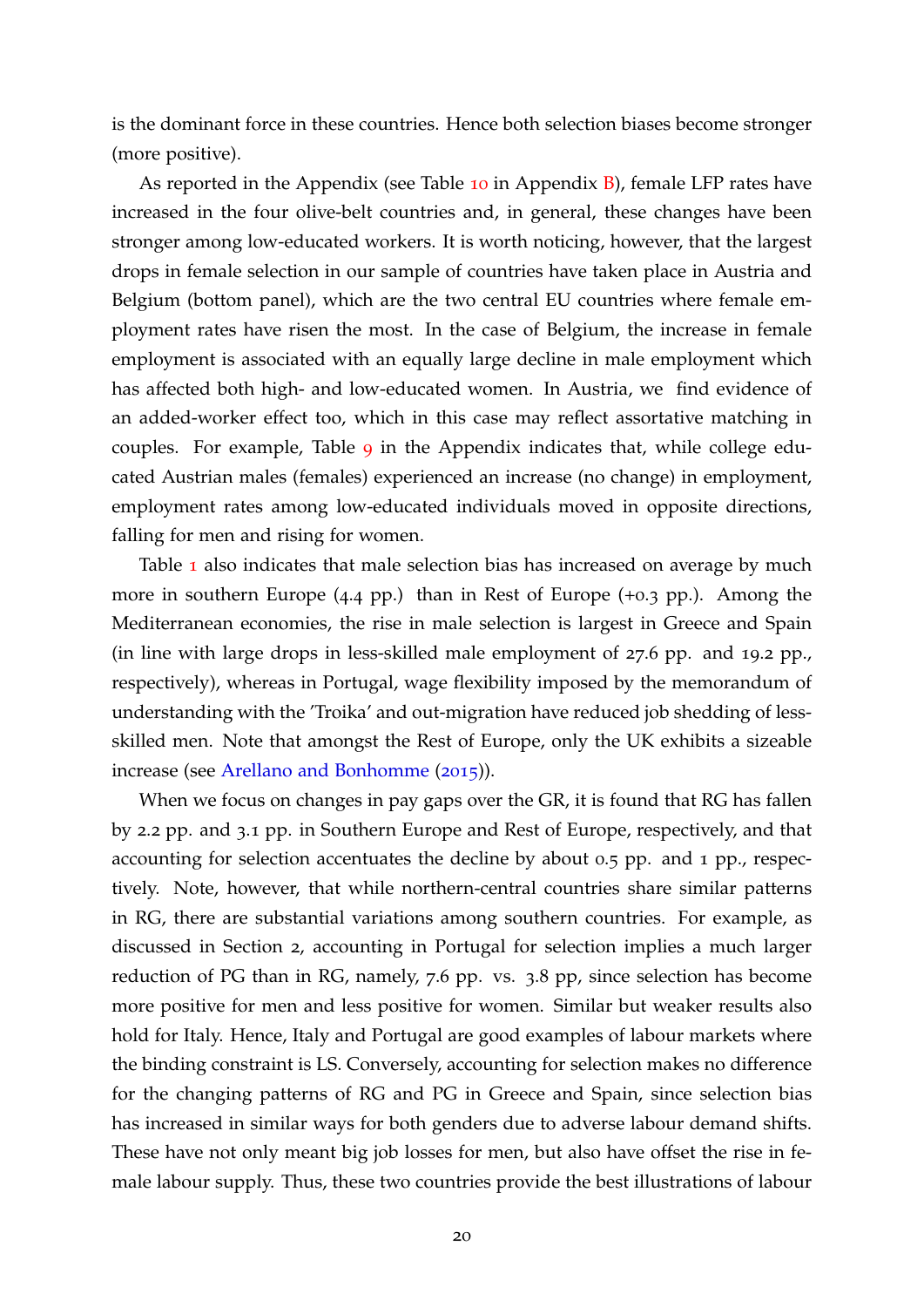<span id="page-22-0"></span>markets where the binding constraints is LD.

|                        |       | 2007       |            |                 |            |          |       |            |     | 2012     |       |                 |
|------------------------|-------|------------|------------|-----------------|------------|----------|-------|------------|-----|----------|-------|-----------------|
|                        |       | Imputation |            | Goodness        |            | Goodness |       | Imputation |     | Goodness |       | Goodness        |
|                        |       | Rate       |            | Method 1        |            | Method 2 |       | Rate       |     | Method 1 |       | Method 2        |
|                        | M     | F          | M          | F               | M          | F        | M     | F          | M   | F        | М     | F               |
| Southern Europe:       |       |            |            |                 |            |          |       |            |     |          |       |                 |
| Greece                 | -43   | .71        | .93        | .86             | .84        | .85      | $-45$ | .63        | .72 | .80      | .83   | .82             |
| Italy                  | .54   | .74        | .81        | .74             | .70        | .69      | .51   | .70        | .85 | .75      | .72   | .74             |
| Spain                  | .41   | .66        | .79        | .71             | .75        | .80      | $-73$ | $-73$      | .70 | .69      | $-73$ | -77             |
| Portugal               | .39   | .54        | .63        | .56             | .71        | .77      | .29   | .40        | .68 | .60      | .74   | .80             |
| Mean                   | $-44$ | .66        | .79        | .72             | $\cdot 75$ | .78      | .50   | .61        | .74 | .71      | .76   | .78             |
| <b>Rest of Europe:</b> |       |            |            |                 |            |          |       |            |     |          |       |                 |
| Austria                | $-34$ | .57        | .89        | .70             | .76        | .80      | $-33$ | .54        | .80 | .70      | .83   | .80             |
| Belgium                | .39   | .58        | .81        | .88             | .79        | .80      | .47   | .64        | .82 | .78      | .77   | .81             |
| Ireland                | .41   | .54        | .92        | .87             | .83        | .81      | .40   | $-45$      | -73 | .65      | $-73$ | .78             |
| United Kingdom         | .42   | .50        | .36        | .62             | .74        | .74      | .41   | .55        | .94 | .61      | .76   | .70             |
| Netherlands            | .39   | .64        | .55        | .94             | .81        | .75      | .50   | .59        | .92 | .91      | .82   | .77             |
| France                 | .44   | .64        | .85        | .79             | .80        | .79      | .44   | .70        | .68 | .67      | .79   | .8 <sub>o</sub> |
| Finland                | .58   | .47        | .95        | .8 <sub>5</sub> | .76        | .78      | .54   | $-45$      | .74 | .70      | .78   | $-73$           |
| Denmark                | .21   | $-43$      | .63        | .75             | .66        | .76      | .23   | .57        | .13 | 1.00     | .72   | .77             |
| Norway                 | .40   | .40        | .79        | .71             | .75        | .80      | $-33$ | .45        | .70 | .69      | $-73$ | -77             |
| Mean                   | .40   | $-53$      | $\cdot 75$ | .79             | .77        | .78      | .41   | .55        | .72 | $-75$    | .77   | -77             |

Table 2: Rate and Goodness of Imputation on Education and Experience

Source: EU-SILC and authors' calculations. Note: Wage imputation rule: Impute wage < median when nonemployed and education  $\leq$  upper secondary and experience  $<$  15 years; impute wage  $>$  median when nonemployed and education  $\geq$  higher education and experience  $\geq$  15 years. Imputation Rate = proportion of imputed wage observations in total nonemployment. Goodness Method  $1 =$  proportion of imputed wage observations on the same side of the median as wage observations from other waves in the panel. Goodness Method  $2 =$  proportion of employed workers on the same side of the median as predicted by the imputation rule.

Table [2](#page-22-0) reports results on our two measures of goodness of fit for the years 2007 and 2012. We report both the imputation rates for each year and the share of imputations that place the individual on the correct side of the median. Recall that Method 1 compares our imputation with the positioning implied by looking at the wage observed for the individual in other waves, while Method 2 computes the proportion of employed workers which are on the same side of the median as would be implied if we applied our imputation rule to them. All measures are computed for men and women separately. As expected, imputation rates are higher for women (between  $40\%$  and  $74\%$ ) than for men (between 21% and  $73\%$ ) and somewhat larger in southern countries than in Rest of Europe. Both measures indicate a satisfactory goodness of fit for about 75% of the individuals of either gender in our sample. Furthermore, there is no indication that we do a better job in imputing female missing wages than males.

Table [6](#page-32-0) in Appendix [B](#page-31-0) reports estimates based on a probit model. The imputation technique proceeds in two steps. First, we estimate a probit model for the proba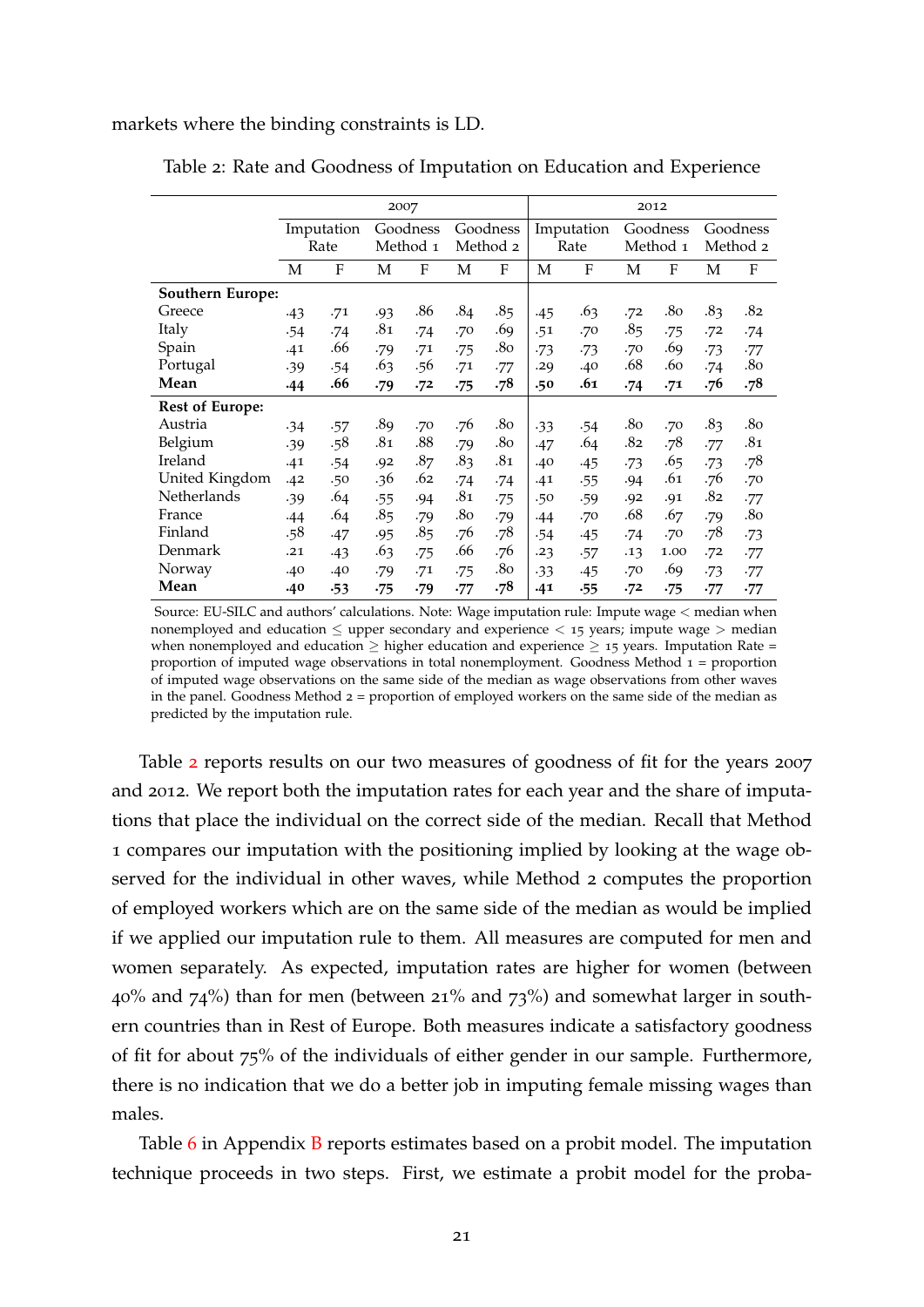bility of earning a wage below the gender-specific median, controlling for education dummies, experience, and its square. The estimated probabilities,  $\hat{P}_i$ , are then used as sampling weights to impute the wages of the nonemployed individuals. Specifically, each nonemployed individual appears twice in the imputed sample: with a wage above the median and a weight  $\hat{P}_i$ , and with a wage below the median and a weight 1 −  $\hat{P}_i$ . To account for a bias in the reference median wage in the first step, we enlarge our base sample with wage observations from other waves. The results are qualitatively similar to our findings in Table [1](#page-20-0).<sup>[16](#page-23-0)</sup>

#### <span id="page-23-1"></span>**6.2 Imputation on spousal income**

|                        |      | Levels in 2007 |      |             |          | Changes over 2007-2012 |         |              |
|------------------------|------|----------------|------|-------------|----------|------------------------|---------|--------------|
|                        | Raw  | Potential      |      | Selection   | Raw      | Potential              |         | Selection    |
|                        | Wage | Wage           |      | <b>Bias</b> | Wage     | Wage                   |         | <b>Bias</b>  |
|                        | Gap  | Gap            | M    | F           | Gap      | Gap                    | M       | $\mathbf{F}$ |
| Southern Europe:       |      |                |      |             |          |                        |         |              |
| Greece                 | .182 | .321           | .016 | .154        | $-.076$  | $-0.039$               | .049    | .086         |
| Italy                  | .035 | .107           | .013 | .085        | .053     | .032                   | .011    | $-.010$      |
| Spain                  | .132 | .179           | .007 | .054        | $-.027$  | $-0.057$               | .033    | .003         |
| Portugal               | .172 | .205           | .026 | .059        | -.038    | $-0.073$               | .021    | $-.014$      |
| Mean                   | .130 | .203           | .015 | .088        | $-0.022$ | $-0.34$                | .028    | .016         |
| <b>Rest of Europe:</b> |      |                |      |             |          |                        |         |              |
| Austria                | .192 | .221           | .012 | .041        | .012     | .013                   | $-.001$ | .000         |
| Belgium                | .074 | .093           | .013 | .032        | $-0.019$ | $-0.036$               | .004    | $-0.013$     |
| Ireland                | .170 | .235           | .031 | .096        | $-.040$  | $-.071$                | .074    | .044         |
| United Kingdom         | .247 | .268           | .014 | .035        | $-0.065$ | $-0.052$               | .009    | .023         |
| Netherlands            | .158 | .151           | .003 | $-0.003$    | $-0.054$ | $-0.052$               | .005    | .006         |
| France                 | .114 | .127           | .004 | .018        | .005     | $-.007$                | .003    | $-.009$      |
| Finland                | .203 | .202           | .004 | .003        | $-072$   | -.062                  | .003    | .013         |
| Denmark                | .116 | .115           | .001 | .000        | $-0.072$ | $-.071$                | .006    | .007         |
| Norway                 | .154 | .155           | .000 | .001        | .027     | .025                   | .007    | .005         |
| Mean                   | .158 | .174           | .009 | .025        | $-0.031$ | $-0.035$               | .012    | .008         |

Table 3: Median Wage Gaps under Imputation on Spousal Income

Source: EU-SILC and authors' calculations. Note: Selection bias = an increase in observed wage due to selection. Wage imputation rule: Impute wage < median when nonemployed and spouse income in bottom quartile; impute wage > median when nonemployed and spouse income in top quartile.

As mentioned above, under the assumption of assortative matching in marriages, spousal income could become a good proxy for an individual's earning capacity. Hence, we impute a wage below (above) the median to those who are non-employed and whose spouses have earnings that are in the bottom (top) quartile of the gender and year specific earnings distribution. Table [3](#page-23-1) presents the results of this imputation

<span id="page-23-0"></span><sup>&</sup>lt;sup>16</sup>The conclusions from a probabilistic model are robust to a more general specification that includes marital status, the number of children, and the position of spouse income in their gender-specific distribution.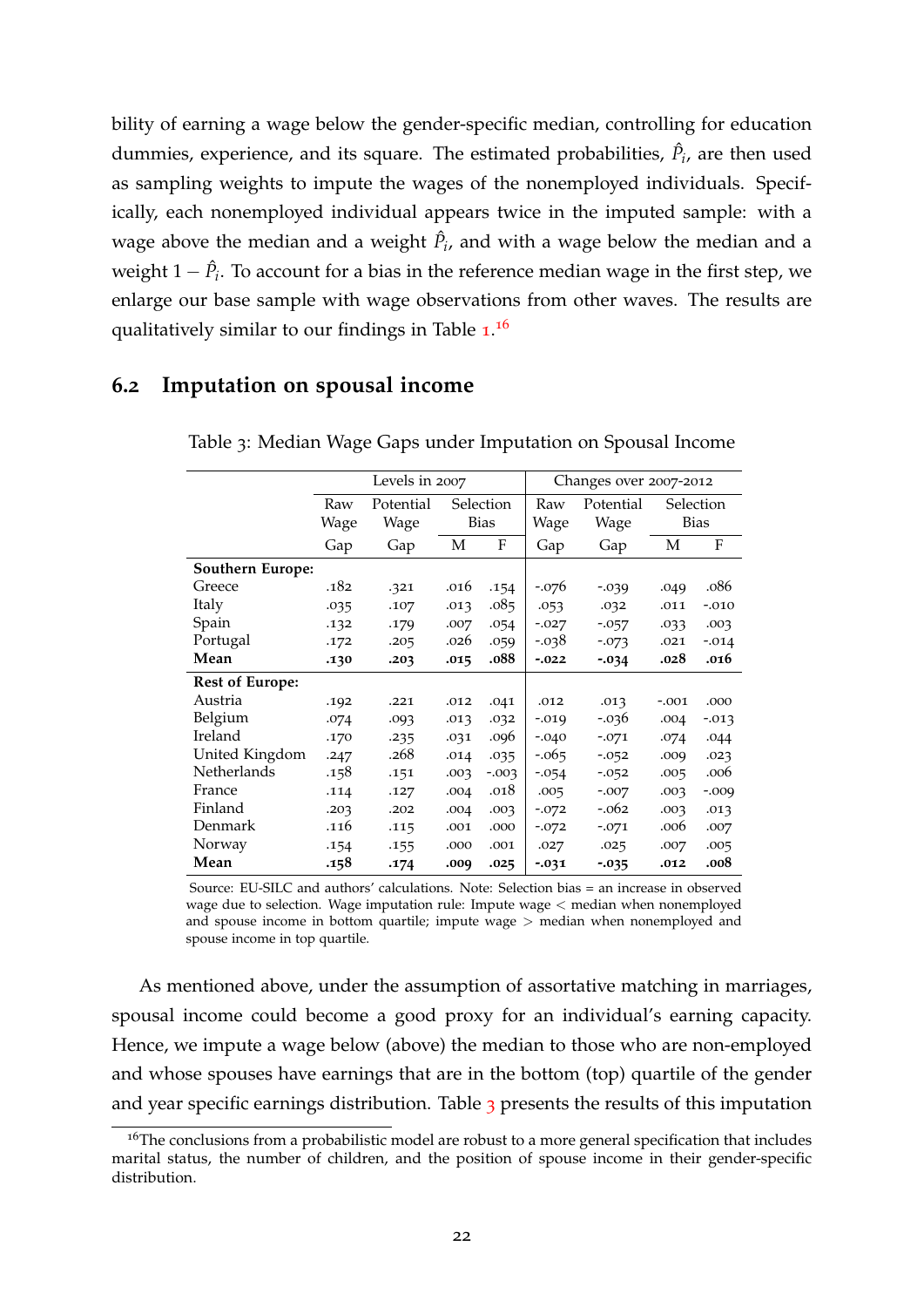method. The main findings of Imputation on SI echo those based on Imputation on EE, although they tend to be less strong, probably due to a weaker performance of Imputation SI in terms of goodness of fit.<sup>[17](#page-24-0)</sup> As before, in 2007 we observe a larger selection in southern EU countries than in Rest of Europe, and that this selection is particularly strong for women. The changes that have occurred during the GR are similar across the four peripheral economies with some differences: male selection has increased in all of them; female selection has increased in Greece and, very slightly, in Spain, while it has declined in Italy and Portugal. For the Rest of Europe, we find again little change in female selection, while the average increase in male selection is 1.2 pp., mainly driven by its large rise in Ireland.

#### **6.3 Imputation on wages from other waves**

Our third imputation method attributes to non-employed individuals who are observed as having been employed in other waves of the panel their wage in the nearest year for which it is available. Unfortunately, the panel dimension of our data is rather short and we have only a limited number of available observations to impute.<sup>[18](#page-24-1)</sup> Low imputation rates imply that a lower gap is found between the southern countries and the Rest of Europe as regard female selection in 2007. Changes in changes selection biases since the onset of the GR are smaller than those obtained under the previous imputation methods. This is especially the case for female selection, except in Greece. This smaller variation is not surprising since, e.g., in Spain the imputation rates for 2007 and 2012 are 23% and 30%, while they were 66% and 73% with Imputation EE. Yet, as with the other imputation methods, we still document a sizeable increase in male selection in southern countries, making this finding a rather robust one.

### **6.4 Interpreting the findings**

In view of the previous evidence on the plausibility of our alternative imputation methods, it seems that Imputation on EE is the procedure that provides better goodness of fit. Furthermore, the qualitative results from this imputation method remain fairly robust under the other two alternative procedures. Although in principle we could expect imputation based on wages from other waves to be more precise, the nature of our data makes is de facto a poorer approach, as we have few observations per individual and the nature of the GR implies that they stay out of work and hence

<span id="page-24-1"></span><span id="page-24-0"></span> $17$  $17$ Table  $7$  in Appendix [B](#page-31-0) indicates both a lower imputation rate and worse goodness of fit.

 $18$ As can be seen from table [7](#page-32-1) in Appendix [B,](#page-31-0) we impute around a third of observations and, particularly, few women in Southern Europe. These figures are much lower than those in [Olivetti and](#page-30-1) [Petrongolo](#page-30-1) ([2008](#page-30-1)), who have a longer panel.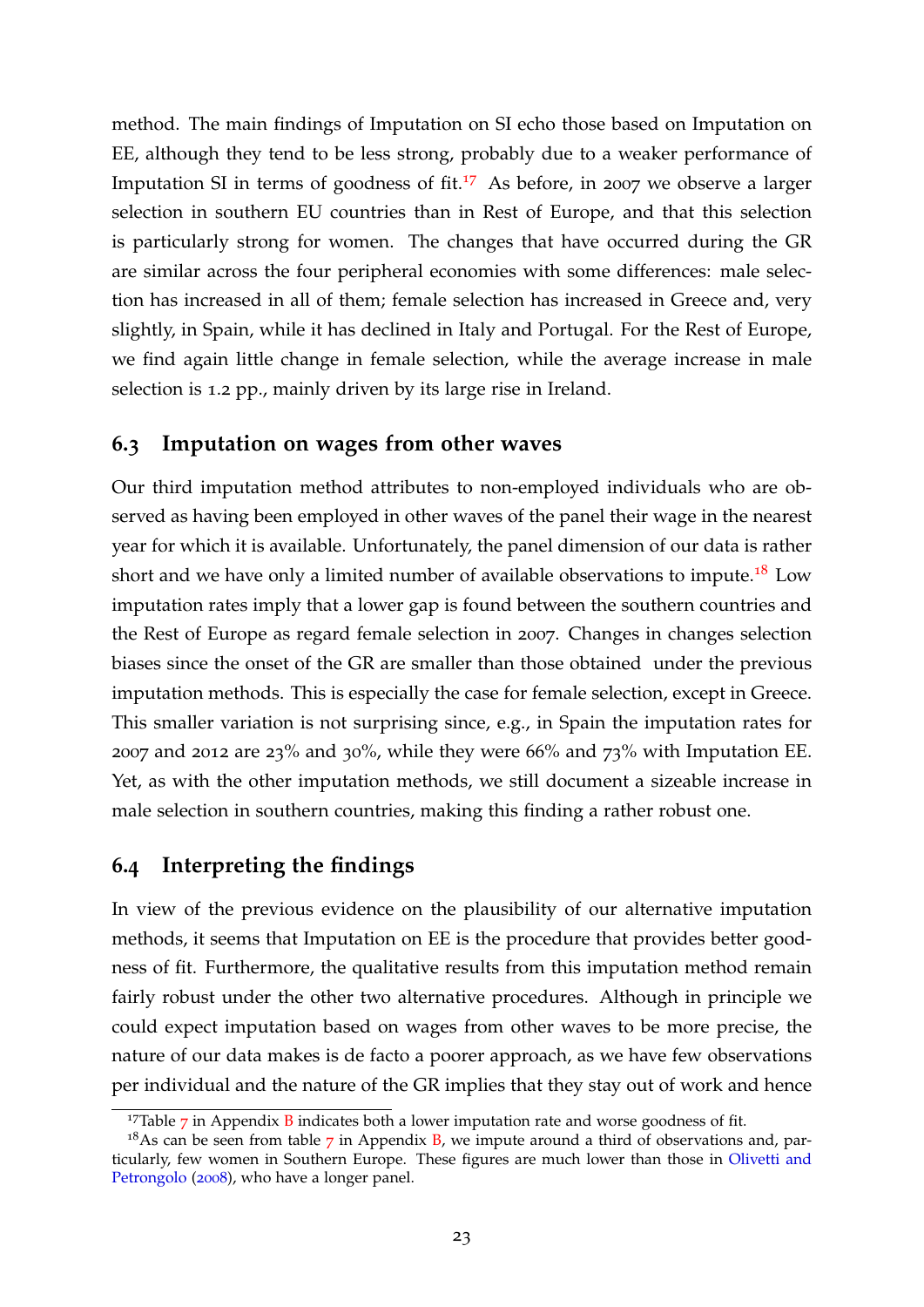|                         |      | Levels in 2007 |      |             |          | Changes over 2007-2012 |          |             |
|-------------------------|------|----------------|------|-------------|----------|------------------------|----------|-------------|
|                         | Raw  | Potential      |      | Selection   | Raw      | Potential              |          | Selection   |
|                         | Wage | Wage           |      | <b>Bias</b> | Wage     | Wage                   |          | <b>Bias</b> |
|                         | Gap  | Gap            | М    | F           | Gap      | Gap                    | М        | F           |
| <b>Southern Europe:</b> |      |                |      |             |          |                        |          |             |
| Greece                  | .182 | .191           | .010 | .019        | $-.076$  | $-.086$                | .018     | .008        |
| Italy                   | .035 | .046           | .008 | .019        | .053     | .048                   | .011     | .006        |
| Spain                   | .132 | .152           | .003 | .023        | $-.027$  | $-.049$                | .024     | .002        |
| Portugal                | .172 | .173           | .006 | .008        | $-0.038$ | $-.049$                | .015     | .004        |
| Mean                    | .130 | .141           | .007 | .017        | $-0.022$ | $-0.034$               | .017     | .005        |
| <b>Rest of Europe:</b>  |      |                |      |             |          |                        |          |             |
| Austria                 | .192 | .211           | .003 | .023        | .012     | .003                   | .007     | $-.002$     |
| Belgium                 | .074 | .078           | .006 | .010        | $-0.019$ | $-.026$                | .004     | $-0.003$    |
| Ireland                 | .170 | .184           | .012 | .026        | $-.040$  | $-0.055$               | .000     | $-.014$     |
| United Kingdom          | .247 | .253           | .000 | .006        | $-0.065$ | $-.080$                | .006     | $-.008$     |
| Netherlands             | .158 | .160           | .005 | .007        | $-0.054$ | $-0.050$               | .002     | .006        |
| France                  | .114 | .126           | .004 | .016        | .005     | $-.007$                | .001     | $-.011$     |
| Finland                 | .203 | .199           | .011 | .008        | $-.072$  | -.066                  | $-0.005$ | .002        |
| Denmark                 | .116 | .117           | .001 | .003        | $-.072$  | $-.074$                | $-.001$  | $-.003$     |
| Norway                  | .154 | .160           | .002 | .009        | .027     | .023                   | .003     | $-.001$     |
| Mean                    | .158 | .165           | .005 | .012        | $-0.031$ | $-0.037$               | .002     | $-.004$     |

Table 4: Median Wage Gaps under Imputation Based on Wages from Other Waves

Source: EU-SILC and authors' calculations. Note: Selection bias = an increase in observed wage due to selection. Wage imputation rule: Impute wage from other waves when nonemployed.

have no observable wages for various years. Thus, in the sequel, we will concentrate on summarizing the main findings drawn from the results in Table [1](#page-20-0).

Comparing this evidence with the theoretical scenarios laid oud in section [3](#page-11-2).1 on the different implications of the main drivers of gender pay gaps over the crisis, the following findings stand out. They are summarized in Table [5](#page-26-0).

- Hypothesis I on its own (a similar reduction in RG and PG, due to a drop in performance pay affecting men, without major changes in employment and selection of either gender) does not seem to hold in the majority of countries. This is because, though there are similar drops in observed and potential gaps in several instances (Spain, among southern countries, and Denmark, Finland, Ireland, The Netherlands and the UK, among Rest of Europe), either sizeable changes in selection biases or in employment rates have also taken place.
- As regards Hypothesis II, no country in our sample satisfies the predictions of Hypothesis  $II_m$  on its own (only male selection increases). The reason is that, although male selection has become increasingly positive in most countries, female selection changes have often been even larger, especially in southern Europe. By the same token, given the non-negligible changes in male selection, it also follows that no country satisfies the corresponding predictions of Hypoth-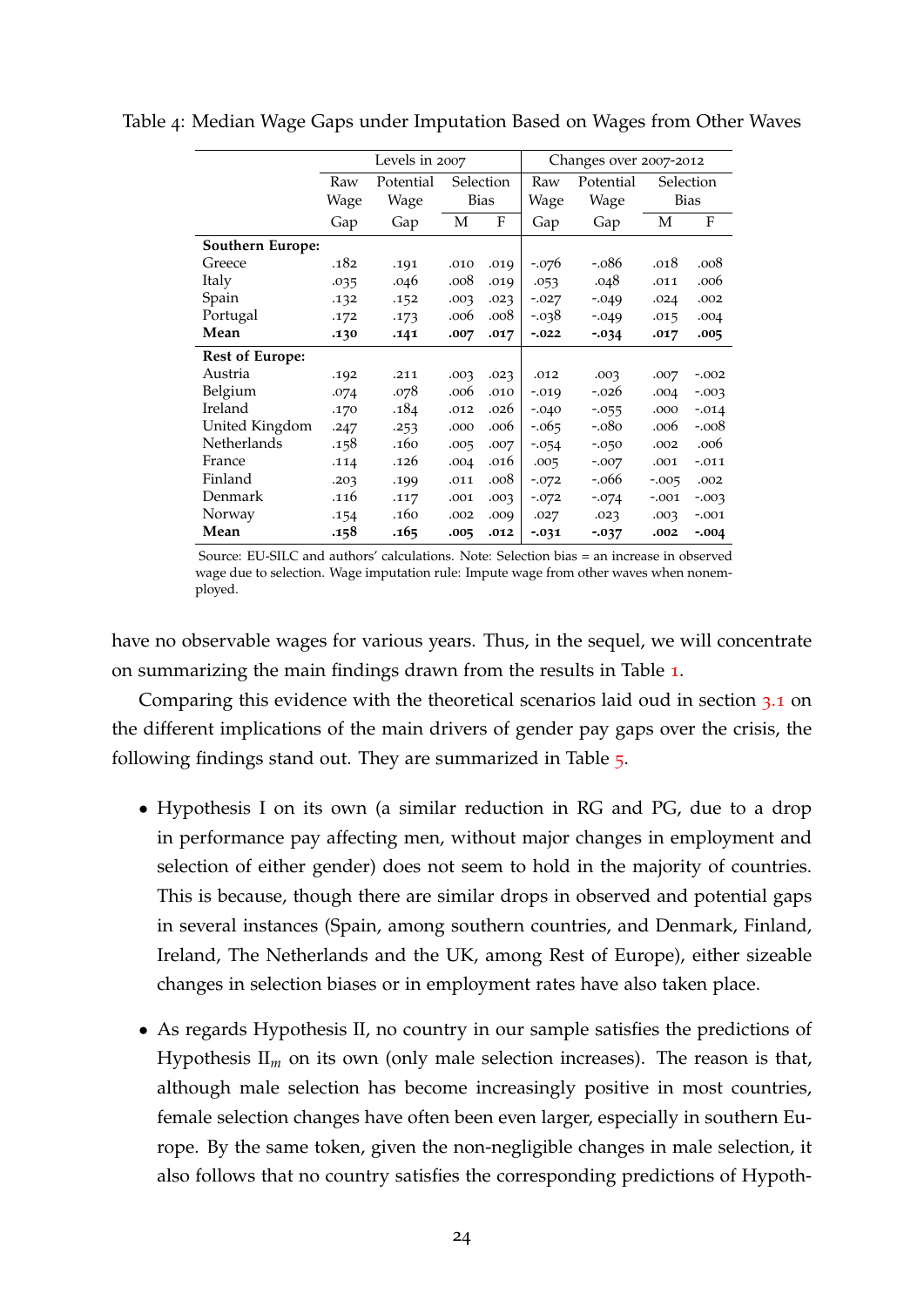|                         | Consistent Hypotheses      |
|-------------------------|----------------------------|
| <b>Southern Europe:</b> |                            |
| Greece                  | $I + II_m + II_f$          |
| Italy                   | $\text{II}_m + \text{III}$ |
| Spain                   | $I + II_m + II_f$          |
| Portugal                | $I + II_m + III$           |
| <b>Rest of Europe:</b>  |                            |
| Austria                 | Ш                          |
| Belgium                 | $I + II_m + III$           |
| Ireland                 | $I + II_m + III$           |
| United Kingdom          | $I + II_m + II_f$          |
| Netherlands             | $I + II_m + II_f$          |
| France                  | $I + II_m + III$           |
| Finland                 | $I + II_m + II_f$          |
| Denmark                 | $I + II_m + II_f$          |
| Norway                  | $\text{II}_m + \text{III}$ |

<span id="page-26-0"></span>Table 5: Summary of Findings over the Great Recession

esis  $II_f$  on its own (only female selection increases).

• Hypothesis III (decline in female selection bias as a result of an added-worker effect, and no change in male selection, with large employment gains for women and no major changes for men's), seems to hold in Austria, while it is only partially verified by Italy in the first group, and Belgium, Ireland, Norway and The Netherlands in the second group. Notice that in all these countries, despite fulfilling the predicted changes in selection by gender, there are sizeable drops in male employment.

From the previous discussion, one can infer that the observed selection and employment changes could be rationalized by combining some of the individual hypotheses.

• Among southern EU countries, Portugal becomes the best example of the combination of Hypotheses I+II*m*+III, which jointly lead to a reduction in both PG and PG, a decline (increase) in female (male) selection, a large drop in male employment (especially unskilled) and a rise in female employment. Italy exhibits somewhat similar patterns, except that RG, and to a lesser extent PG, have shot up. This could rationalized by a combination of Hypotheses II*m*+II*<sup>f</sup>* . By contrast, the Greek and Spanish patterns seem to be better explained by Hypotheses I+II*m*+II*<sup>f</sup>* , with an increase in both male and female selection biases and a collapse in both (unskilled) male and female employment rates.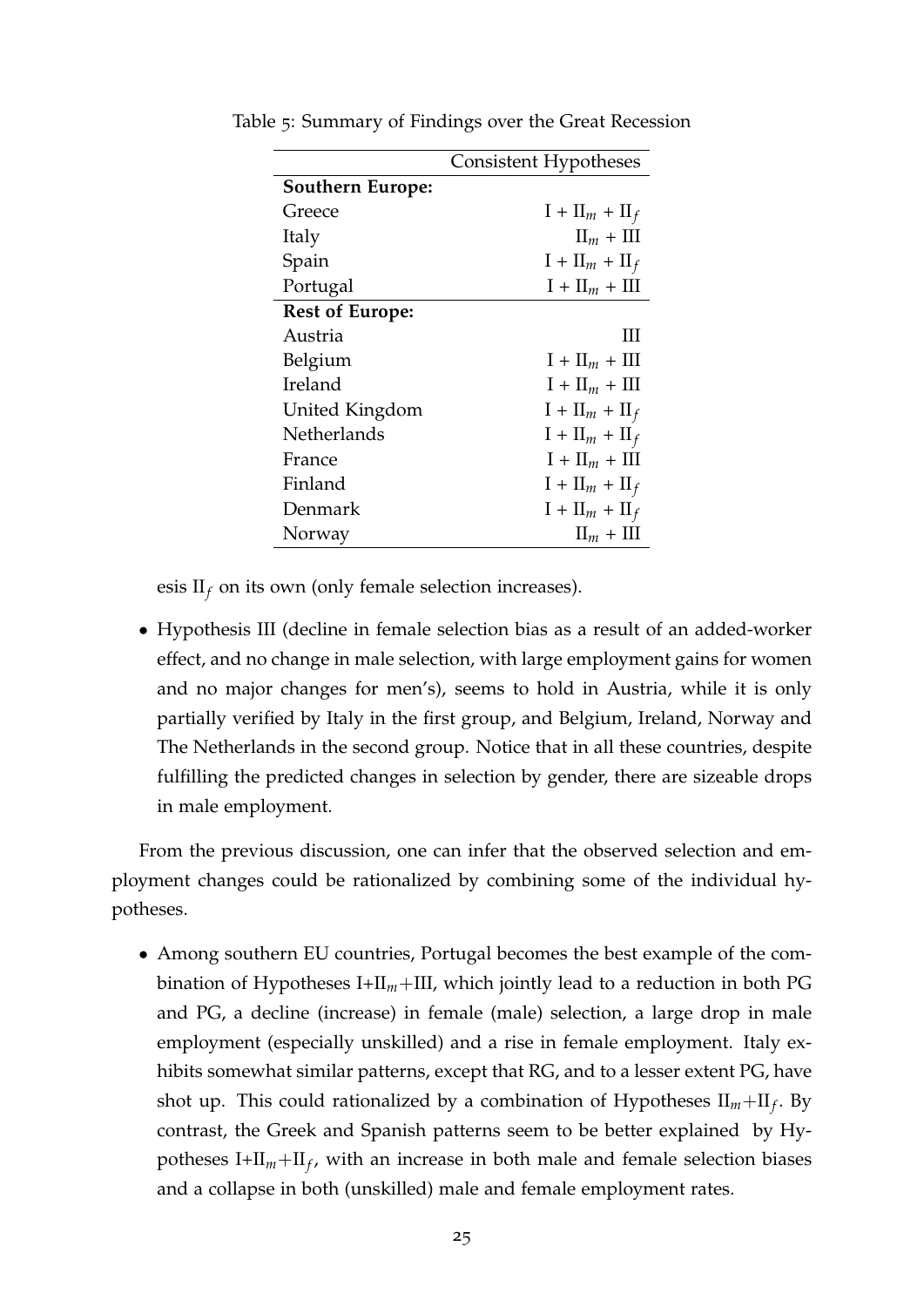• Among Rest of Europe, as already mentioned, Austria provides a good illustration of Hypothesis III on its own, whereas the findings for Belgium, France, and Ireland fit with Hypotheses I+II<sub>m</sub>+III; finally, the evidence for Denmark, Finland, The Netherlands and the UK are better rationalized by  $I + II_m + II_f$ .

Overall, our main conclusions from the previous discussion is that changing patterns in male and female selection have been much more pronounced in southern Europe than in Rest of Europe. Depending on whether LD or LS shifts dominate, we find cases where these changes have led to a larger or smaller reduction in PG than in RG. Yet, a fairly robust case for an increase in male selection can be made. Furthermore, among those EU countries most badly hit by the crisis, it seems that in those where female LFP was higher before the crisis (Ireland and Portugal), female selection corrections have gone down, while the opposite has happened in those where female participation was lower (Greece and Portugal)

# <span id="page-27-0"></span>**7 Conclusions**

Our goal in this paper has been to analyze whether conventional patterns of selection of workers into EU labour market have changed as a result of the big variations in labour demand and labour supply brought in by the Great Recession (GR). Based on a large body of empirical evidence, it has been traditionally assumed that, because of their high LFP rates, there were no relevant differences between the observed and potential male wage distributions prior to the crisis. In contrast, due to their lower LFP rates (especially in southern Europe), favourable labour market selection has operated among women. Our working hypothesis is that, if the big job losses brought in by the GR have mainly affected unskilled male-dominated sectors, then male selection may have become positive. Moreover, if non-participating women have increase their LFP due to an added-worker effect, then female selection may have become less positive, unless adverse labour demand shifts have more than offset the rise in female labour supply. In this case female selection changes would have been more muted or even become more positive.

Using alternative imputation methods of wages for non-participating individuals in EU-SILC datasets for a large group of European countries, our main findings support the conjecture that male selection corrections have become more relevant in most instances. This has been especially the case in some southern EU economies, where large male job losses have taken place in response to bursting of real estate bubbles, or because dysfunctional labour markets, characterized by labour contract dualism or wage rigidity, have incentivized adjustment to negative shocks via dismissals rather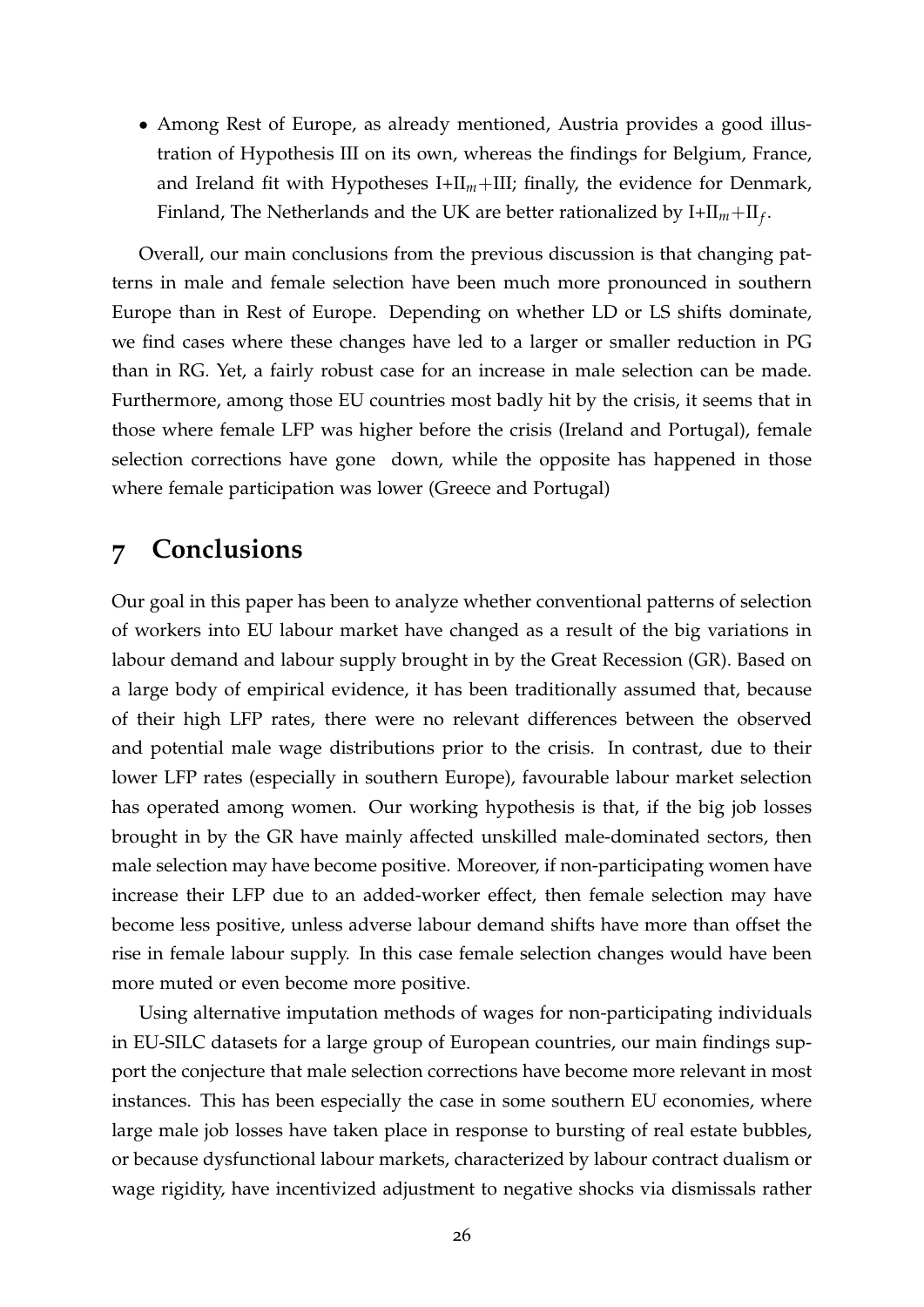than through wage cuts. Spain provides the best illustration of this changing pattern. With regard to female selection, we find mixed results: while there are cases where, in line with the added-worker effect, this selection has gone down significantly (Austria, Belgium, Ireland, Italy and Portugal), in other instances (Greece and Spain) it has gone up because of widespread job destruction has prevented new female entrants into the labour market from finding jobs.

We conjecture that, once the GR is over and employment growth picks up, it is likely that the increase in male selection will remain relevant. This is so since those men who lost their jobs during the crisis (mostly concentrated in construction and other low-value added industries) are likely to become long-term unemployed and hence non-employable. Likewise, the decrease in female selection is likely to stay. This is so since increasing female LFP is a persistent trend at both ends of skills distribution, in line with the job polarization phenomenon documented by [Autor](#page-29-12) [and Dorn](#page-29-12) ([2013](#page-29-12)) for the US and [Goos et al.](#page-29-13) ([2009](#page-29-13)) for some EU countries. Hence, if these predictions hold, everything else equal, we may see increases in actual, rather than in potential, gender pay gaps in the future.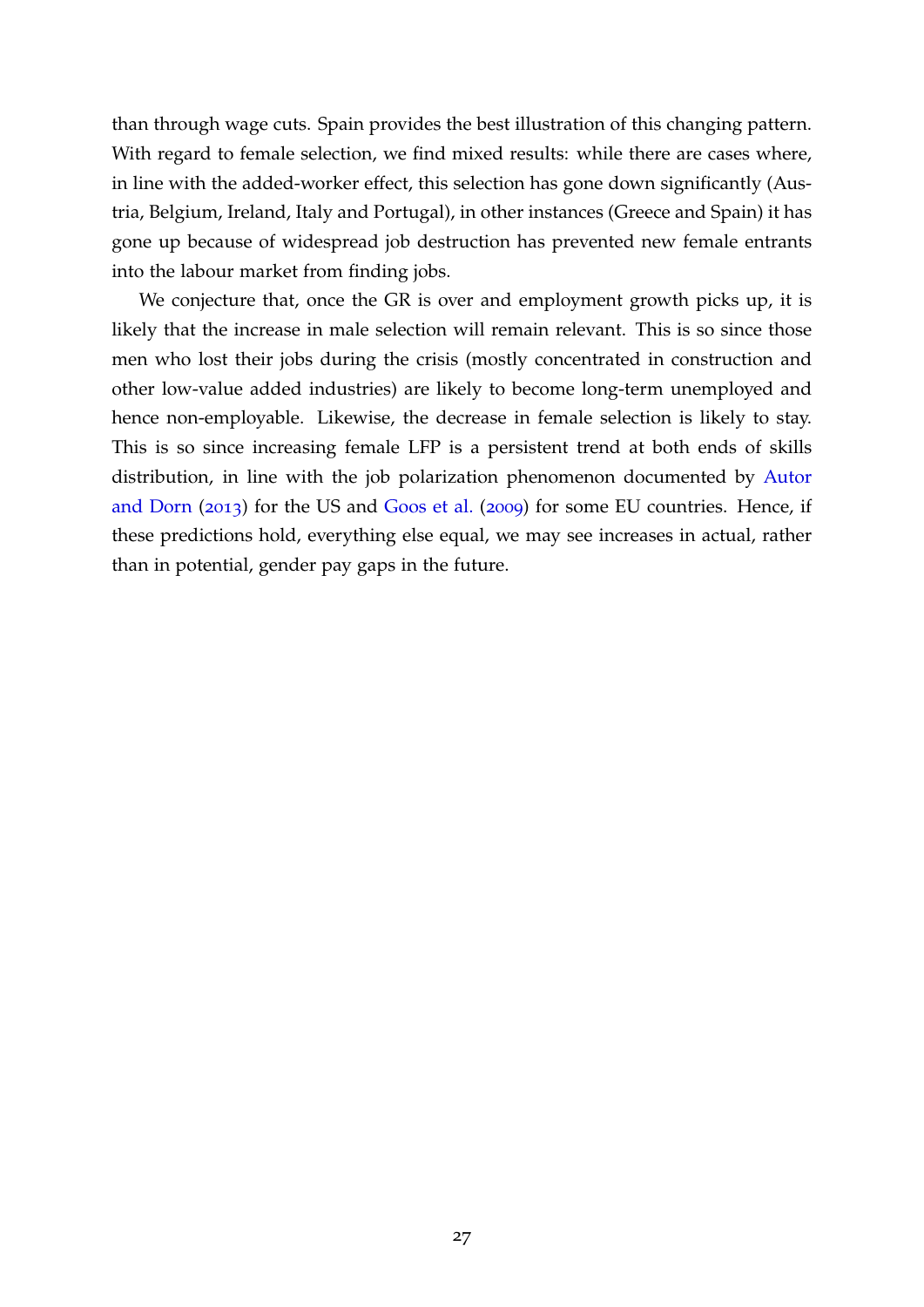# **References**

<span id="page-29-1"></span>ARELLANO, M. AND S. BONHOMME, "Quantile selection models," (2015).

- <span id="page-29-12"></span>Autor, D. and D. Dorn, "The growth of low-skill service jobs and the polarization of the US labor market," *The American Economic Review* 103 (2013), 1553–1597.
- <span id="page-29-0"></span>Bettio, F., M. Corsi, C. DIppoliti, A. Lyberaki, M. Lodovici and A. Verashchagina, *The impact of the economic crisis on the situation of women and men and on gender equality policies* (European Commission, 2012).
- <span id="page-29-2"></span>Blau, F. D., M. A. Ferber and A. E. Winkler, *The economics of women, men, and work* (Pearson; 7 edition, 2013).
- <span id="page-29-11"></span>BLOOMFIELD, P. AND W. STEIGER, *Least absolute deviations: Theory, applications and algorithms*, volume 6 (Springer Science & Business Media, 2012).
- <span id="page-29-9"></span>Christofides, L. N., A. Polycarpou and K. Vrachimis, "Gender wage gaps, 'sticky floors' and 'glass ceilings' in Europe," *Labour Economics* 21 (2013), 86–102.
- <span id="page-29-7"></span>de la Rica, S., J. J. Dolado and R. Vegas, "Gender Gaps in Performance Pay: New Evidence from Spain," *Annals of Economics and Statistics* (2015), 41–59.
- <span id="page-29-4"></span>Dolado, J. J., "EU Dual Labour Markets: Consequences and Potential Reforms," in R. B. et al., ed., *Economics without Borders. Economic Research for European Policy Challenges* (Cambridge: Cambridge University Press, 2016).
- <span id="page-29-10"></span>Engel, M. and S. Schaffner, "How to Use the EU-SILC Panel to Analyse Monthly and Hourly Wages," *Ruhr Economic Paper* (2012).
- <span id="page-29-3"></span>GOLDIN, C., "A grand gender convergence: Its last chapter," *The American Economic Review* 104 (2014), 1091–1119.
- <span id="page-29-13"></span>Goos, M., A. Manning and A. Salomons, "Job polarization in Europe," *The American Economic Review* (2009), 58–63.
- <span id="page-29-5"></span>Gronau, R., "Wage Comparisons–A Selectivity Bias," *The Journal of Political Economy* (1974), 1119–1143.
- <span id="page-29-6"></span>Heckman, J., "Shadow Prices, Market Wages, and Labor Supply," *Econometrica* 42 (1974), 679–94.
- <span id="page-29-8"></span>Johnson, N. L., S. Kotz and N. Balakrishnan, "Continuous univariate distributions, vol. 1-2," (1994).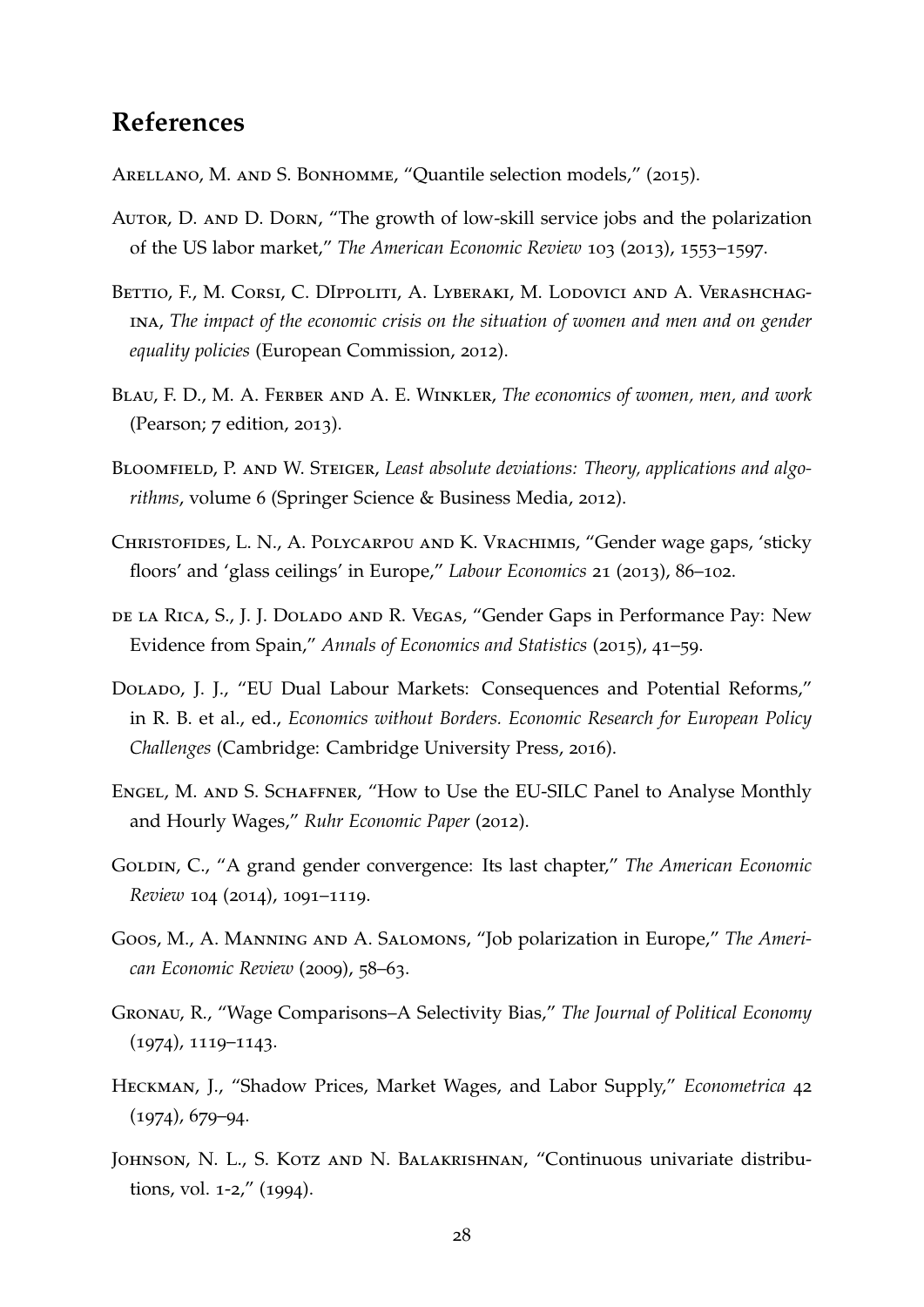- <span id="page-30-4"></span>Johnson, W., Y. Kitamura and D. Neal, "Evaluating a simple method for estimating black-white gaps in median wages," *American Economic Review* (2000), 339–343.
- <span id="page-30-2"></span>Mulligan, C. B. and Y. Rubinstein, "Selection, investment, and women's relative wages over time," *The Quarterly Journal of Economics* 123 (2008), 1061–1110.
- <span id="page-30-5"></span>Neal, D., "The Measured Black-White Wage Gap among Women Is Too Small," *Journal of Political Economy* 112 (2004), S1–S28.
- <span id="page-30-0"></span>OECD, "Employment Outlook 2014," *Paris: Organisation for Economic Co-operation and Development* (2014).
- <span id="page-30-1"></span>OLIVETTI, C. AND B. PETRONGOLO, "Unequal pay or unequal employment? A crosscountry analysis of gender gaps," *Journal of Labor Economics* 26 (2008), 621–654.

<span id="page-30-3"></span>———, "The Evolution of the Gender Gap in Industrialized Countries," *Annual Review of Economics* 8 (2016).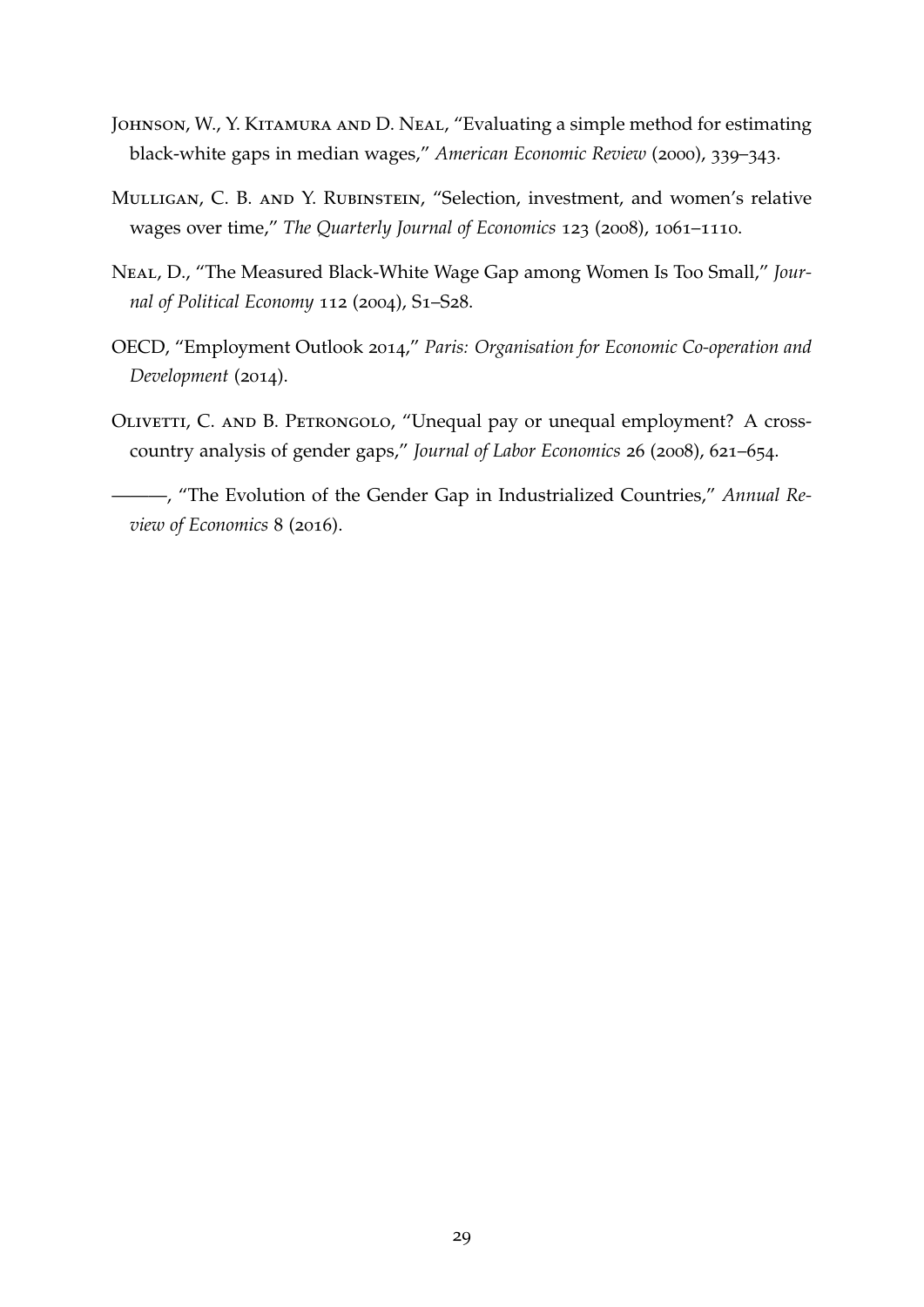## <span id="page-31-1"></span>**A Deriving Hourly Wages**

The main challenge in deriving hourly wages is to combine annual income (PY010) and monthly economic status information (PL210A-PL210L up to 2009 and PL211A-PL211L onwards) for the previous calendar year with the number of hours usually worked per week (PL060) at the date of the interview.

To do this we combine the longitudinal files from the period 2005-2013 and use the imputed annual hours of work

$$
hours_{annual} = months_{annual} \times 4.345 \times hours_{week}
$$

to calculate hourly wages. The following set of rules are used sequentially to impute missing annual hours of work during the previous calendar year:

*1. For those workers who have only one employment spell (with no changes in fulltime/part-time status), we use the number of months of this spell and the number of hours from the previous survey.*

*2. For those workers who have only one employment spell (with no changes in fulltime/part-time status), we use the number of months of this spell and the number of hours declared at the date of the interview if the person hasn't changed job since last year (PL160).*

In the case of United Kingdom, we only use the number of hours at the date of the interview since the income reference period coincides with the year of the interview.

*3. For those workers who have only one employment spell (with no changes in fulltime/part-time status), we use the number of months of this spell and approximate the number of hours by the year- gender- full-time/part-time status- specific mean.*

*4. For those workers who have multiple employment spells, we use the number of months of each spell and the number of hours for each spell approximated by the year- gender- fulltime/part-time status- specific mean.*

# <span id="page-31-0"></span>**B Additional Tables and Figures**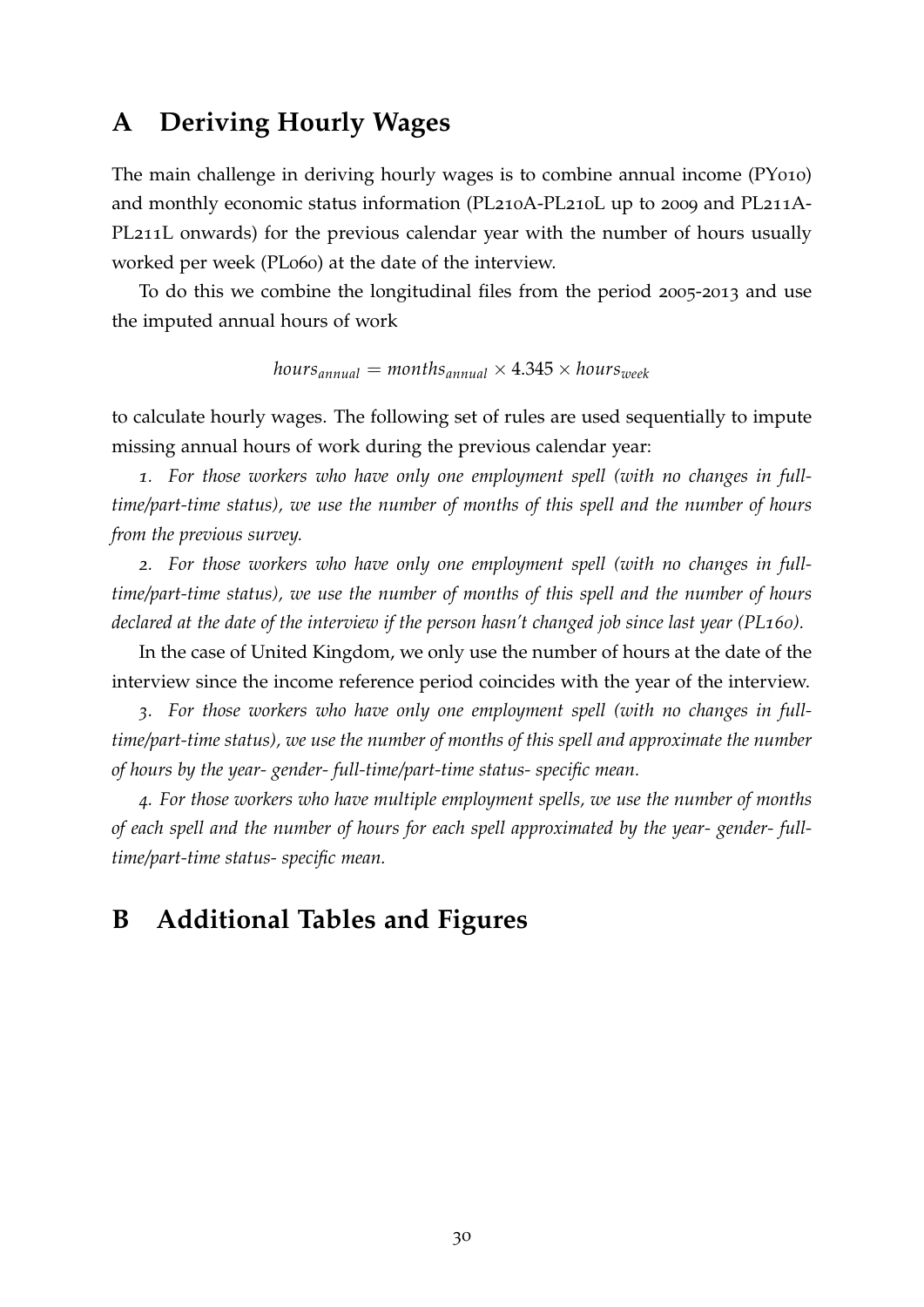<span id="page-32-0"></span>Table 6: Median Wage Gaps under Imputation on Education and Experience - Probabilistic Model

|                         |      | Levels in 2007 |             |           |          | Changes over 2007-2012 |      |             |
|-------------------------|------|----------------|-------------|-----------|----------|------------------------|------|-------------|
|                         | Raw  | True           |             | Selection | Raw      | True                   |      | Selection   |
|                         | Wage | Wage           | <b>Bias</b> |           | Wage     | Wage                   |      | <b>Bias</b> |
|                         | Gap  | Gap            | M           | F         | Gap      | Gap                    | M    | F           |
| <b>Southern Europe:</b> |      |                |             |           |          |                        |      |             |
| Greece                  | .182 | .413           | .016        | .247      | $-.076$  | $-.088$                | .067 | .056        |
| Italy                   | .035 | .184           | .014        | .163      | .053     | .027                   | .013 | $-0.013$    |
| Spain                   | .132 | .207           | .010        | .085      | $-.027$  | $-.026$                | .035 | .036        |
| Portugal                | .172 | .219           | .012        | .059      | $-.038$  | $-.061$                | .016 | $-.007$     |
| Mean                    | .130 | .256           | .013        | .138      | $-.022$  | $-0.037$               | .033 | .018        |
| <b>Rest of Europe:</b>  |      |                |             |           |          |                        |      |             |
| Austria                 | .192 | .266           | .009        | .084      | .012     | $-.016$                | .001 | $-.027$     |
| Belgium                 | .074 | .143           | .021        | .090      | $-.019$  | $-.060$                | .000 | $-.041$     |
| Ireland                 | .170 | .273           | .042        | .145      | $-.040$  | $-.019$                | .037 | .059        |
| United Kingdom          | .247 | .262           | .010        | .025      | $-0.065$ | $-.040$                | .009 | .035        |
| Netherlands             | .158 | .175           | .004        | .021      | $-0.054$ | $-.044$                | .003 | .012        |
| France                  | .114 | .144           | .005        | .035      | .005     | $-.012$                | .009 | $-.008$     |
| Finland                 | .203 | .200           | .013        | .010      | $-.072$  | -.066                  | .002 | .008        |
| Denmark                 | .116 | .119           | .000        | .003      | $-.072$  | $-0.073$               | .007 | .006        |
| Norway                  | .154 | .156           | .002        | .004      | .027     | .023                   | .004 | .000        |
| Mean                    | .158 | .193           | .012        | .046      | $-0.031$ | $-0.34$                | .008 | .005        |

Source: EU-SILC and authors' calculations. Note: Selection bias = an increase in observed wage due to selection. Wage imputation rule: Impute wage <(>) median with probability  $\hat{P}_i$  (respectively,  $1 - \hat{P}_i$ ) if nonemployed, where  $\hat{P}_i$  is the predicted probability of earning a wage below the gender-specific median, as estimated from a probit model including education dummies, experience and its square on an enlarged base sample with wage observations from other waves.

<span id="page-32-1"></span>

|  | Table 7: Rate and Goodness of Imputation on Spousal Income |  |  |  |
|--|------------------------------------------------------------|--|--|--|
|  |                                                            |  |  |  |

|                        |       | 2007       |          |       |     |          | 2012  |            |          |      |          |          |
|------------------------|-------|------------|----------|-------|-----|----------|-------|------------|----------|------|----------|----------|
|                        |       | Imputation | Goodness |       |     | Goodness |       | Imputation | Goodness |      |          | Goodness |
|                        |       | Rate       | Method 1 |       |     | Method 2 |       | Rate       | Method 1 |      | Method 2 |          |
|                        | М     | F          | М        | F     | М   | F        | М     | F          | М        | F    | М        | F        |
| Southern Europe:       |       |            |          |       |     |          |       |            |          |      |          |          |
| Greece                 | .27   | .63        | .56      | .29   | .55 | .61      | .30   | .56        | .56      | .58  | .57      | .61      |
| Italy                  | .30   | .52        | .64      | .53   | .55 | .59      | .32   | .52        | $-73$    | .62  | .54      | .61      |
| Spain                  | .32   | .56        | .74      | .70   | .62 | .66      | .35   | .49        | .65      | .63  | .62      | .65      |
| Portugal               | .36   | .62        | .61      | .59   | .60 | .62      | .41   | .50        | .65      | .55  | .65      | .65      |
| Mean                   | .31   | .58        | .64      | $-53$ | .58 | .62      | $-35$ | .52        | .65      | .59  | .59      | .63      |
| <b>Rest of Europe:</b> |       |            |          |       |     |          |       |            |          |      |          |          |
| Austria                | .36   | $-53$      | .71      | .69   | .60 | .67      | .33   | .50        | .78      | .60  | .54      | .60      |
| Belgium                | .30   | $-45$      | .86      | .67   | .56 | .62      | .27   | .47        | .78      | .85  | .62      | .62      |
| Ireland                | .41   | $-53$      | .88      | .53   | .57 | .60      | .53   | .55        | .80      | 1.00 | .56      | .60      |
| United Kingdom         | .51   | .59        | .32      | .69   | .56 | .60      | .47   | .57        | .70      | .58  | .56      | .61      |
| Netherlands            | .19   | .47        | 1.00     | .22   | .49 | .55      | .29   | .42        | .57      | .63  | .55      | .56      |
| France                 | $-35$ | .51        | .52      | .66   | .63 | .62      | .31   | .51        | .63      | .45  | .58      | .63      |
| Finland                | .23   | .47        | $-73$    | .84   | .61 | .60      | .26   | .50        | .72      | .71  | .61      | .61      |
| Denmark                | .47   | .39        | 1.00     | .68   | .60 | .63      | .16   | .34        | 1.00     | 1.00 | .68      | .63      |
| Norway                 | .25   | .40        | .74      | .70   | .62 | .66      | .42   | .50        | .65      | .63  | .62      | .65      |
| Mean                   | .34   | .48        | $-75$    | .63   | .58 | .62      | $-34$ | .48        | $-74$    | .72  | .59      | .61      |

Source: EU-SILC and authors' calculations. Note: Wage imputation rule: Impute wage < median when nonemployed and spouse income in bottom quartile; impute wage > median when nonemployed and spouse income in top quartile. Imputation Rate = proportion of imputed wage observations in total nonemployment. Goodness Method <sup>1</sup> = proportion of imputed wage observations on the same side of the median as wage observations from other waves in the panel. Goodness Method <sup>2</sup> = proportion of employed workers on the same side of the median as predicted by the imputation rule.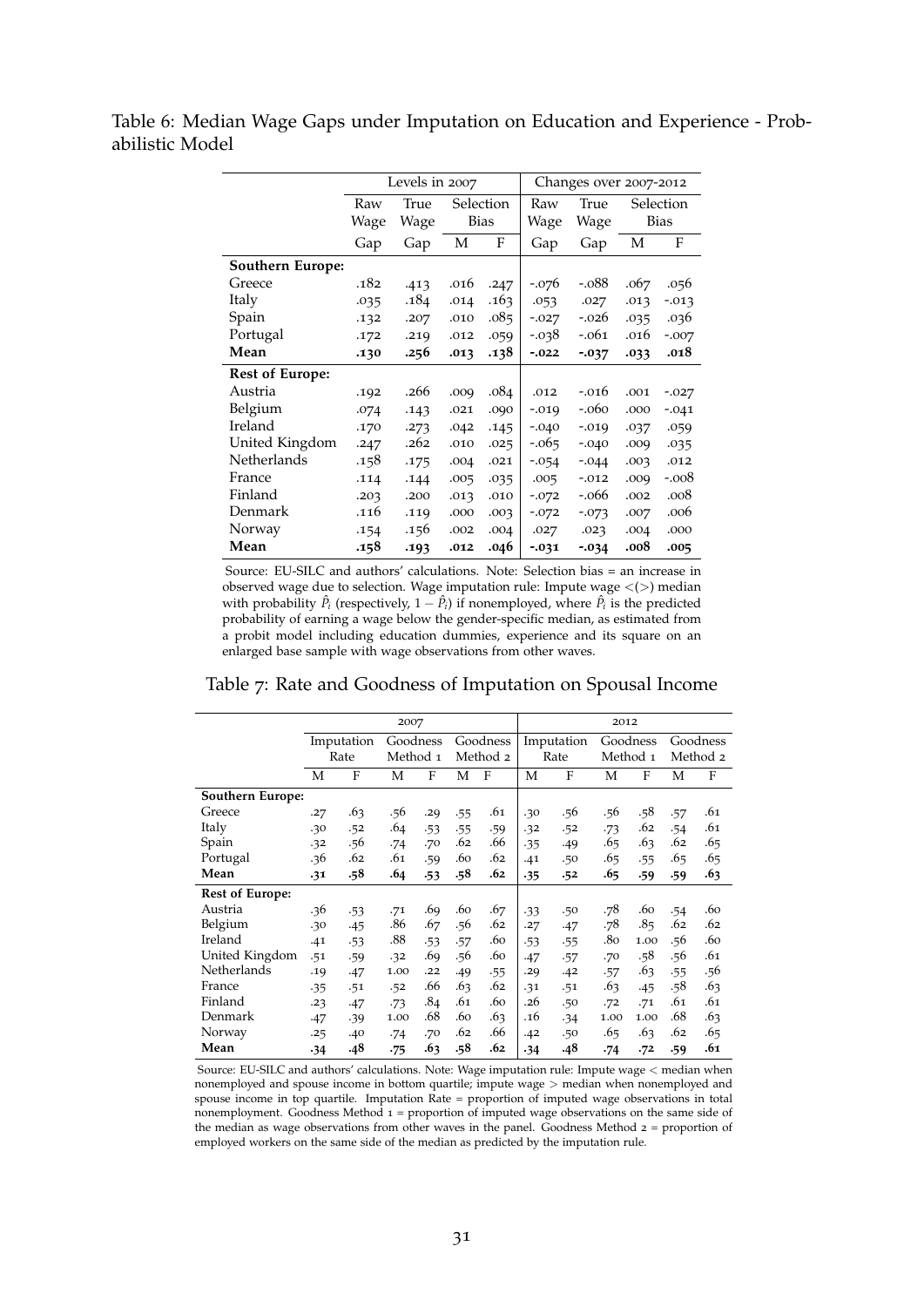|                         |     | 2007  |       | 2012 |
|-------------------------|-----|-------|-------|------|
|                         | M   | F     | M     | F    |
| <b>Southern Europe:</b> |     |       |       |      |
| Greece                  | .23 | .11   | .32   | .17  |
| Italy                   | .28 | .14   | $-35$ | .16  |
| Spain                   | .42 | .26   | .46   | .30  |
| Portugal                | .60 | .59   | .62   | .62  |
| Mean                    | .38 | .28   | .44   | .31  |
| <b>Rest of Europe:</b>  |     |       |       |      |
| Austria                 | .31 | .36   | $-33$ | .28  |
| Belgium                 | .22 | .14   | .30   | .16  |
| Ireland                 | .18 | .12   | .09   | .08  |
| United Kingdom          | .16 | .17   | .15   | .14  |
| Netherlands             | .25 | .16   | .30   | .20  |
| France                  | .46 | $-43$ | .49   | .34  |
| Finland                 | .52 | .48   | .24   | .36  |
| Denmark                 | .47 | .60   | .23   | .28  |
| Norway                  | .55 | .64   | .32   | .32  |
| Mean                    | .35 | .34   | .27   | .24  |

<span id="page-33-0"></span>Table 8: Rate of Imputation Based on Wages from Other Waves

Source: EU-SILC and authors' calculations. Note: Wage imputation rule: Impute wage from other waves when nonemployed. Imputation Rate = proportion of imputed wage observations in total nonemployment.

|  | Table 9: Employment Rates by Education |  |  |
|--|----------------------------------------|--|--|
|--|----------------------------------------|--|--|

<span id="page-33-1"></span>

|                         |      |         |      | Employment Rate in 2007 |          | Changes over 2007-2012 |          |            |
|-------------------------|------|---------|------|-------------------------|----------|------------------------|----------|------------|
|                         |      | College |      | No college              |          | College                |          | No college |
|                         | M    | F       | M    | F                       | M        | F                      | М        | F          |
| <b>Southern Europe:</b> |      |         |      |                         |          |                        |          |            |
| Greece                  | .977 | .681    | .965 | .567                    | $-0.213$ | $-142$                 | $-0.276$ | $-.114$    |
| Italy                   | .946 | .673    | .944 | .618                    | .009     | .001                   | -.068    | $-0.003$   |
| Spain                   | .977 | .810    | .964 | .730                    | $-122$   | $-.081$                | $-192$   | $-.098$    |
| Portugal                | .946 | .835    | .936 | .788                    | $-.074$  | $-.009$                | $-.088$  | $-0.025$   |
| Mean                    | .962 | .750    | .952 | .676                    | $-100$   | $-0.058$               | $-156$   | $-.060$    |
| <b>Rest of Europe:</b>  |      |         |      |                         |          |                        |          |            |
| Austria                 | .962 | .768    | .944 | .752                    | .020     | .001                   | $-0.003$ | .014       |
| Belgium                 | .950 | .849    | .914 | .768                    | $-0.038$ | .028                   | $-0.034$ | .022       |
| <b>Ireland</b>          | .973 | .721    | .965 | .607                    | $-107$   | $-0.122$               | $-.210$  | $-.104$    |
| United Kingdom          | .979 | .816    | .972 | $-797$                  | $-.008$  | $-.014$                | $-0.065$ | $-0.057$   |
| Netherlands             | .950 | .853    | .957 | .815                    | .004     | .003                   | $-0.059$ | $-0.038$   |
| France                  | .988 | .886    | .977 | .856                    | $-.011$  | .004                   | $-0.049$ | $-.012$    |
| Finland                 | .988 | .888    | .987 | .913                    | $-0.015$ | $-0.025$               | $-0.030$ | $-.067$    |
| Denmark                 | .995 | .955    | .990 | .952                    | $-144$   | $-.003$                | $-.114$  | $-.086$    |
| Norway                  | .982 | .921    | .988 | .933                    | $-0.017$ | .008                   | $-.014$  | $-.002$    |
| Mean                    | .974 | .851    | .966 | .821                    | $-0.035$ | $-0.013$               | $-.064$  | $-0.037$   |

Source: EU-SILC and authors' calculations.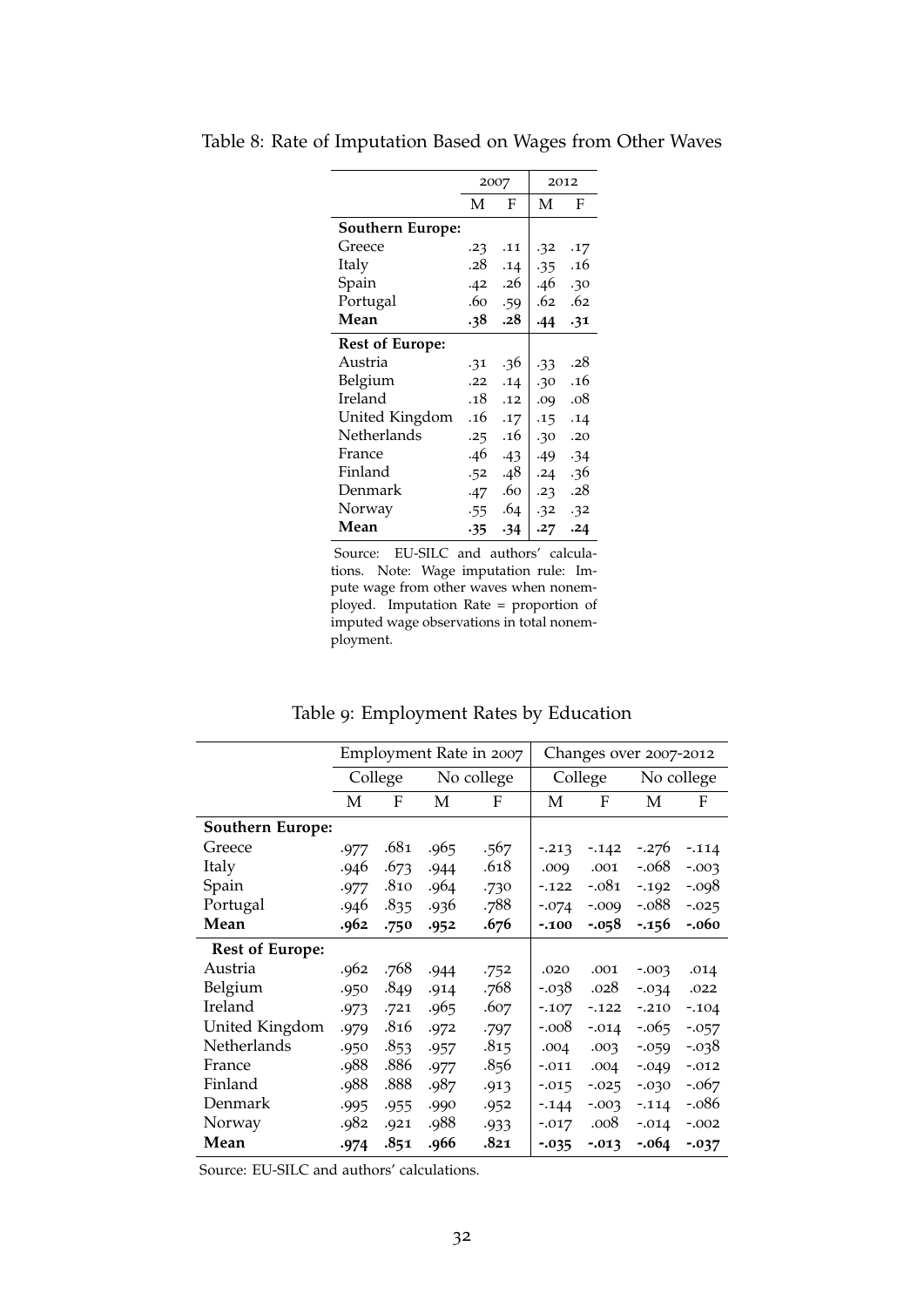<span id="page-34-0"></span>

Figure 8: Cross-country wage inequality, 2007-2012.

Notes.— Wage inequality is measured by logarithm of the ratio between wages at 90th and 10th percentiles. Source: EU-SILC and authors' calculations.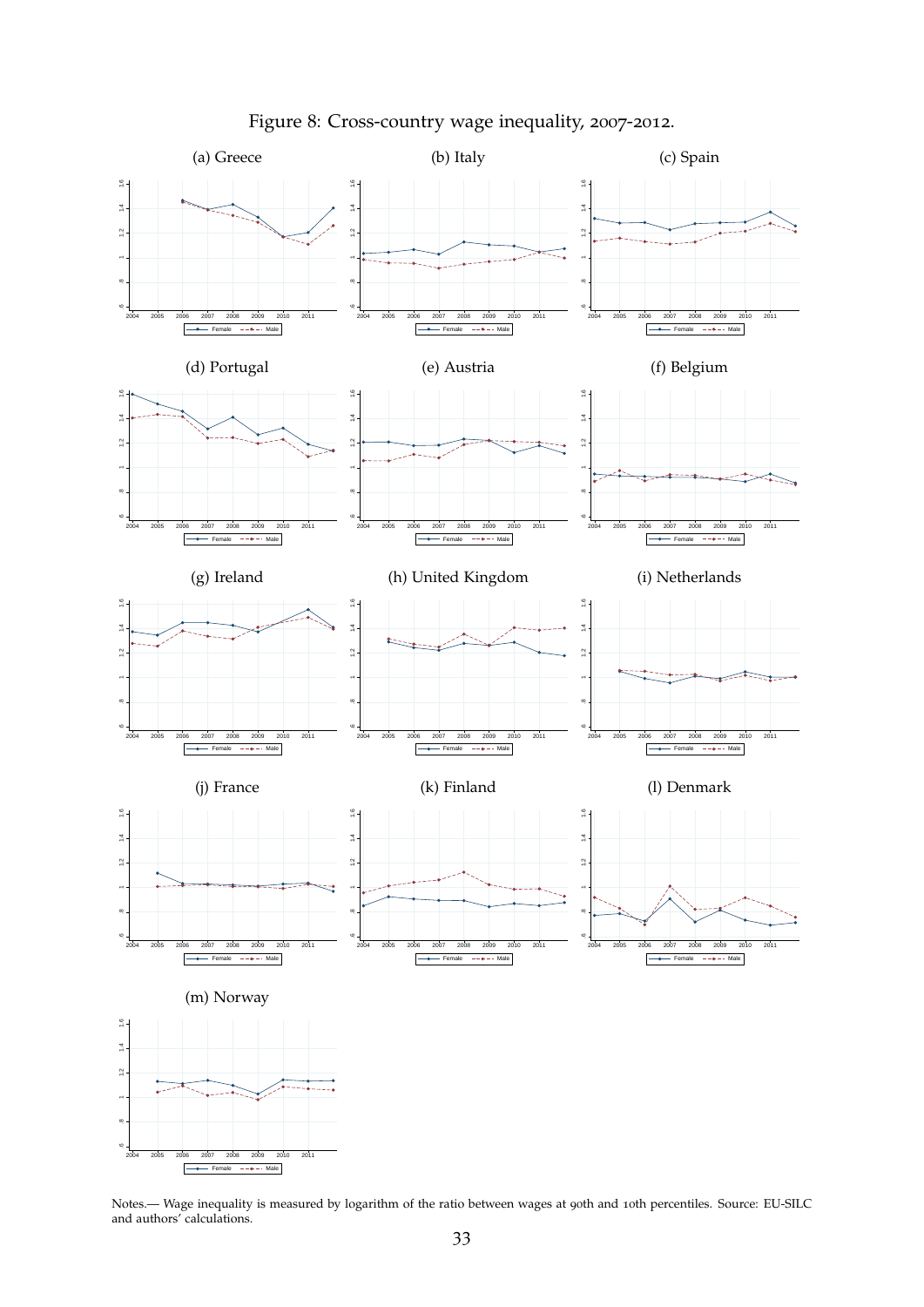<span id="page-35-0"></span>

|                         |      |         | LFP Rate in 2007 |            |         |          | Changes over 2007-2012 |          |
|-------------------------|------|---------|------------------|------------|---------|----------|------------------------|----------|
|                         |      | College |                  | No college |         | College  | No college             |          |
|                         | M    | F       | M                | F          | M       | F        | M                      | F        |
| <b>Southern Europe:</b> |      |         |                  |            |         |          |                        |          |
| Greece                  | .977 | .681    | .965             | .567       | .005    | .011     | $-.024$                | .053     |
| Italy                   | .946 | .673    | .944             | .618       | .043    | .052     | .025                   | .024     |
| Spain                   | .977 | .810    | .964             | .730       | .002    | .040     | .025                   | .079     |
| Portugal                | .946 | .835    | .936             | .788       | $-.005$ | .051     | .039                   | .073     |
| Mean                    | .962 | .750    | .952             | .676       | .011    | .038     | .016                   | .057     |
| <b>Rest of Europe:</b>  |      |         |                  |            |         |          |                        |          |
| Austria                 | .962 | .768    | .944             | .752       | .009    | $-0.013$ | .010                   | .022     |
| Belgium                 | .950 | .849    | .914             | .768       | .009    | .031     | $-.008$                | .039     |
| Ireland                 | .973 | .721    | .965             | .607       | .016    | $-.067$  | .014                   | $-0.027$ |
| United Kingdom          | .979 | .816    | .972             | .797       | $-.002$ | $-0.005$ | $-0.019$               | $-0.025$ |
| Netherlands             | .950 | .853    | .957             | .815       | .040    | .029     | .014                   | .020     |
| France                  | .988 | .886    | .977             | .856       | .005    | .006     | $-.004$                | .008     |
| Finland                 | .988 | .888    | .987             | .913       | $-.004$ | $-0.003$ | $-.007$                | $-0.057$ |
| Denmark                 | .995 | .955    | .990             | .952       | $-.004$ | .028     | $-0.043$               | .024     |
| Norway                  | .982 | .921    | .988             | .933       | $-.002$ | .011     | $-0.005$               | .015     |
| Mean                    | .974 | .851    | .966             | .821       | .007    | .002     | $-0.005$               | .002     |

Table 10: LFP Rates by Education

Source: EU-SILC and authors' calculations.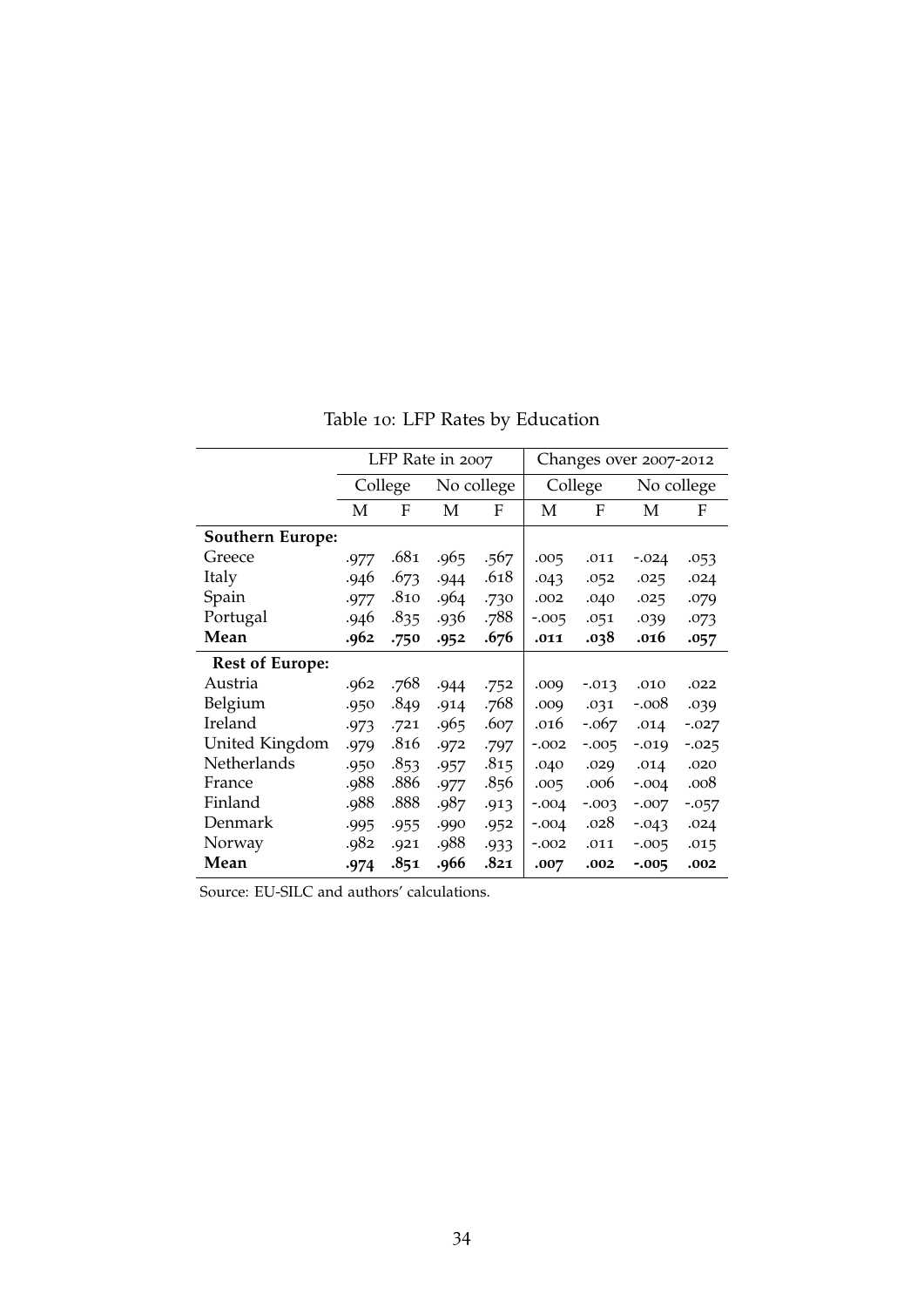|                     | 2007 |                 |           |      |             |           |             | 2012  |           |             |             |            |  |  |
|---------------------|------|-----------------|-----------|------|-------------|-----------|-------------|-------|-----------|-------------|-------------|------------|--|--|
|                     |      | Males           |           |      | Females     |           |             | Males |           | Females     |             |            |  |  |
|                     | N    | $\mathbf M$     | <b>SD</b> | N    | $\mathbf M$ | <b>SD</b> | $\mathbf N$ | M     | <b>SD</b> | $\mathbf N$ | $\mathbf M$ | <b>SD</b>  |  |  |
|                     |      |                 |           |      |             |           |             |       |           |             |             |            |  |  |
| Greece              |      |                 |           |      |             |           |             |       |           |             |             |            |  |  |
| Employed            | 1799 | .85             | .35       | 2320 | .54         | .50       | 1205        | .60   | .49       | 1559        | $-43$       | .50        |  |  |
| Unemployed          | 1799 | .11             | .31       | 2320 | .11         | .31       | 1205        | .35   | .48       | 1559        | .27         | $-45$      |  |  |
| Inactive            | 1799 | .04             | .19       | 2320 | $-35$       | .48       | 1205        | .05   | .22       | 1559        | .30         | .46        |  |  |
| Annual Earnings     | 1651 | 21.63           | 15.73     | 1383 | 16.10       | 10.44     | 839         | 17.38 | 12.58     | 729         | 14.26       | 9.05       |  |  |
| <b>Annual Hours</b> | 1587 | 2073            | 506       | 1322 | 1770        | 575       | 810         | 1891  | 565       | 707         | 1707        | 597        |  |  |
| Log(hourly wage)    | 1587 | 2.02            | .57       | 1322 | 1.90        | .56       | 810         | 1.80  | .49       | 707         | 1.72        | $-53$      |  |  |
| Age                 | 1799 | 38.80           | 8.42      | 2320 | 38.92       | 8.43      | 1205        | 38.77 | 8.50      | 1559        | 39.22       | 8.44       |  |  |
| Educ <sub>1</sub>   | 1789 | .27             | .44       | 2311 | .28         | $-45$     | 1203        | .21   | .40       | 1555        | .21         | .41        |  |  |
| Educ <sub>2</sub>   | 1789 | .41             | .49       | 2311 | $-35$       | .48       | 1203        | $-43$ | .50       | 1555        | $.38\,$     | .49        |  |  |
| Educ3               | 1789 | .26             | .44       | 2311 | .30         | .46       | 1203        | .28   | $-45$     | 1555        | .34         | .47        |  |  |
| Experience          | 1799 | 16.76           | 9.60      | 2320 | 10.19       | 9.08      | 1205        | 15.39 | 9.94      | 1559        | 10.24       | 9.19       |  |  |
| Temporary           | 1580 | .21             | .41       | 1315 | .23         | .42       | 666         | .15   | .36       | 591         | .17         | $\cdot$ 37 |  |  |
| Spouse 1st quartile | 1799 | .36             | .48       | 2320 | $-34$       | .47       | 1205        | .37   | .48       | 1559        | .40         | .49        |  |  |
| Spouse 2nd quartile | 1799 | .08             | .27       | 2320 | .11         | .31       | 1205        | .05   | .22       | 1559        | .07         | .26        |  |  |
| Spouse 3rd quartile | 1799 | .09             | .29       | 2320 | .13         | .34       | 1205        | .07   | .25       | 1559        | .11         | .31        |  |  |
| Spouse 4th quartile | 1799 | .09             | .28       | 2320 | .16         | .37       | 1205        | .08   | .27       | 1559        | .12         | $-33$      |  |  |
| Italy               |      |                 |           |      |             |           |             |       |           |             |             |            |  |  |
| Employed            | 7848 | .8 <sub>5</sub> | .36       | 9534 | .56         | .50       | 4341        | .79   | .41       | 5311        | .56         | .50        |  |  |
| Unemployed          | 7848 | .09             | .29       | 9534 | .10         | .30       | 4341        | .17   | .38       | 5311        | .13         | $-33$      |  |  |
| Inactive            | 7848 | .06             | .24       | 9534 | $-35$       | $.48$     | 4341        | .03   | .18       | 5311        | .31         | .46        |  |  |
| Annual Earnings     | 7068 | 19.05           | 8.90      | 6123 | 14.45       | 7.35      | 3851        | 19.02 | 10.64     | 3576        | 14.56       | 8.02       |  |  |
| Annual Hours        | 6703 | 2089            | 436       | 5349 | 1716        | 521       | 3535        | 2011  | 449       | 3138        | 1716        | 506        |  |  |
| Log(hourly wage)    | 6703 | 2.03            | .42       | 5349 | 1.99        | .46       | 3535        | 1.95  | .50       | 3138        | 1.86        | .52        |  |  |
| Age                 | 7848 | 39.68           | 8.21      | 9534 | 40.08       | 8.05      | 4341        | 40.40 | 8.20      | 5311        | 41.15       | 8.04       |  |  |
| Educ <sub>1</sub>   | 7818 | .44             | .50       | 9500 | .40         | $-49$     | 4318        | .39   | .49       | 5298        | .36         | .48        |  |  |
| Educ <sub>2</sub>   | 7818 | .39             | .49       | 9500 | $.38\,$     | $-49$     | 4318        | $-43$ | .50       | 5298        | $-43$       | .49        |  |  |
| Educ3               | 7818 | .13             | .34       | 9500 | .16         | .37       | 4318        | .15   | .35       | 5298        | .18         | .38        |  |  |
| Experience          | 7848 | 16.82           | 9.58      | 9534 | 11.54       | 9.18      | 4341        | 17.59 | 9.29      | 5311        | 13.36       | 9.19       |  |  |
| Temporary           | 6487 | .10             | .30       | 5243 | .14         | .35       | 3336        | .09   | .29       | 2958        | .12         | $-33$      |  |  |
| Spouse 1st quartile | 7848 | .36             | .48       | 9534 | .30         | .46       | 4341        | .35   | .48       | 5311        | .29         | .46        |  |  |
| Spouse 2nd quartile | 7848 | .08             | .28       | 9534 | .12         | .32       | 4341        | .09   | .29       | 5311        | .12         | .32        |  |  |
| Spouse 3rd quartile | 7848 | .08             | .28       | 9534 | .13         | $-34$     | 4341        | .08   | .28       | 5311        | .13         | $-34$      |  |  |
| Spouse 4th quartile | 7848 | .08             | .27       | 9534 | .15         | .36       | 4341        | .08   | .28       | 5311        | .16         | .36        |  |  |
|                     |      |                 |           |      |             |           |             |       |           |             |             |            |  |  |
| Spain               |      |                 |           |      |             |           |             |       |           |             |             |            |  |  |
| Employed            | 5908 | .89             | .31       | 7022 | .67         | -47       | 3512        | .72   | .45       | 4129        | .60         | -49        |  |  |
| Unemployed          | 5908 | .08             | .27       | 7022 | .11         | .31       | 3512        | .27   | .44       | 4129        | .26         | .44        |  |  |
| Inactive            | 5908 | .03             | .17       | 7022 | .22         | .41       | 3512        | .01   | .11       | 4129        | .15         | $-35$      |  |  |
| Annual Earnings     | 5506 | 17.47           | 8.93      | 5035 | 13.05       | 8.19      | 3029        | 16.66 | 11.10     | 2893        | 13.19       | 9.52       |  |  |
| Annual Hours        | 5282 | 2107            | 489       | 4658 | 1760        | 597       | 2662        | 1931  | 576       | 2531        | 1652        | 642        |  |  |
| Log(hourly wage)    | 5282 | 1.85            | .48       | 4656 | 1.72        | .54       | 2642        | 1.83  | .61       | 2512        | 1.72        | .63        |  |  |
| Age                 | 5908 | 38.36           | 8.29      | 7022 | 38.86       | 8.25      | 3512        | 39.81 | 8.08      | 4129        | 40.22       | 8.02       |  |  |
| Educ1               | 5832 | .41             | .49       | 6908 | .39         | .49       | 3427        | .42   | .49       | 4020        | $-35$       | .48        |  |  |
| Educ <sub>2</sub>   | 5832 | .23             | .42       | 6908 | .25         | $-43$     | 3427        | .24   | $-43$     | 4020        | .24         | $-43$      |  |  |
| Educ3               | 5832 | $-35$           | .48       | 6908 | $-35$       | .48       | 3427        | $-34$ | .47       | 4020        | .41         | .49        |  |  |
| Experience          | 5842 | 18.03           | 9.75      | 6964 | 13.05       | 9.23      | 3510        | 13.69 | 11.55     | 4125        | 9.76        | 10.45      |  |  |
| Temporary           | 5028 | .23             | .42       | 4461 | .28         | $-45$     | 2464        | .20   | .40       | 2304        | .24         | $-43$      |  |  |
| Spouse 1st quartile | 5908 | $-33$           | .47       | 7022 | .26         | .44       | 3512        | $-33$ | .47       | 4129        | .27         | .45        |  |  |
| Spouse 2nd quartile | 5908 | .10             | .31       | 7022 | .13         | $-34$     | 3512        | .11   | .31       | 4129        | .13         | $-33$      |  |  |
| Spouse 3rd quartile | 5908 | .10             | .30       | 7022 | .14         | $-35$     | 3512        | .10   | .30       | 4129        | .15         | .36        |  |  |
| Spouse 4th quartile | 5908 | .11             | .31       | 7022 | .17         | .38       | 3512        | .11   | .32       | 4129        | .18         | .38        |  |  |

Table 11: Descriptive Statistics of Samples Used

Source: EU-SILC and authors' calculations. Note: The descriptive statistics refer to the base samples, aged 25- 54, excluding the self-employed, those in the military, and those in full-time education. Description of variables: Employed, unemployed, and inactive are self-defined. Educ1=1 if less than upper secondary education. Educ2=1 if upper secondary education completed. Educ3=1 if higher education. Married=1 if living in a couple.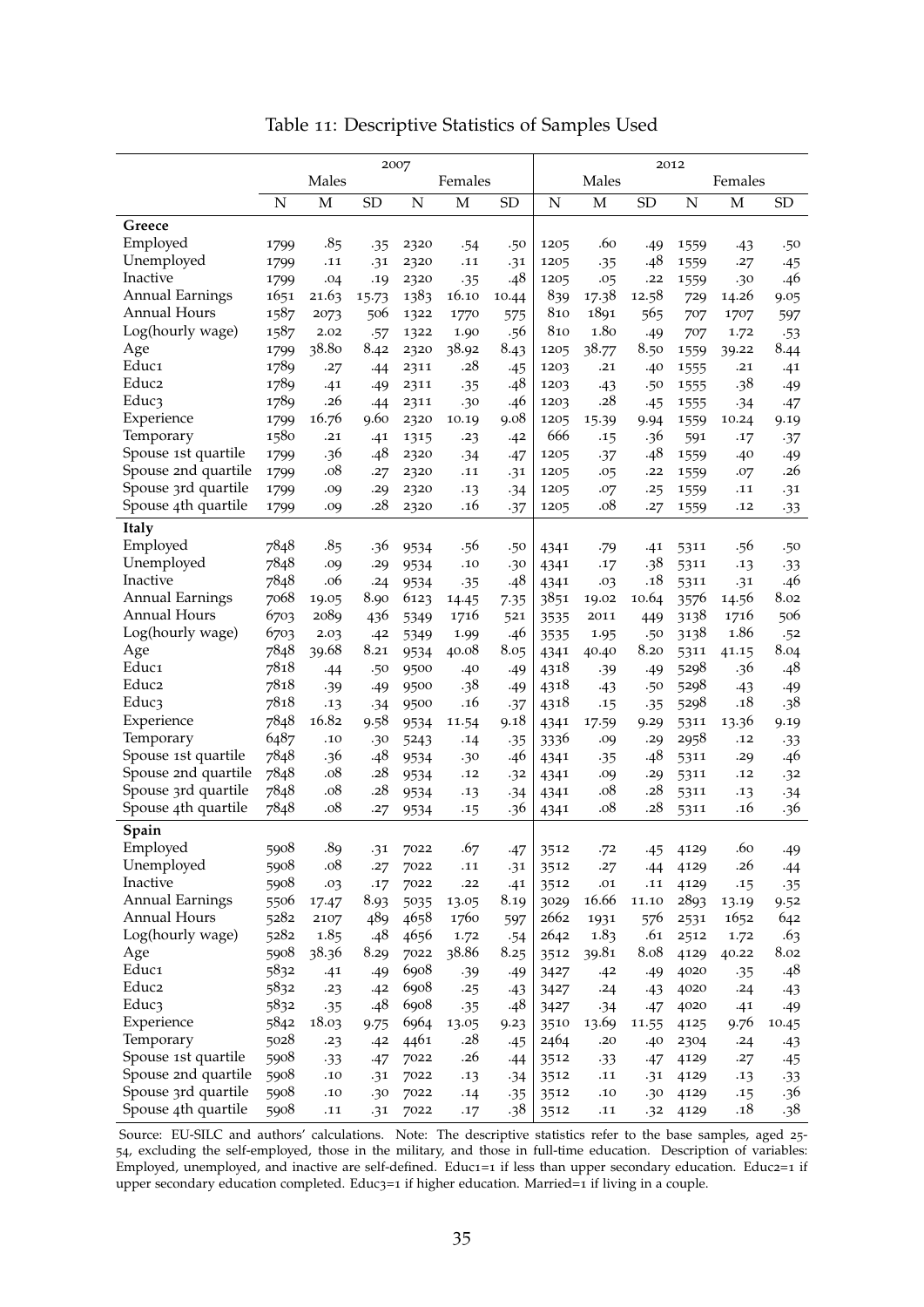|                          | 2007             |       |           |      |             |                  |             | 2012            |           |             |             |           |  |  |
|--------------------------|------------------|-------|-----------|------|-------------|------------------|-------------|-----------------|-----------|-------------|-------------|-----------|--|--|
|                          | Males<br>Females |       |           |      |             | Males<br>Females |             |                 |           |             |             |           |  |  |
|                          | N                | M     | <b>SD</b> | N    | $\mathbf M$ | <b>SD</b>        | $\mathbf N$ | M               | <b>SD</b> | $\mathbf N$ | $\mathbf M$ | <b>SD</b> |  |  |
|                          |                  |       |           |      |             |                  |             |                 |           |             |             |           |  |  |
| Portugal                 |                  |       |           |      |             |                  |             |                 |           |             |             |           |  |  |
| Employed                 | 1880<br>1880     | .84   | .37       | 2250 | .71         | .45              | 1803        | .75             | $-43$     | 2124        | .69         | .46       |  |  |
| Unemployed<br>Inactive   | 1880             | .10   | .30       | 2250 | .10         | .30              | 1803        | .22             | .41       | 2124        | .19         | .39       |  |  |
|                          |                  | .06   | .24       | 2250 | .19         | .39              | 1803        | .03             | .17       | 2124        | .12         | $-33$     |  |  |
| Annual Earnings          | 1658             | 10.91 | 7.10      | 1631 | 8.81        | 6.10             | 1458        | 11.15           | 6.91      | 1575        | 9.36        | 5.83      |  |  |
| Annual Hours             | 1639             | 2092  | 431       | 1625 | 1863        | 505              | 1408        | 2096            | 553       | 1524        | 1926        | 514       |  |  |
| Log(hourly wage)         | 1635             | 1.38  | .51       | 1602 | 1.25        | .58              | 1406        | 1.34            | .49       | 1521        | 1.26        | .49       |  |  |
| Age<br>Educ <sub>1</sub> | 1880             | 38.45 | 8.73      | 2250 | 39.61       | 8.57             | 1803        | 40.50           | 8.32      | 2124        | 40.65       | 8.10      |  |  |
|                          | 1831             | .72   | .45       | 2185 | .66         | .47              | 1759        | .63             | .48       | 2073        | $-53$       | .50       |  |  |
| Educ <sub>2</sub>        | 1831             | .16   | .37       | 2185 | .15         | .36              | 1759        | .22             | .41       | 2073        | .23         | .42       |  |  |
| Educ3                    | 1831             | .11   | .32       | 2185 | .18         | .39              | 1759        | .15             | $-35$     | 2073        | .23         | .42       |  |  |
| Experience               | 1874             | 19.59 | 10.55     | 2247 | 17.18       | 10.63            | 1800        | 21.63           | 10.51     | 2124        | 18.92       | 10.11     |  |  |
| Temporary                | 1556             | .17   | .38       | 1546 | .21         | .41              | 1260        | .14             | $-35$     | 1372        | .14         | $-35$     |  |  |
| Spouse 1st quartile      | 1880             | .31   | .46       | 2250 | .29         | .46              | 1803        | $-33$           | .47       | 2124        | .29         | .45       |  |  |
| Spouse 2nd quartile      | 1880             | .10   | .30       | 2250 | .12         | .32              | 1803        | .13             | $-33$     | 2124        | .13         | .34       |  |  |
| Spouse 3rd quartile      | 1880             | .10   | .30       | 2250 | .13         | $-34$            | 1803        | .13             | .34       | 2124        | .13         | .34       |  |  |
| Spouse 4th quartile      | 1880             | .08   | .28       | 2250 | .16         | .37              | 1803        | .12             | $-33$     | 2124        | .15         | .36       |  |  |
| Austria                  |                  |       |           |      |             |                  |             |                 |           |             |             |           |  |  |
| Employed                 | 2329             | .88   | $-33$     | 2647 | .71         | .45              | 1522        | .88             | .32       | 1769        | .72         | .45       |  |  |
| Unemployed               | 2329             | .07   | .25       | 2647 | .06         | .23              | 1522        | .08             | .27       | 1769        | .06         | .24       |  |  |
| Inactive                 | 2329             | .05   | .22       | 2647 | .23         | .42              | 1522        | .04             | .20       | 1769        | .22         | .41       |  |  |
| Annual Earnings          | 2176             | 36.11 | 21.83     | 2033 | 23.05       | 36.77            | 1348        | 43.29           | 31.89     | 1425        | 24.64       | 17.84     |  |  |
| <b>Annual Hours</b>      | 2098             | 2118  | 430       | 1905 | 1623        | 626              | 1365        | 2108            | 491       | 1311        | 1605        | 598       |  |  |
| Log(hourly wage)         | 2090             | 2.61  | .50       | 1892 | 2.39        | .56              | 1275        | 2.66            | .64       | 1226        | 2.44        | .58       |  |  |
| Age                      | 2329             | 40.40 | 8.16      | 2647 | 40.25       | 8.23             | 1522        | 40.74           | 8.70      | 1769        | 40.90       | 8.44      |  |  |
| Educ <sub>1</sub>        | 2329             | .09   | .29       | 2647 | .16         | $-37$            | 1522        | .10             | .30       | 1769        | .17         | .38       |  |  |
| Educ <sub>2</sub>        | 2329             | .59   | .49       | 2647 | .50         | .50              | 1522        | .56             | .50       | 1769        | .48         | .50       |  |  |
| Educ3                    | 2329             | .21   | .41       | 2647 | .18         | .39              | 1522        | .22             | .42       | 1769        | .18         | .39       |  |  |
| Experience               | 2328             | 21.28 | 9.26      | 2646 | 16.63       | 9.56             | 1522        | 22.10           | 9.79      | 1768        | 17.66       | 9.63      |  |  |
| Temporary                | 2084             | .04   | .19       | 1845 | .06         | .24              | 1342        | .05             | .21       | 1265        | .06         | .24       |  |  |
| Spouse 1st quartile      | 2329             | .37   | .48       | 2647 | .27         | -44              | 1522        | .34             | .47       | 1769        | .29         | .45       |  |  |
| Spouse 2nd quartile      | 2329             | .12   | $-33$     | 2647 | .12         | $-33$            | 1522        | .15             | $-35$     | 1769        | .13         | .34       |  |  |
| Spouse 3rd quartile      | 2329             | .11   | .31       | 2647 | .15         | .36              | 1522        | .10             | .30       | 1769        | .14         | $-35$     |  |  |
| Spouse 4th quartile      | 2329             | .09   | .28       | 2647 | .17         | .38              | 1522        | .11             | .31       | 1769        | .15         | .36       |  |  |
| Belgium                  |                  |       |           |      |             |                  |             |                 |           |             |             |           |  |  |
| Employed                 | 2458             | .87   | $-34$     | 2802 | .74         | .44              | 1517        | .8 <sub>3</sub> | .37       | 1715        | .77         | .42       |  |  |
| Unemployed               | 2458             | .07   | .25       | 2802 | .08         | .27              | 1517        | .10             | .30       | 1715        | .08         | .28       |  |  |
| Inactive                 | 2458             | .07   | .25       | 2802 | .18         | .39              | 1517        | .07             | .25       | 1715        | .14         | $-35$     |  |  |
| Annual Earnings          | 2227             | 35.46 | 18.82     | 2140 | 25.38       | 13.26            | 1373        | 40.28           | 22.03     | 1387        | 30.77       | 17.25     |  |  |
| Annual Hours             | 2152             | 2048  | 510       | 2001 | 1650        | 555              | 1332        | 2019            | 479       | 1301        | 1648        | 546       |  |  |
| Log(hourly wage)         | 2150             | 2.64  | .42       | 1962 | 2.54        | $-45$            | 1332        | 2.69            | .39       | 1292        | 2.63        | .41       |  |  |
| Age                      | 2458             | 39.89 | 8.47      | 2802 | 39.97       | 8.61             | 1517        | 40.01           | 8.50      | 1715        | 39.95       | 8.74      |  |  |
| Educ1                    | 2373             | .24   | $-43$     | 2709 | .22         | .41              | 1502        | .20             | .40       | 1697        | .18         | .38       |  |  |
| Educ <sub>2</sub>        | 2373             | $-37$ | .48       | 2709 | $-33$       | $-47$            | 1502        | $-34$           | .47       | 1697        | .31         | .46       |  |  |
| Educ3                    | 2373             | $-37$ | .48       | 2709 | $-43$       | $-49$            | 1502        | .42             | .49       | 1697        | .48         | .50       |  |  |
| Experience               | 2443             | 18.38 | 9.94      | 2789 | 15.09       | 10.02            | 1497        | 16.50           | 9.86      | 1684        | 14.42       | 9.94      |  |  |
| Temporary                | 2136             | .05   | .23       | 2046 | .11         | .31              | 1280        | .07             | .26       | 1309        | .10         | .30       |  |  |
| Spouse 1st quartile      | 2458             | .31   | .46       | 2802 | .25         | .44              | 1517        | .28             | $-45$     | 1715        | .25         | $-43$     |  |  |
| Spouse 2nd quartile      | 2458             | .13   | .34       | 2802 | .14         | $-35$            | 1517        | .12             | $-33$     | 1715        | .14         | .34       |  |  |
| Spouse 3rd quartile      | 2458             | .13   | $-33$     | 2802 | .16         | $-37$            | 1517        | .14             | $-34$     | 1715        | .15         | $-35$     |  |  |
| Spouse 4th quartile      | 2458             | .12   | .32       | 2802 | .17         | $-37$            | 1517        | .12             | $-33$     | 1715        | .18         | .38       |  |  |

Table 11: Descriptive Statistics of Samples Used

Source: EU-SILC and authors' calculations. Note: The descriptive statistics refer to the base samples, aged 25- 54, excluding the self-employed, those in the military, and those in full-time education. Description of variables: Employed, unemployed, and inactive are self-defined. Educ1=1 if less than upper secondary education. Educ2=1 if upper secondary education completed. Educ3=1 if higher education. Married=1 if living in a couple.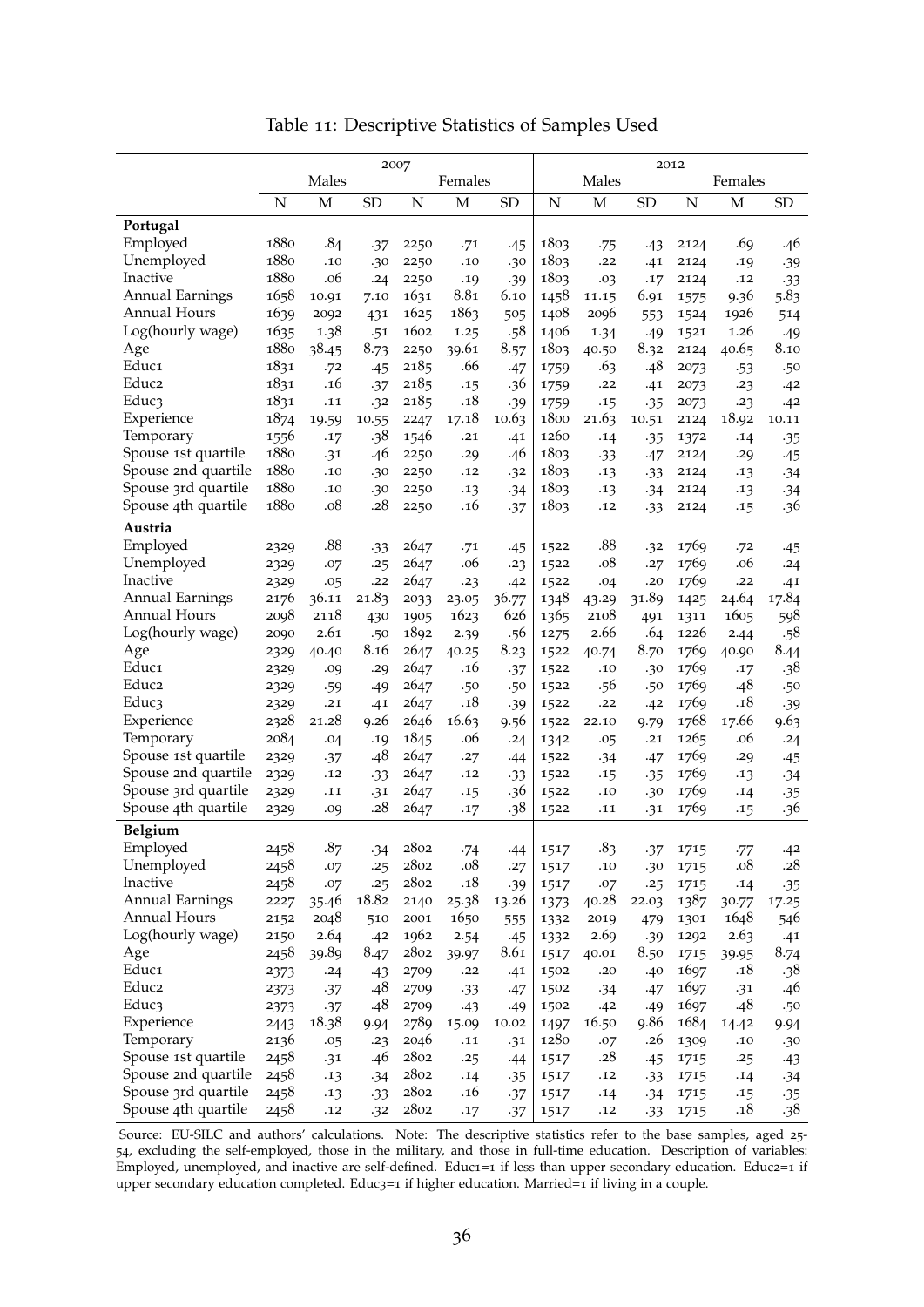|                        | 2007             |                 |           |      |              |           |                  | 2012  |        |      |              |                |  |  |
|------------------------|------------------|-----------------|-----------|------|--------------|-----------|------------------|-------|--------|------|--------------|----------------|--|--|
|                        | Males<br>Females |                 |           |      |              |           | Males<br>Females |       |        |      |              |                |  |  |
|                        | N                | M               | <b>SD</b> | N    | M            | <b>SD</b> | N                | M     | SD     | N    | $\mathbf M$  | <b>SD</b>      |  |  |
|                        |                  |                 |           |      |              |           |                  |       |        |      |              |                |  |  |
| Ireland                |                  |                 |           |      |              |           |                  |       |        |      |              |                |  |  |
| Employed               | 1326             | .8 <sub>5</sub> | .36       | 1820 | .67          | .47       | 1269             | .71   | .45    | 1661 | .59          | .49            |  |  |
| Unemployed             | 1326             | .11             | .32       | 1820 | .03          | .17       | 1269             | .27   | .44    | 1661 | .10          | .29            |  |  |
| Inactive               | 1326             | .04             | .19       | 1820 | .30          | .46       | 1269             | .02   | .14    | 1661 | .31          | .46            |  |  |
| <b>Annual Earnings</b> | 1184             | 44.67           | 35.96     | 1283 | 27.34        | 21.69     | 945              | 47.03 | 112.74 | 1049 | 31.75        | 32.40          |  |  |
| <b>Annual Hours</b>    | 1145             | 2015            | 543       | 1202 | 1467         | 633       | 896              | 1897  | 608    | 1006 | 1514         | 630            |  |  |
| Log(hourly wage)       | 1141             | 2.80            | .56       | 1193 | 2.64         | .62       | 884              | 2.83  | .61    | 995  | 2.70         | .63            |  |  |
| Age                    | 1326             | 41.00           | 8.33      | 1820 | 41.26        | 8.28      | 1269             | 39.69 | 8.10   | 1661 | 39.30        | 8.13           |  |  |
| Educ <sub>1</sub>      | 1293             | $-34$           | .47       | 1790 | .30          | .46       | 1213             | .23   | .42    | 1608 | .17          | .38            |  |  |
| Educ <sub>2</sub>      | 1293             | .23             | .42       | 1790 | .25          | $-43$     | 1213             | .23   | .42    | 1608 | .23          | .42            |  |  |
| Educ3                  | 1293             | .35             | .48       | 1790 | .35          | .48       | 1213             | .50   | .50    | 1608 | .49          | .50            |  |  |
| Experience             | 1313             | 20.69           | 9.69      | 1786 | 15.89        | 9.03      | 1260             | 18.15 | 9.40   | 1654 | 14.21        | 8.96           |  |  |
| Temporary              | 1121             | .04             | .21       | 1192 | .08          | .28       | 865              | .07   | .26    | 959  | .08          | .27            |  |  |
| Spouse 1st quartile    | 1326             | .36             | .48       | 1820 | .31          | .46       | 1269             | .41   | .49    | 1661 | .35          | .48            |  |  |
| Spouse 2nd quartile    | 1326             | .11             | .31       | 1820 | .10          | .30       | 1269             | .11   | .32    | 1661 | .11          | .31            |  |  |
| Spouse 3rd quartile    | 1326             | .09             | .29       | 1820 | .13          | $-33$     | 1269             | .12   | .32    | 1661 | .11          | .32            |  |  |
| Spouse 4th quartile    | 1326             | .12             | .32       | 1820 | .14          | .35       | 1269             | .11   | .32    | 1661 | .13          | $-33$          |  |  |
| <b>United Kingdom</b>  |                  |                 |           |      |              |           |                  |       |        |      |              |                |  |  |
| Employed               | 2825             | .94             | .23       | 3748 | .81          | .40       | 3655             | .91   | .29    | 4434 | .78          | .41            |  |  |
| Unemployed             | 2825             | .03             | .17       | 3748 | .02          | .12       | 3655             | .06   | .23    | 4434 | .04          | .19            |  |  |
| Inactive               | 2825             | .03             | .16       | 3748 | .18          | .38       | 3655             | .04   | .19    | 4434 | .18          | .39            |  |  |
| <b>Annual Earnings</b> | 2638             | 47.77           | 35.88     | 3030 | 28.00        | 21.33     | 3206             | 42.46 | 43.13  | 3331 | 26.46        | 23.67          |  |  |
| <b>Annual Hours</b>    | 2601             | 2267            | 509       | 2910 | 1694         | 663       | 3255             | 2236  | 560    | 3387 | 1709         | 671            |  |  |
| Log(hourly wage)       | 2570             | 2.81            | .55       | 2836 | 2.56         | .60       | 3108             | 2.50  | .59    | 3185 | 2.32         | .54            |  |  |
| Age                    | 2825             | 40.09           | 8.01      | 3748 | 40.05        | 8.14      | 3655             | 39.91 | 8.29   | 4434 | 40.01        | 8.30           |  |  |
| Educ <sub>1</sub>      | 2736             | .08             | .26       | 3646 | .09          | .28       | 3418             | .09   | .28    | 4199 | .08          | .27            |  |  |
| Educ <sub>2</sub>      | 2736             | .55             | .50       | 3646 | .57          | .50       | 3418             | $-45$ | .50    | 4199 | -44          | .50            |  |  |
| Educ3                  | 2736             | $-33$           | .47       | 3646 | .32          | -47       | 3418             | .46   | .50    | 4199 | .48          | .50            |  |  |
| Experience             | 1674             | 19.56           | 9.64      | 2368 | 15.97        | 9.04      | 3650             | 19.06 | 9.77   | 4423 | 17.08        | 9.91           |  |  |
| Temporary              | 2562             | .03             | .17       | 2868 | .04          | .19       | 3173             | .03   | .17    | 3311 | .03          | .18            |  |  |
| Spouse 1st quartile    | 2825             | .32             | .47       | 3748 | .29          | $-45$     | 3655             | $-35$ | .48    | 4434 | .30          | .46            |  |  |
| Spouse 2nd quartile    | 2825             | .15             | $-35$     | 3748 | .15          | .35       | 3655             | .12   | $-33$  | 4434 | .14          | $-35$          |  |  |
| Spouse 3rd quartile    | 2825             | .14             | .34       | 3748 | .14          | .35       | 3655             | .12   | $-33$  | 4434 | .15          | .36            |  |  |
| Spouse 4th quartile    | 2825             | .13             | .34       | 3748 | .16          | .36       | 3655             | .13   | .34    | 4434 | .16          | $-37$          |  |  |
| Netherlands            |                  |                 |           |      |              |           |                  |       |        |      |              |                |  |  |
| Employed               | 2315             |                 | .25       | 2712 | .80          |           |                  | .90   | .30    | 1689 | .78          |                |  |  |
| Unemployed             | 2315             | .93<br>.02      | .13       |      |              | .40       | 1394             | .07   | .26    | 1689 | .08          | .41<br>.28     |  |  |
| Inactive               | 2315             |                 | .22       | 2712 | .04<br>.16   | .19       | 1394             | .02   | .15    | 1689 |              |                |  |  |
| <b>Annual Earnings</b> | 2267             | .05<br>44.00    | 33.61     | 2712 |              | .37       | 1394<br>1362     | 46.48 | 23.87  | 1506 | .13<br>28.36 | $-34$<br>18.44 |  |  |
| <b>Annual Hours</b>    |                  |                 |           | 2393 | 24.12        | 14.97     |                  |       |        |      | 1385         |                |  |  |
| Log(hourly wage)       | 2048             | 1949            | 367       | 2145 | 1358<br>2.68 | 477       | 1307             | 1939  | 393    | 1398 |              | 467            |  |  |
|                        | 2046             | 2.92            | .48       | 2139 |              | .58       | 1307             | 2.90  | .50    | 1398 | 2.76         | .52            |  |  |
| Age                    | 2315             | 40.32           | 8.41      | 2712 | 39.96        | 8.28      | 1394             | 40.73 | 8.45   | 1689 | 40.66        | 8.36           |  |  |
| Educ1                  | 2278             | .18             | .38       | 2663 | .20          | .40       | 1378             | .15   | .36    | 1681 | .17          | .38            |  |  |
| Educ2                  | 2278             | .37             | .48       | 2663 | .42          | .49       | 1378             | .36   | .48    | 1681 | .42          | .49            |  |  |
| Educ3                  | 2278             | .42             | .49       | 2663 | $-33$        | .47       | 1378             | .44   | .50    | 1681 | .38          | .49            |  |  |
| Experience             | 2304             | 17.77           | 9.76      | 2672 | 14.00        | 8.65      | 1378             | 18.01 | 9.22   | 1665 | 15.04        | 8.66           |  |  |
| Temporary              | 2133             | .12             | $-33$     | 2220 | .14          | $-35$     | 1244             | .12   | $-33$  | 1358 | .14          | $-35$          |  |  |
| Spouse 1st quartile    | 2315             | .30             | .46       | 2712 | .19          | .40       | 1394             | .30   | .46    | 1689 | .21          | .41            |  |  |
| Spouse 2nd quartile    | 2315             | .15             | .36       | 2712 | .17          | .38       | 1394             | .15   | .36    | 1689 | .16          | $-37$          |  |  |
| Spouse 3rd quartile    | 2315             | .13             | .34       | 2712 | .18          | .38       | 1394             | .15   | $-35$  | 1689 | .19          | .39            |  |  |
| Spouse 4th quartile    | 2315             | .14             | .35       | 2712 | .22          | .42       | 1394             | .11   | .32    | 1689 | .19          | .40            |  |  |

Table 11: Descriptive Statistics of Samples Used

Source: EU-SILC and authors' calculations. Note: The descriptive statistics refer to the base samples, aged 25-54, excluding the self-employed, those in the military, and those in full-time education. Description of variables: Employed, unemployed, and inactive are self-defined. Educ1=1 if less than upper secondary education. Educ2=1 if upper secondary education completed. Educ3=1 if higher education. Married=1 if living in a couple.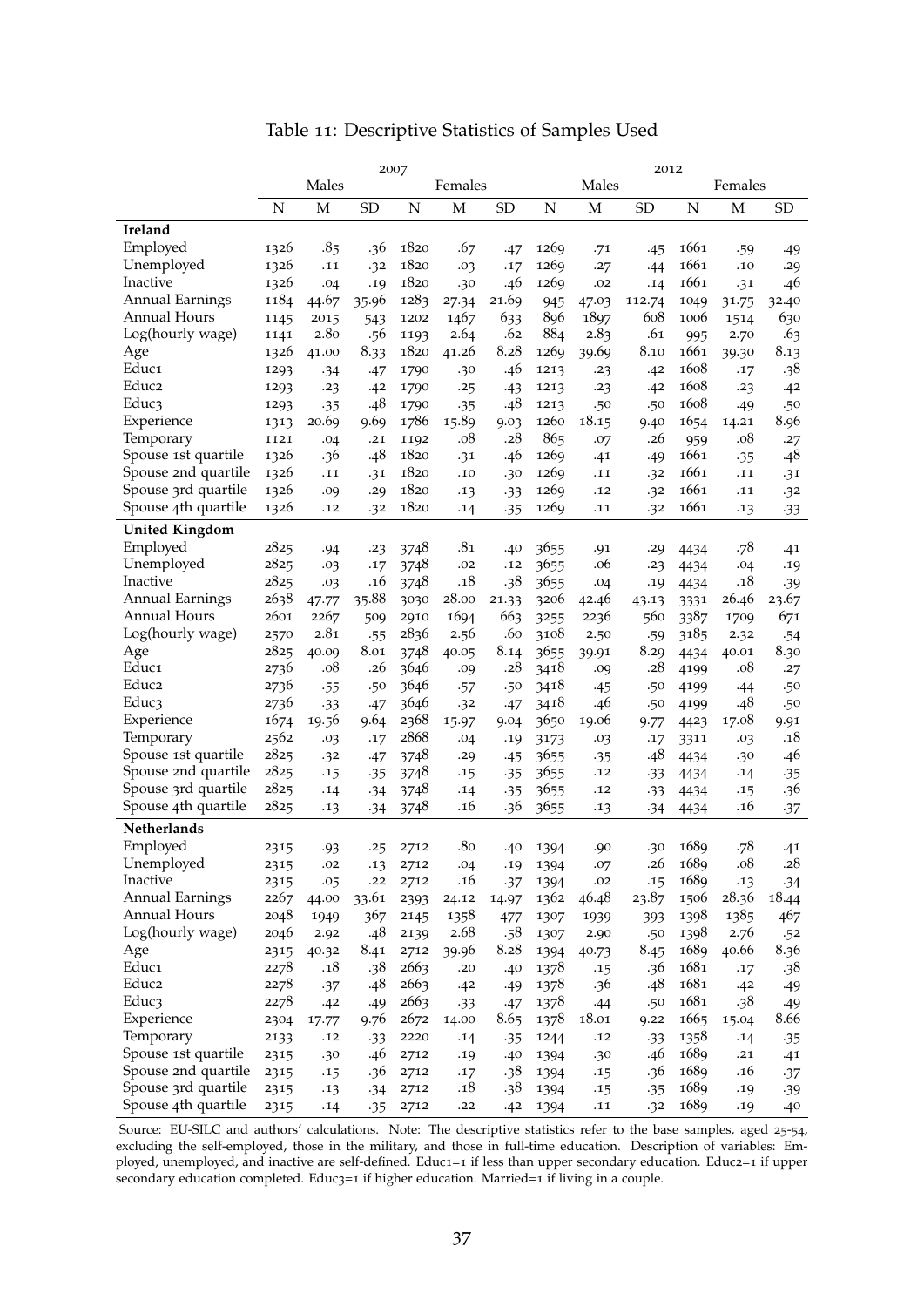|                        | 2007        |                  |           |      |       |           |                         | 2012        |           |      |                 |            |  |  |
|------------------------|-------------|------------------|-----------|------|-------|-----------|-------------------------|-------------|-----------|------|-----------------|------------|--|--|
|                        |             | Males<br>Females |           |      |       |           | Males<br>Females        |             |           |      |                 |            |  |  |
|                        | $\mathbf N$ | M                | <b>SD</b> | N    | M     | <b>SD</b> | $\overline{\mathbf{N}}$ | $\mathbf M$ | <b>SD</b> | N    | M               | <b>SD</b>  |  |  |
| France                 |             |                  |           |      |       |           |                         |             |           |      |                 |            |  |  |
| Employed               | 4121        | .92              | .28       | 4624 | .82   | .39       | 3426                    | .88         | .32       | 3749 | .82             |            |  |  |
| Unemployed             | 4121        | .06              | .24       | 4624 | .07   | .25       | 3426                    | .10         | .29       | 3749 | .08             | .39<br>.27 |  |  |
| Inactive               | 4121        | .02              | .14       | 4624 | .11   | .32       | 3426                    | .02         | .14       | 3749 | .10             | .30        |  |  |
| <b>Annual Earnings</b> | 3969        | 24.40            | 16.81     | 4098 | 16.64 | 10.53     | 3248                    | 25.82       | 16.37     | 3375 | 18.48           | 11.63      |  |  |
| <b>Annual Hours</b>    | 3783        | 2070             | 516       | 3732 | 1684  | 579       | 3086                    | 2033        | 538       | 3025 | 1719            | 579        |  |  |
| Log(hourly wage)       | 3779        | 2.25             | .51       | 3704 | 2.09  | .60       | 3084                    | 2.27        | .50       | 3022 | 2.11            | .59        |  |  |
| Age                    | 4121        | 40.26            | 8.20      | 4624 | 40.50 | 8.31      | 3426                    | 40.37       | 8.31      | 3749 | 40.69           | 8.33       |  |  |
| Educ1                  | 4117        | .19              | .39       | 4610 | .22   | .41       | 3415                    | .13         | -34       | 3742 | .14             | .35        |  |  |
| Educ <sub>2</sub>      | 4117        | .49              | .50       | 4610 | $-43$ | .50       | 3415                    | .52         | .50       | 3742 | .45             | .50        |  |  |
| Educ3                  | 4117        | .32              | .47       | 4610 | $-35$ | .48       | 3415                    | $-35$       | .48       | 3742 | .40             | .49        |  |  |
| Experience             | 4105        | 19.08            | 9.91      | 4621 | 16.03 | 9.88      | 3410                    | 19.16       | 9.66      | 3742 | 16.34           | 9.60       |  |  |
| Temporary              | 3592        | .10              | .29       | 3644 | .16   | .36       | 2981                    | .11         | .32       | 3032 | .14             | .35        |  |  |
| Spouse 1st quartile    | 4121        | .31              | .46       | 4624 | .25   | -44       | 3426                    | .29         | $-45$     | 3749 | .24             | $-43$      |  |  |
| Spouse 2nd quartile    | 4121        | .17              | .37       | 4624 | .16   | $-37$     | 3426                    | .17         | .37       | 3749 | .17             | .37        |  |  |
| Spouse 3rd quartile    | 4121        | .16              | .36       | 4624 | .18   | .38       | 3426                    | .16         | $-37$     | 3749 | .17             | .38        |  |  |
| Spouse 4th quartile    | 4121        | .15              | $-35$     | 4624 | .18   | .39       | 3426                    | .14         | .34       | 3749 | .18             | .39        |  |  |
|                        |             |                  |           |      |       |           |                         |             |           |      |                 |            |  |  |
| Finland<br>Employed    | 1128        | .90              | .30       | 1254 | .86   | .34       | 1299                    | .88         | $-33$     | 1419 | .8 <sub>3</sub> | .38        |  |  |
| Unemployed             | 1128        | .09              | .29       | 1254 | .04   | .20       | 1299                    | .10         | .31       | 1419 | .05             | .22        |  |  |
| Inactive               | 1128        | .01              | .11       | 1254 | .09   | .29       | 1299                    | .02         | .14       | 1419 | .12             | $-33$      |  |  |
| <b>Annual Earnings</b> | 1079        | 36.19            | 22.83     | 1176 | 25.69 | 14.12     | 1217                    | 41.87       | 23.00     | 1317 | 31.86           | 17.59      |  |  |
| <b>Annual Hours</b>    | 1017        | 1985             | 500       | 1035 | 1813  | 485       | 1125                    | 1984        | 439       | 1125 | 1819            | 468        |  |  |
| Log(hourly wage)       | 1005        | 2.74             | .49       | 1031 | 2.54  | .45       | 1114                    | 2.78        | $-45$     | 1120 | 2.66            | .44        |  |  |
| Age                    | 1128        | 39.66            | 8.63      | 1254 | 40.00 | 8.65      | 1299                    | 39.66       | 8.70      | 1419 | 40.11           | 8.58       |  |  |
| Educ1                  | 1116        | .12              | .32       | 1248 | .11   | .31       | 1282                    | .10         | .30       | 1399 | .05             | .21        |  |  |
| Educ2                  | 1116        | .49              | .50       | 1248 | .39   | .49       | 1282                    | .48         | .50       | 1399 | .34             | .47        |  |  |
| Educ3                  | 1116        | .39              | .49       | 1248 | .50   | .50       | 1282                    | .42         | .49       | 1399 | .60             | .49        |  |  |
| Experience             | 1071        | 16.59            | 9.84      | 1185 | 15.94 | 10.18     | 1273                    | 16.93       | 9.79      | 1377 | 16.21           | 9.64       |  |  |
| Temporary              | 1030        | .11              | .31       | 1072 | .19   | .39       | 1073                    | .08         | .27       | 1059 | .13             | $-33$      |  |  |
| Spouse 1st quartile    | 1128        | .26              | .44       | 1254 | .21   | .41       | 1299                    | .29         | .46       | 1419 | .21             | .41        |  |  |
| Spouse 2nd quartile    | 1128        | .11              | .32       | 1254 | .14   | .35       | 1299                    | .15         | .36       | 1419 | .14             | $-35$      |  |  |
| Spouse 3rd quartile    | 1128        | .13              | .34       | 1254 | .16   | .37       | 1299                    | .11         | .31       | 1419 | .15             | .36        |  |  |
| Spouse 4th quartile    | 1128        | .13              | $-33$     | 1254 | .14   | .35       | 1299                    | .11         | .31       | 1419 | .16             | .36        |  |  |
| Denmark                |             |                  |           |      |       |           |                         |             |           |      |                 |            |  |  |
| Employed               | 1503        | .98              | .12       | 1762 | .94   | .23       | 565                     | .86         | .35       | 636  | .90             | .30        |  |  |
| Unemployed             | 1503        | .01              | .08       | 1762 | .01   | .12       | 565                     | .11         | .31       | 636  | .09             | .28        |  |  |
| Inactive               | 1503        | .01              | .09       | 1762 | .04   | .21       | 565                     | .03         | .18       | 636  | .02             | .13        |  |  |
| <b>Annual Earnings</b> | 1434        | 47.98            | 26.57     | 1685 | 36.72 | 15.99     | 550                     | 53.01       | 27.70     | 606  | 44.30           | 18.36      |  |  |
| <b>Annual Hours</b>    | 1480        | 2064             | 409       | 1679 | 1829  | 362       | 535                     | 1988        | 494       | 575  | 1799            | 381        |  |  |
| Log(hourly wage)       | 1413        | 2.90             | .69       | 1633 | 2.80  | .61       | 528                     | 3.01        | .69       | 562  | 2.97            | .38        |  |  |
| Age                    | 1503        | 40.07            | 8.17      | 1762 | 39.98 | 8.10      | 565                     | 40.72       | 8.13      | 636  | 40.28           | 8.33       |  |  |
| Educ1                  | 1492        | .19              | .39       | 1753 | .16   | $-37$     | 557                     | .11         | .31       | 628  | .08             | .27        |  |  |
| Educ2                  | 1492        | .48              | .50       | 1753 | .41   | .49       | 557                     | .50         | .50       | 628  | $-43$           | .50        |  |  |
| Educ3                  | 1492        | .34              | .47       | 1753 | $-43$ | .49       | 557                     | .40         | .49       | 628  | .49             | .50        |  |  |
| Experience             | 1497        | 18.52            | 9.39      | 1758 | 16.05 | 9.52      | 561                     | 19.15       | 10.13     | 629  | 17.44           | 10.06      |  |  |
| Temporary              | 1431        | .00              | .00       | 1657 | .00   | .00       | 519                     | .08         | .27       | 562  | .05             | .22        |  |  |
| Spouse 1st quartile    | 1503        | .19              | .39       | 1762 | .17   | $-37$     | 565                     | .22         | .41       | 636  | .20             | .40        |  |  |
| Spouse 2nd quartile    | 1503        | .15              | .35       | 1762 | .12   | $-33$     | 565                     | .09         | .29       | 636  | .12             | .32        |  |  |
| Spouse 3rd quartile    | 1503        | .12              | .32       | 1762 | .15   | .36       | 565                     | .10         | .29       | 636  | .15             | .35        |  |  |
| Spouse 4th quartile    | 1503        | .13              | $-33$     | 1762 | .19   | .39       | 565                     | .12         | $-33$     | 636  | .19             | .40        |  |  |

Table 11: Descriptive Statistics of Samples Used

Source: EU-SILC and authors' calculations. Note: The descriptive statistics refer to the base samples, aged 25- 54, excluding the self-employed, those in the military, and those in full-time education. Description of variables: Employed, unemployed, and inactive are self-defined. Educ1=1 if less than upper secondary education. Educ2=1 if upper secondary education completed. Educ3=1 if higher education. Married=1 if living in a couple.